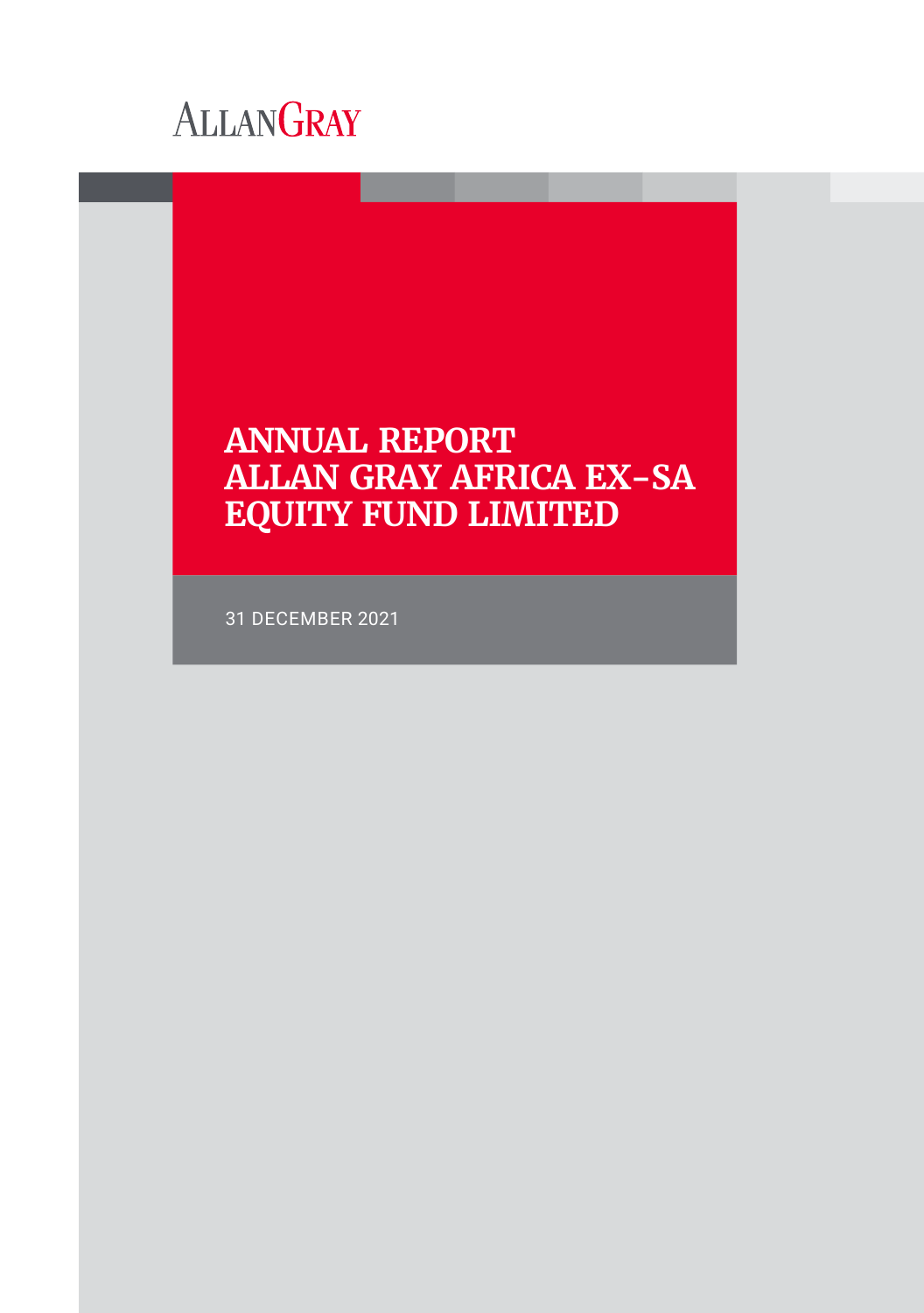| Contents | Allan Gray Africa ex-SA Equity Fund Limited strategy                               |                |
|----------|------------------------------------------------------------------------------------|----------------|
|          | Schedule of net assets                                                             | $\overline{4}$ |
|          | Approval of the annual financial statements                                        | 5              |
|          | Independent auditor's report                                                       | 6              |
|          | Statement of financial position                                                    | 10             |
|          | Statement of comprehensive income                                                  | 11             |
|          | Statement of changes in net assets attributable to holders of<br>redeemable shares | 12             |
|          | Statement of cash flows                                                            | 13             |
|          | Notes to the annual financial statements                                           | 14             |
|          | Important notes for investors                                                      | 34             |
|          | Characteristics and directory                                                      | 38             |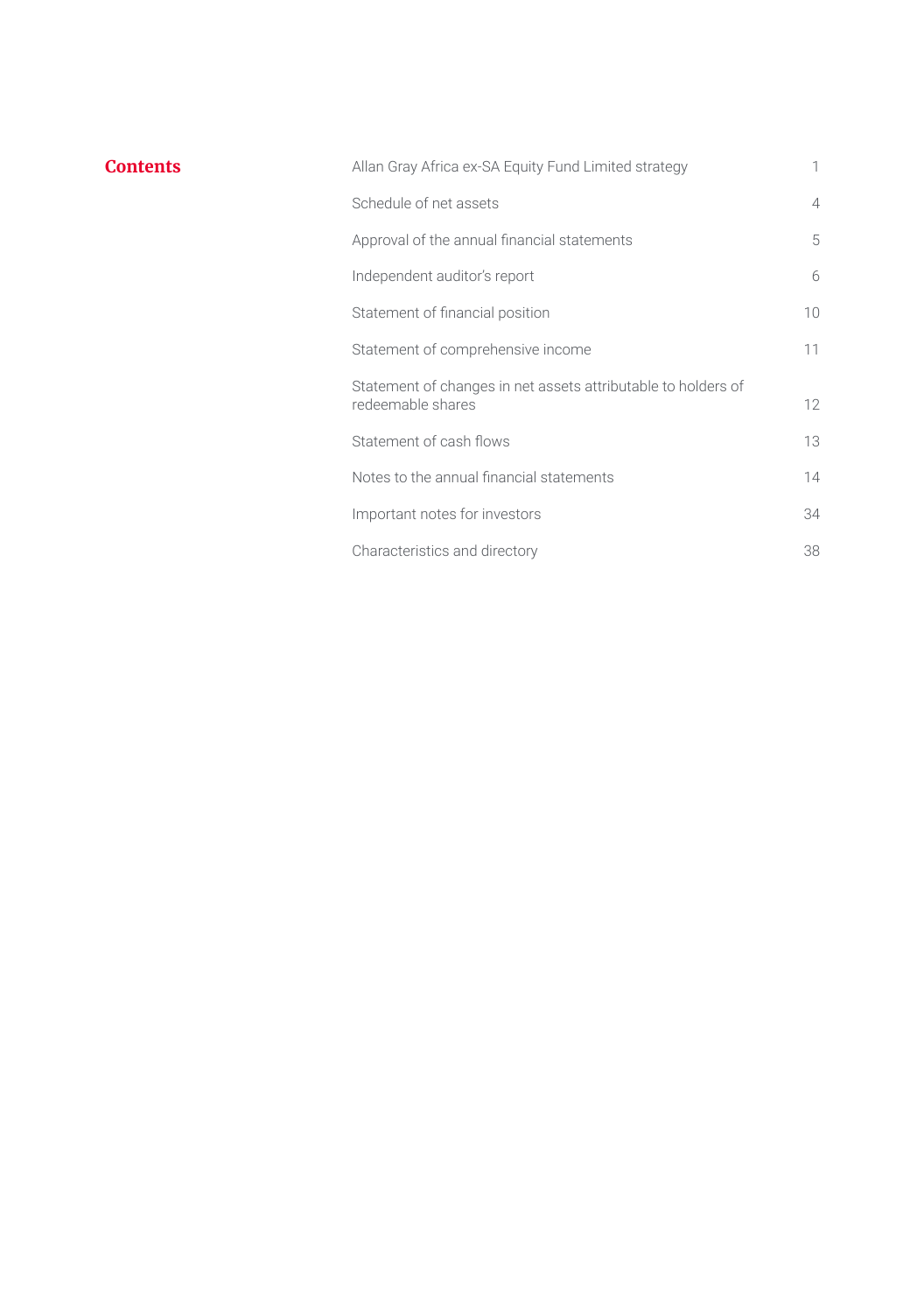# **ALLAN GRAY AFRICA EX-SA EQUITY FUND LIMITED STRATEGY**

As at 31 December 2021

#### **Inception date**

1 January 2012

# **Portfolio managers**

Rami Hajjar, Rory Kutisker-Jacobson

# **Fund description and summary of investment policy**

Allan Gray Africa ex-SA Equity Fund Limited (the 'Fund') invests in a focused portfolio of companies with significant business interests in Africa regardless of the location of the stock exchange listing (excluding South Africa). The Fund price is reported in US dollars, but the underlying holdings are denominated in various currencies. Returns are likely to be volatile.

#### **Fund objective and benchmark**

The Fund aims to outperform African equity markets over the long term without taking on greater risk of loss. The Fund's benchmark is the Standard Bank Africa Total Return Index. The Fund does not seek to mirror the benchmark but instead may deviate meaningfully from this performance benchmark in pursuit of superior returns. To the extent that its investments differ from those in the benchmark, the Fund faces the risk of underperforming the benchmark.

#### **Suitable for those investors who**

than five years

Seek exposure to African (excluding South African) equities Are comfortable with stock market and currency fluctuations Are prepared to take on the risk of capital loss Typically have an investment horizon of more

#### **Capacity**

The Fund currently has limited capacity. Allan Gray Bermuda Limited (the 'Investment Manager') may, at its discretion, refuse a subscription or phase a subscription into the Fund over a number of dealing days. Redemptions may be limited to US\$5m or 2.5% of the Fund (whichever is less) per dealing day.

#### **Commentary**

After a highly volatile 2020, global markets were steadier in 2021, with most major bourses moving up. The MSCI World Index was up 21.8% compared to 10.8% for the MSCI EFM Africa ex SA Index and 12.7% for the Standard Bank Africa Total Return Index.

The main African indices were all up over 2021. Morocco was the outperformer, up 14.4% (in US dollar terms) while Egypt, Nigeria and Kenya were up 10.4%, 0.1% and 5.6% (in US dollar terms) respectively. The Fund returned 33.4% for the year.

Major moves impacting the Fund include oil, which was up 55.0% over 2021, and gold, which dropped 3.6% for the year. The oil move was very positive for the Fund given the overweight oil-related exposure (directly through Seplat and indirectly through Nigerian stocks). Seplat and Nigerian banks, both sizeable holdings in the Fund, were large contributors to the year's outperformance. While we hold gold exposure through Caledonia Mining, which performed poorly over the year, we are overall underweight gold miner exposure relative to our benchmark, and down moves generally benefit the Fund on a relative basis.

In addition, the US Dollar Index, a proxy for the strength of the US dollar against a basket of currencies, increased by 6.4% during 2021, reversing all losses of 2020, and was generally stronger against most currencies in our universe. There is usually a negative correlation between the US dollar and emerging/frontier market returns: one that is direct given that most companies in those markets earn in local currency, but also indirectly through increased macro vulnerability, given reduced flexibility in monetary and fiscal policy. This is especially true for those countries that manage their currency or have a high foreign debt level.

Excluding Zimbabwe, at a regional level the BRVM contributed the most to annual outperformance for 2021. The BRVM is the regional stock exchange serving the seven French West African countries, with the main ones being Cote d'Ivoire and Senegal. We have been strongly overweight this region and added to that exposure during 2021.

We generally like this market for a number of reasons:

1. The economies are relatively well run, maintaining a disciplined rule-based policy framework that results in a much more stable macroeconomic environment, and they adopt a fixed exchange regime that is backed by the French treasury. This means that they virtually offer a hard currency type of return.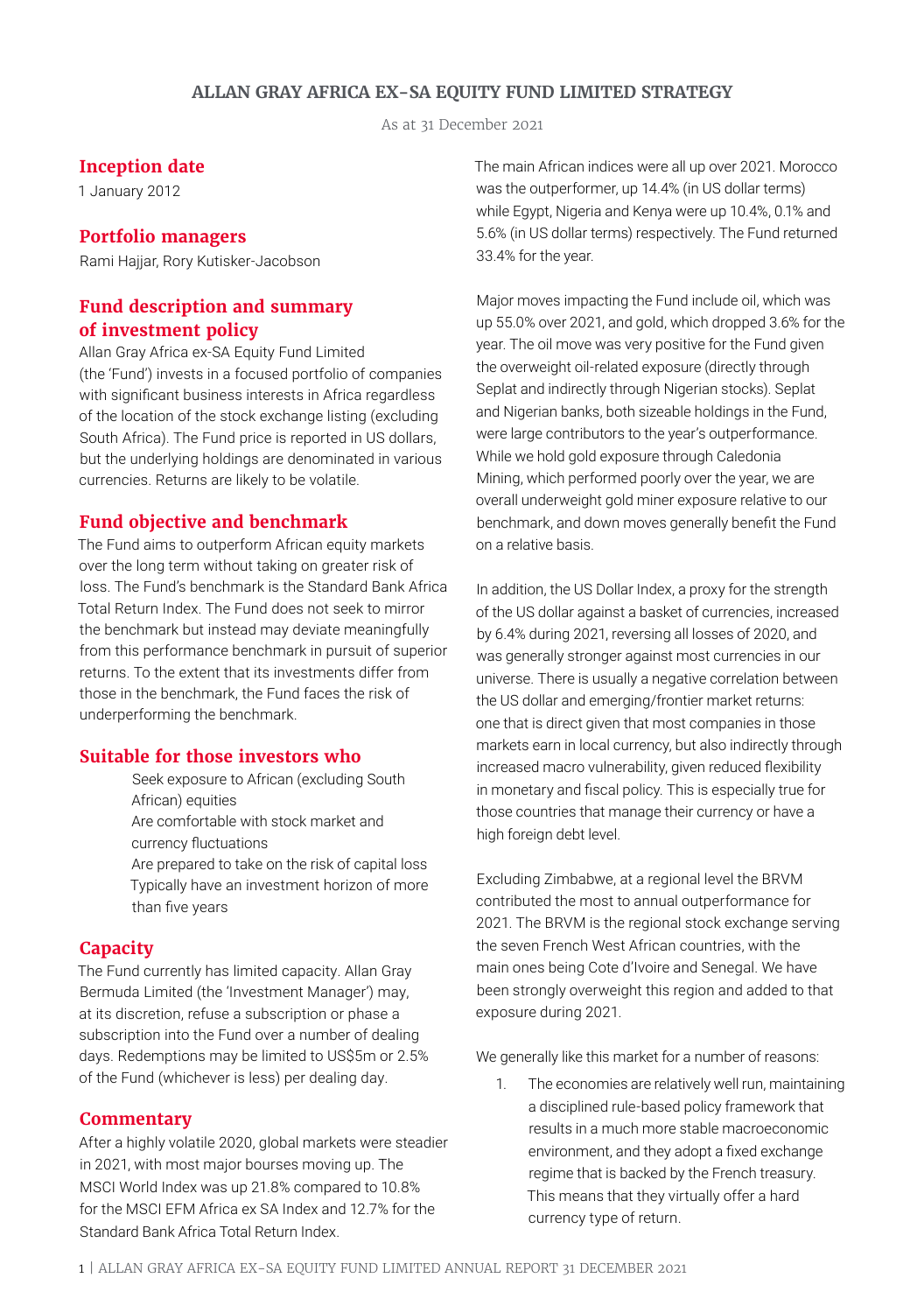# **ALLAN GRAY AFRICA EX-SA EQUITY FUND LIMITED STRATEGY**

As at 31 December 2021

- 2. The market is underresearched and undercovered by foreign investors, meaning that mispricing is common, which creates more opportunities to find quality undervalued names.
- 3. The correlation with global market movements is very low, both due to the fact that local dynamics are less tied to the global cycles, and the fact that the market is less exposed to foreign investor sentiment. This means that this is a great diversification play and has also proven to offer downside protection in periods of global downturns.

The stocks we hold include the two largest telecommunications companies on the exchange, the largest Ivorian bank, as well as the dominant tobacco and beer players in Cote d'Ivoire. The fund-weightedaverage return of these stocks during 2021 was a staggering 81%. The mispricing during 2020 was immense, but the stocks continue to be very attractively priced. The fund-weighted-average dividend yield and price-to-earnings ratio of this exposure are currently 8% and 9.6 times respectively, while the fund-weightedaverage return on equity is 38%. We did add to our exposure in a selection of these names at the end of 2020 and continued buying sporadically in 2021 as liquidity permitted.

#### Fund long-term performance

The end of 2021 marks the 10-year anniversary of the Fund. In US dollar terms, the Fund is up 5.5% per annum since inception and 12.4% per annum over the last five years, outperforming both the Fund's benchmark and the MSCI EFM Africa ex SA Index. For our South African investor base whose decision to allocate to the Fund is weighed against South African equity indices, it is pleasing to see that the Fund has also outperformed the Capped SWIX – the benchmark used in most South African local equity funds – over both 10 and five years (2% and 9% per annum relative outperformance in ZAR terms, respectively).

What this illustrates is the opportunity present in our universe for decent absolute returns, and it is also a testament to the capabilities of skilled bottomup research to identify the set of stocks that will outperform the market over long periods of time.

We believe that the Africa investment thesis is stronger today than at any point in the past decade, particularly because it has been strongly discarded over the past number of years and valuations have derated substantially. We are very excited about the names we hold and continue to have more buy ideas than cash. A patient approach to investing in this market will prove highly rewarding a few years down the line.

#### Commentary contributed by Rami Hajjar

#### **Performance in US\$ net of all fees and expenses**

| % Returns                                                           | <b>Fund</b> | Benchmark <sup>1</sup> |
|---------------------------------------------------------------------|-------------|------------------------|
| <b>Cumulative:</b>                                                  |             |                        |
| Since inception (1 January 2012)                                    | 71.5        | 15.7                   |
| <b>Annualised:</b>                                                  |             |                        |
| Since inception (1 January 2012)                                    | 5.5         | 1.5                    |
| Latest 10 years                                                     | 5.5         | 1.5                    |
| Latest 5 years                                                      | 12.4        | 10.3                   |
| Latest 3 years                                                      | 7.5         | 15.3                   |
| Latest 2 years                                                      | 16.8        | 14.5                   |
| Latest 1 year                                                       | 33.4        | 12.7                   |
| <b>Risk measures (since inception</b><br>based on month-end prices) |             |                        |
| Maximum drawdown <sup>2</sup>                                       | $-51.7$     | $-54.4$                |
| Percentage positive months <sup>3</sup>                             | 55.8        | 51.7                   |
| Annualised monthly volatility <sup>4</sup>                          | 18.8        | 20.1                   |
| Highest annual return <sup>5</sup>                                  | 69.1        | 70.8                   |
| Lowest annual return <sup>5</sup>                                   | $-38.6$     | $-43.4$                |

Relative to benchmark return required to reach high watermark: 13.8%.

Note: The Fund's returns shown above are all for Class A.

- 1. Standard Bank Africa Total Return Index (source: Standard Bank), performance as calculated by Allan Gray Proprietary Limited as at 31 December 2021. Calculation based on the latest available data as supplied by third parties.
- 2. Maximum percentage decline over any period calculated from monthly returns. The maximum drawdown occurred from August 2014 to July 2016 and maximum benchmark drawdown occurred from July 2014 to March 2020. Drawdown is calculated on the total return of the Fund/benchmark (i.e. including income).
- 3. The percentage of calendar months in which the Fund produced a positive monthly return since inception.
- 4. The standard deviation of the Fund's monthly return. This is a measure of how much an investment's return varies from its average over time.
- 5. This is the highest or lowest rolling 12-month return the Fund has experienced since inception. The Fund's highest annual return occurred during the 12 months ended 31 January 2018 and the benchmark's occurred during the 12 months ended 31 March 2021. The Fund's lowest annual return occurred during the 12 months ended 31 August 2015 and the benchmark's occurred during the 12 months ended 31 August 2015. All rolling 12-month figures for the Fund and the benchmark are available from the Allan Gray service team on request.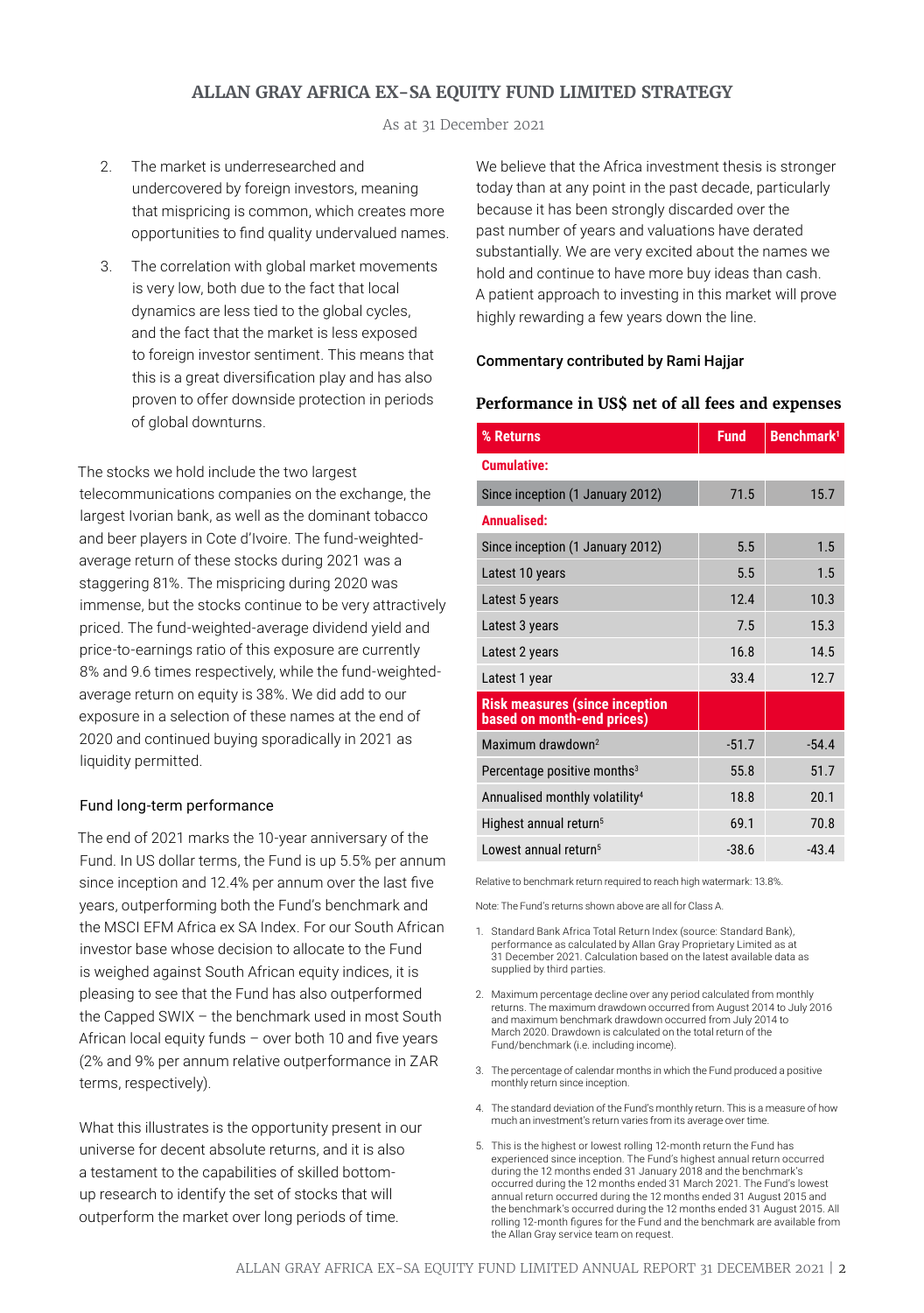# **ALLAN GRAY AFRICA EX-SA EQUITY FUND LIMITED STRATEGY**

As at 31 December 2021

#### **Subscription and redemption charge**

Investors may be charged 1% when subscribing for Fund shares. Investors may be charged 1% when redeeming Fund shares in the case of significant redemptions. These charges are paid into the Fund to offset the costs associated with the transactions that are borne by the Fund. The Investment Manager may waive these charges if transactions substantially offset one another.

#### **Annual management fee**

The management fee consists of a base fee of 1% p.a. and a performance component. The fee rate is calculated weekly by comparing the Fund's total performance for the week, after the base fee is deducted, to that of the benchmark.

For each percentage point above or below the benchmark we add or deduct 0.2%. This means that Allan Gray shares in approximately 20% of the performance relative to the benchmark.

The fee is capped at 5% over any 12-month rolling period and can decrease to a minimum of 0%. If the fee would have been negative, the negative fee will be carried forward to reduce the next week's fee (and all subsequent weeks until the underperformance is recovered).

#### **Total expense ratio ('TER') and transaction costs**

The annual management fee charged is included in the TER. The TER is a measure of the actual expenses incurred by the Fund over a one- and three-year period (annualised). Since Fund returns are quoted after deduction of these expenses, the TER should not be deducted from the published returns. Transaction costs are disclosed separately.

| <b>TER and transaction costs breakdown</b><br>for the 1- and 3-year period ending<br>31 December 2021 | 1yr %   | 3yr %   |
|-------------------------------------------------------------------------------------------------------|---------|---------|
| <b>Total expense ratio</b>                                                                            | 0.31    | 0.42    |
| Fee for benchmark performance                                                                         | 1.00    | 1.00    |
| Performance fees                                                                                      | $-1.00$ | $-1.00$ |
| Custody fees                                                                                          | 0.22    | 0.33    |
| Other costs excluding transaction costs                                                               | 0.09    | 0.09    |
| <b>Transaction costs</b>                                                                              | 0.06    | 0.25    |
| <b>Total investment charge</b>                                                                        | 0.37    | 0.67    |

Note: The fees, TERs and transaction costs provided are for Class A only. Further information on fees, TERs and transaction costs for all classes is available from the Allan Gray service team.

#### **Sector allocation on 31 December 2021**

| <b>Sector</b>                  | % of Fund | <b>Benchmark<sup>6</sup></b> |
|--------------------------------|-----------|------------------------------|
| Energy                         | 6.1       | 11.0                         |
| <b>Basic materials</b>         | 9.9       | 39.2                         |
| <b>Industrials</b>             | 0.5       | 8.2                          |
| Consumer staples               | 23.8      | 4.6                          |
| Healthcare                     | 1.5       | 0.0                          |
| <b>Consumer discretionary</b>  | 0.0       | 1.3                          |
| Telecommunications             | 16.9      | 11.8                         |
| <b>Utilities</b>               | 1.8       | 0.0                          |
| <b>Financials</b>              | 30.0      | 21.7                         |
| Technology                     | 4.0       | 0.0                          |
| Real estate                    | 0.0       | 2.0                          |
| Money market and bank deposits | 5.5       | 0.1                          |
| Total <sup>7</sup>             | 100.0     | 100.0                        |

#### **Country of primary listing on 31 December 2021**

| <b>Country</b>        | % of Equities | <b>Benchmark</b> <sup>6</sup> |
|-----------------------|---------------|-------------------------------|
| Nigeria               | 32.7          | 11.0                          |
| Zimbabwe              | 28.0          | 0.0                           |
| Egypt                 | 8.8           | 14.2                          |
| Australia             | 7.2           | 5.6                           |
| Kenya                 | 6.6           | 13.4                          |
| <b>BRVM</b>           | 5.8           | 1.2                           |
| <b>United Kingdom</b> | 4.6           | 10.1                          |
| Uganda                | 1.9           | 0.0                           |
| Malawi                | 1.6           | 0.0                           |
| Rwanda                | 1.3           | 0.0                           |
| Ghana                 | 0.6           | 1.1                           |
| Tanzania              | 0.4           | 1.1                           |
| Zambia                | 0.2           | 0.0                           |
| Canada                | 0.0           | 28.1                          |
| Morocco               | 0.0           | 6.3                           |
| <b>Mauritius</b>      | 0.0           | 4.4                           |
| <b>Tunisia</b>        | 0.0           | 2.4                           |
| <b>USA</b>            | 0.0           | 1.2                           |
| Total <sup>7</sup>    | 100.0         | 100.0                         |

6. Standard Bank Africa Total Return Index (source: Standard Bank). Calculation based on the latest available data as supplied by third parties.

7. There may be slight discrepancies in the totals due to rounding.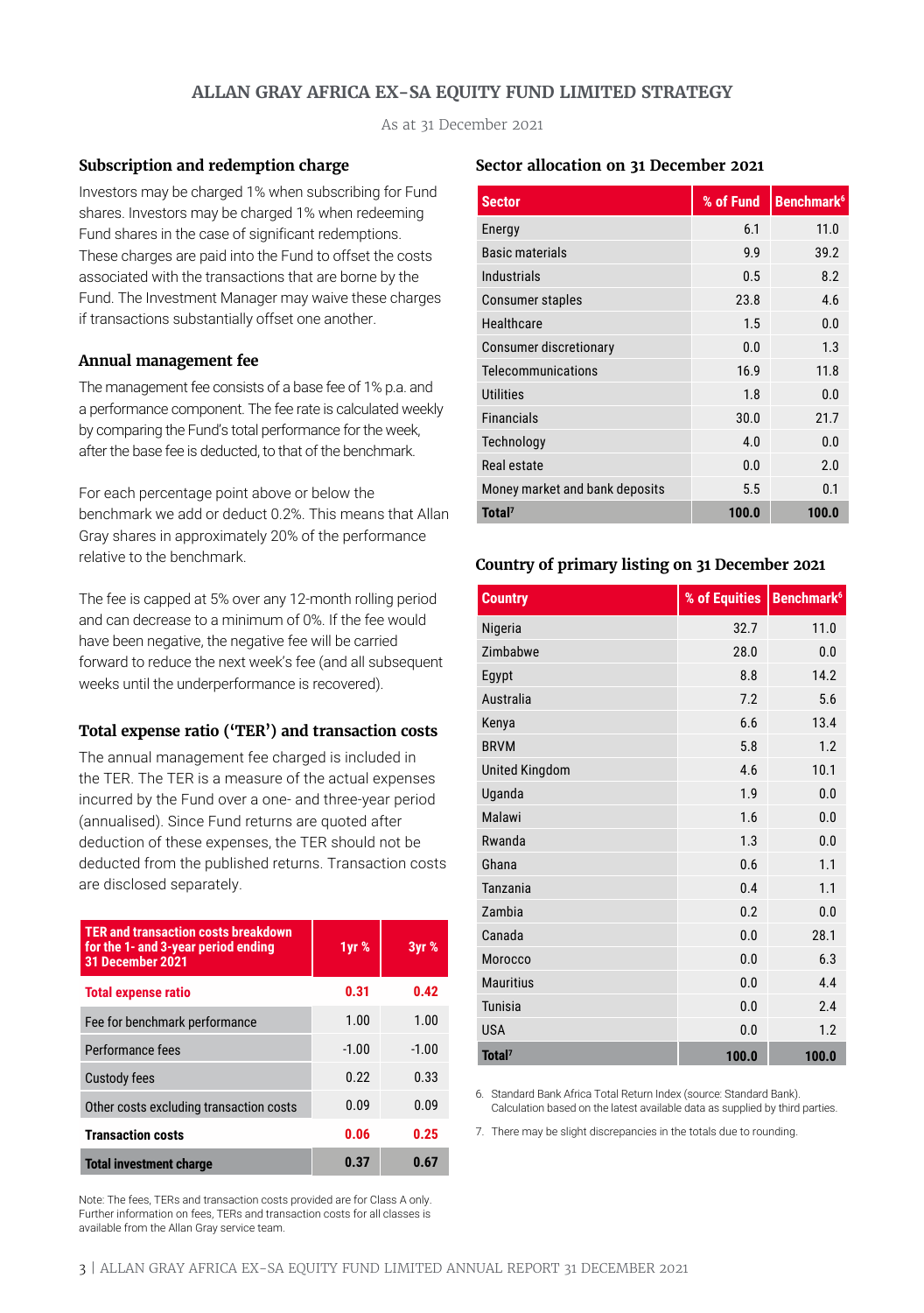# **SCHEDULE OF NET ASSETS**

As at 31 December 2021

| <b>Number held</b>        | <b>Security (ranked by sector)</b>                                   | <b>Market value</b><br>USS | % of Fund | <b>Standard Bank Africa</b><br><b>Total Return Index (%)</b> |
|---------------------------|----------------------------------------------------------------------|----------------------------|-----------|--------------------------------------------------------------|
|                           | <b>FINANCIALS</b>                                                    | 140 831 575                | 30.0%     | 21.7%                                                        |
|                           | 559 835 000 Zenith Bank                                              | 33 198 581                 | 7.1%      |                                                              |
| 1 191 772 090 Access Bank |                                                                      | 26 133 504                 | 5.6%      |                                                              |
|                           | 230 329 673 Stanbic IBTC Holdings                                    | 19 551 221                 | 4.2%      |                                                              |
|                           | 308 130 427 Guaranty Trust Bank                                      | 18 889 890                 | 4.0%      |                                                              |
|                           | 31 892 549 Equity Group                                              | 14 851 094                 | 3.2%      |                                                              |
|                           | 7 065 017 QNB Alahli Bank                                            | 7950933                    | 1.7%      |                                                              |
|                           | 9876881 CFC Stanbic Holdings                                         | 7 607 326                  | 1.6%      |                                                              |
|                           | 24 634 500 Bank of Kigali                                            | 5 949 215                  | 1.3%      |                                                              |
|                           | 19 440 695 Positions less than 1%                                    | 6 699 811                  | 1.4%      |                                                              |
|                           | <b>CONSUMER STAPLES</b>                                              | 111 674 722                | 23.8%     | 4.6%                                                         |
|                           | 48 475 427 Delta Corporation                                         | 36 841 325                 | 7.9%      |                                                              |
|                           | 43 260 689 Eastern Tobacco                                           | 29 469 621                 | 6.3%      |                                                              |
|                           | 17 147 917 Innscor Africa                                            | 13 718 334                 | 2.9%      |                                                              |
|                           | 103 618 446 Nigerian Breweries                                       | 12 215 987                 | 2.6%      |                                                              |
|                           | 1787 900 British American Tobacco                                    | 6 9 68 201                 | 1.5%      |                                                              |
|                           | 574 426 Soc Ivoirienne Des Tabacs                                    | 6 157 349                  | 1.3%      |                                                              |
|                           | 2458154 Positions less than 1%                                       | 6 303 905                  | 1.3%      |                                                              |
|                           | <b>TELECOMMUNICATIONS</b>                                            | 79 140 804                 | 16.9%     | 11.8%                                                        |
|                           | 144 889 416 Econet Wireless                                          | 55 057 978                 | 11.7%     |                                                              |
| 405 837 Sonatel           |                                                                      | 9 837 272                  | 2.1%      |                                                              |
|                           | 3 146 256 Press Corporation                                          | 7 269 435                  | 1.6%      |                                                              |
|                           | 8 372 146 Positions less than 1%                                     | 6976118                    | 1.5%      |                                                              |
|                           | <b>BASIC MATERIALS</b>                                               | 46 576 408                 | 9.9%      | 39.2%                                                        |
| 1866 579 Zimplats         |                                                                      | 31 724 063                 | 6.8%      |                                                              |
|                           | 1 234 093 Caledonia Mining                                           | 14 852 345                 | 3.2%      |                                                              |
|                           | <b>ENERGY</b>                                                        | 28 370 956                 | 6.1%      | 11.0%                                                        |
|                           | 19 233 253 Seplat Energy London                                      | 21 742 834                 | 4.6%      |                                                              |
|                           | 4 028 427 Seplat Energy Nigeria                                      | 6 174 053                  | 1.3%      |                                                              |
|                           | 35 346 066 Positions less than 1%                                    | 454 069                    | 0.1%      |                                                              |
|                           | <b>TECHNOLOGY</b>                                                    | 18 678 253                 | 4.0%      | 0.0%                                                         |
|                           | 109 872 079 EcoCash Holdings                                         | 18 678 253                 | 4.0%      |                                                              |
|                           | <b>UTILITIES</b>                                                     | 8 4 5 4 6 5 5              | 1.8%      | 0.0%                                                         |
| 159 239 160 Umeme         |                                                                      | 8 446 610                  | 1.8%      |                                                              |
|                           | 135 210 Positions less than 1%                                       | 8 0 4 5                    | 0.0%      |                                                              |
|                           | <b>HEALTH CARE</b>                                                   | 7034235                    | 1.5%      | 0.0%                                                         |
|                           | 4 083 592 Integrated Diagnostics Holdings                            | 5 247 416                  | 1.1%      |                                                              |
|                           | 671 089 Positions less than 1%                                       | 1786819                    | 0.4%      |                                                              |
|                           | <b>INDUSTRIALS</b>                                                   | 2 423 377                  | 0.5%      | 8.2%                                                         |
|                           | 18 917 251 Positions less than 1%                                    | 2 423 377                  | 0.5%      |                                                              |
|                           | CASH, FUTURES CONTRACTS, GILTS AND<br><b>SEMI-GILTS AND ACCRUALS</b> | 25 597 000                 | 5.5%      | 0.1%                                                         |
|                           | <b>NET ASSETS</b>                                                    | 468 781 984                | 100.0%    |                                                              |

Note: There may be slight discrepancies in the totals due to rounding

\*The Investment Manager adopted and used a fair value methodology utilising unobservable inputs to estimate the fair value of one Zimbabwean financial asset at 31 December 2021 and 31 December 2020. This valuation process is subjective and the results may vary according to the inputs and process applied. \*\* The schedule of net assets has been prepared in accordance with the Funds internal pricing valuation policy as at 31 December 2021.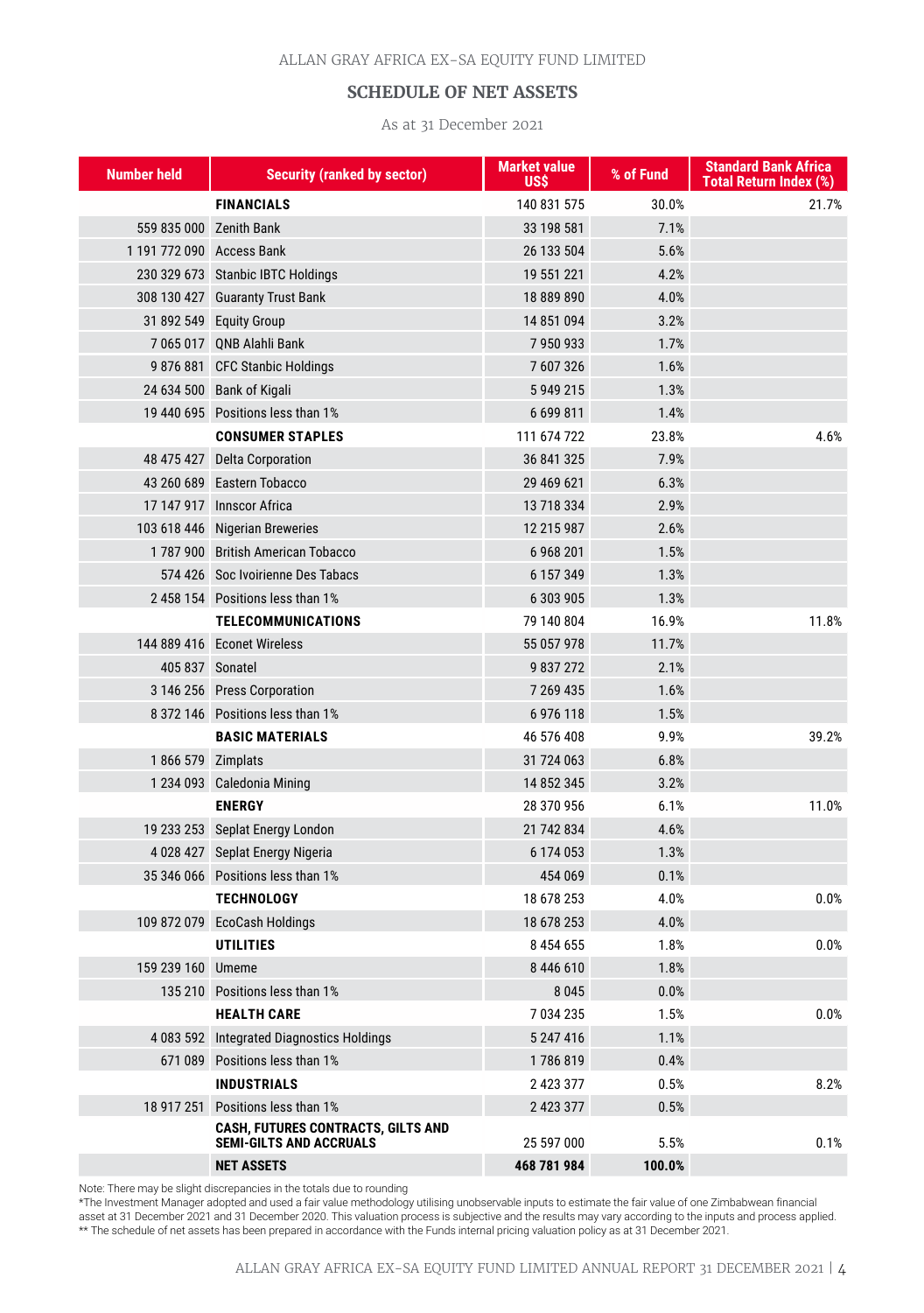# **APPROVAL OF THE ANNUAL FINANCIAL STATEMENTS**

As at 31 December 2021

The directors of the Fund are responsible for the preparation of the annual financial statements and related financial information included in this report.

The annual financial statements which comprise the financial position as at 31 December 2021 and its financial performance and cash flows for the year ended 31 December 2021 are set out on pages 10 to 33 and have been approved by the directors of the Fund and are signed on its behalf by:

John Collis Director 8 March 2022

Craig Bodenstab Director 8 March 2022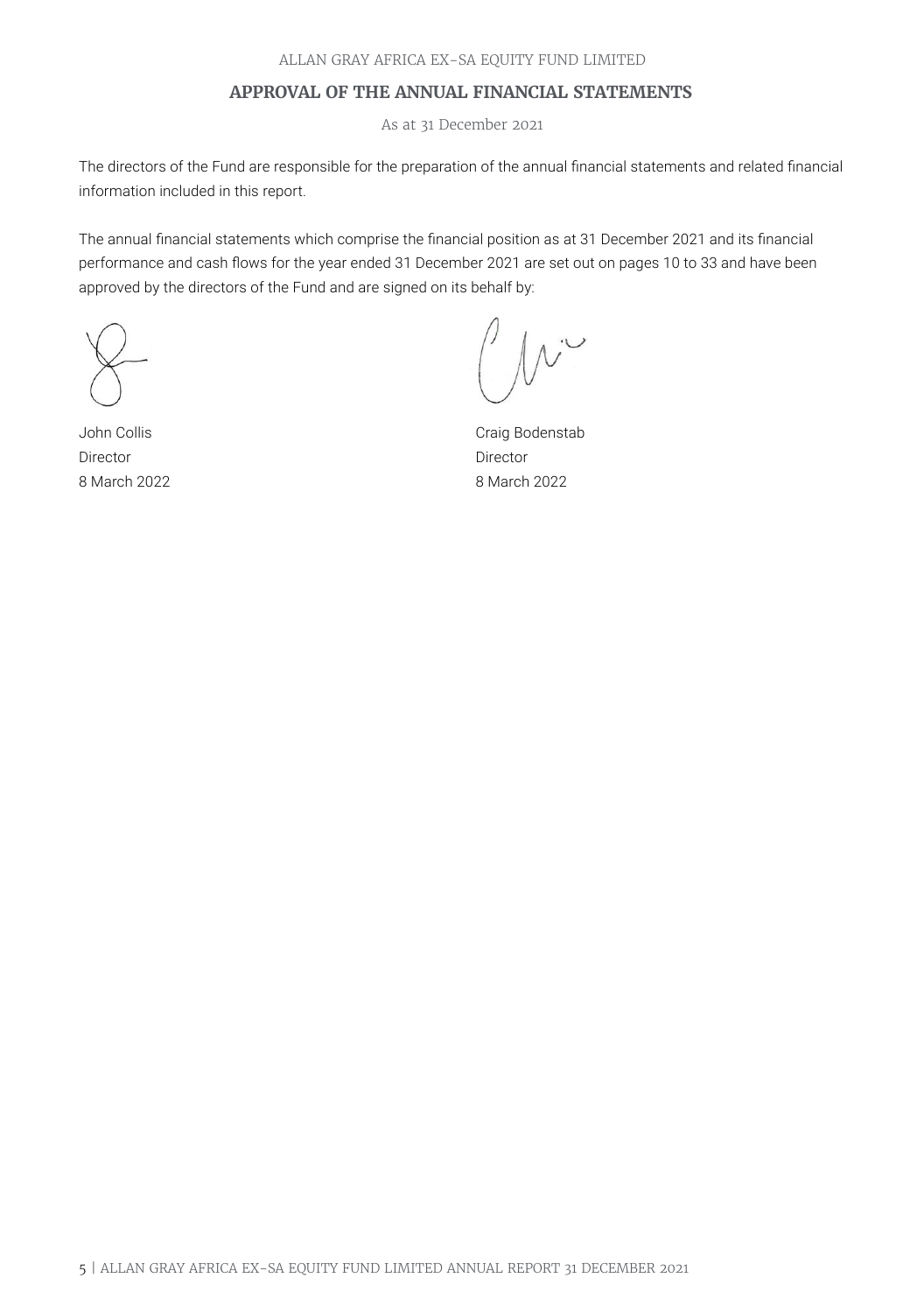# **The Board of Directors of Allan Gray Africa ex-SA Equity Fund Limited**

# **Report on the audit of the financial statements**

# **Opinion**

We have audited the financial statements of Allan Gray Africa ex-SA Equity Fund Limited (the "Fund") which comprise the statement of financial position as at 31 December 2021, and the statement of comprehensive income, statement of changes in net assets attributable to holders of redeemable shares and statement of cash flows for the year then ended, and notes to the financial statements, including a summary of significant accounting policies.

In our opinion, the accompanying financial statements present fairly, in all material respects, the financial position of the Fund as at 31 December 2021, and its financial performance and its cash flows for the year then ended in accordance with International Financial Reporting Standards.

# **Basis for opinion**

We conducted our audit in accordance with International Standards on Auditing (ISAs). Our responsibilities under those standards are further described in the *Auditor's responsibilities for the audit of the financial statements* section of our report. We are independent of the Fund in accordance with the International Ethics Standards Board for Accountants' *International Code of Ethics for Professional Accountants (including International Independence Standards)* (IESBA Code) and we have fulfilled our other ethical responsibilities in accordance with the IESBA Code. We believe that the audit evidence we have obtained is sufficient and appropriate to provide a basis for our opinion.

#### **Key audit matters**

Key audit matters are those matters that, in our professional judgment, were of most significance in our audit of the financial statements of the current period. These matters were addressed in the context of our audit of the financial statements as a whole, and in forming our opinion thereon, and we do not provide a separate opinion on these matters. For each matter below, our description of how our audit addressed the matter is provided in that context.

We have fulfilled the responsibilities described in the *Auditor's responsibilities of the audit of the financial statements* section of our report, including in relation to these matters. Accordingly, our audit included the performance of procedures designed to respond to our assessment of the risks of material misstatement of the financial statements. The results of our audit procedures, including the procedures performed to address the matters below, provide the basis for our audit opinion on the accompanying financial statements.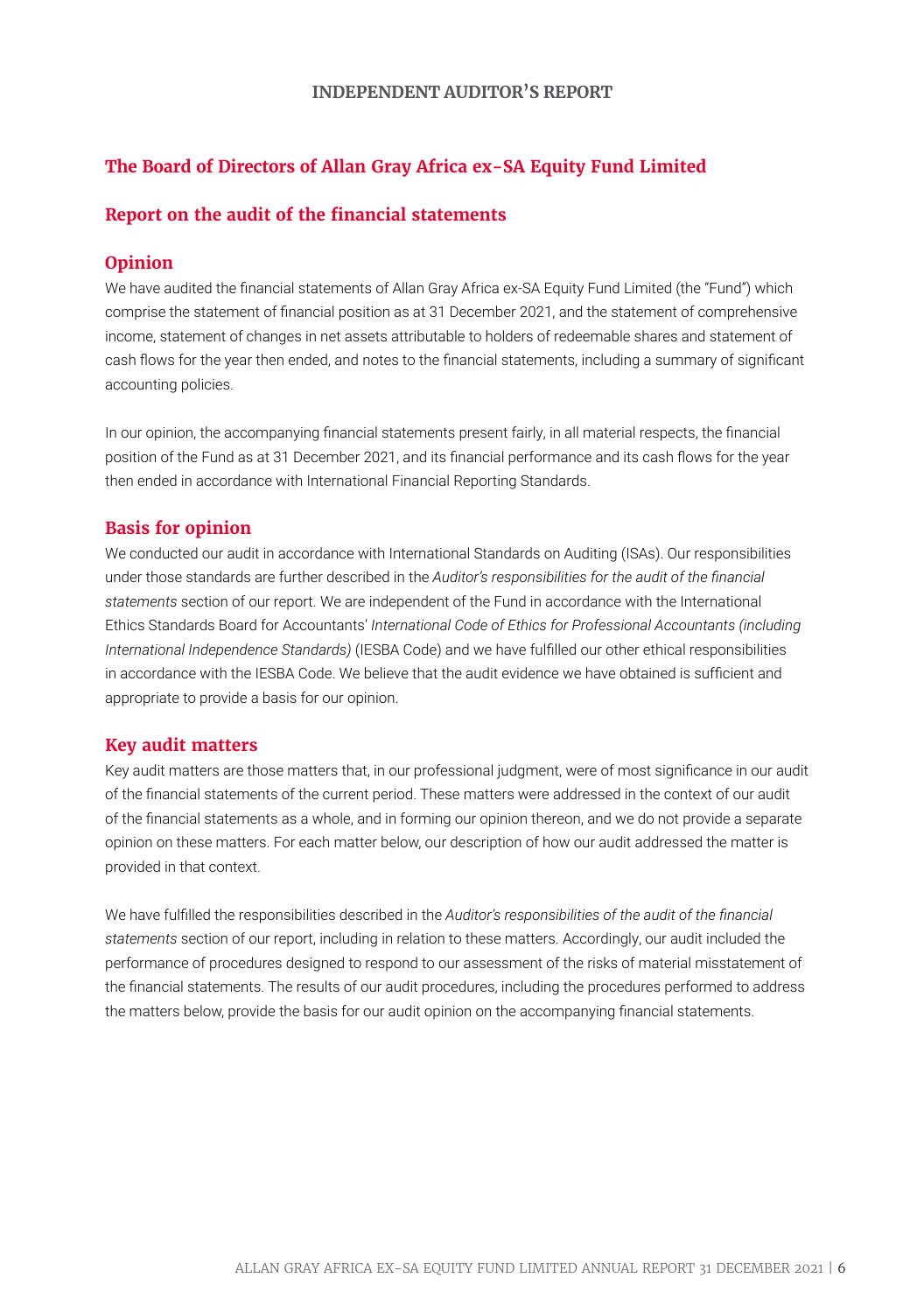# **Risk:**

# **Valuation of financial assets and liabilities at fair value through profit or loss**

The valuation of the Fund's financial assets and financial liabilities at fair value through profit or loss is a key audit matter because it significantly impacts the Fund's performance and net asset value.

As of 31 December 2021, the Fund's financial assets and financial liabilities at fair value through profit or loss amounted to US\$445,952,114 and US\$1,101,225, respectively. Financial assets and financial liabilities include equities, gilts and semi-gilts and futures contracts. As disclosed in Notes 1.3.6 and 7.2 to the financial statements, the Fund records its investments in financial assets and financial liabilities carried at fair value through profit or loss based on a quoted price in an active market. For all other financial instruments not traded in an active market, the fair value is determined by using appropriate valuation techniques.

#### **Our response to the risk:**

We evaluated management's valuation methodology applied to determine the fair value of the Fund's financial assets and financial liabilities and performed the following procedures among others.

We obtained the listing of financial assets and financial liabilities as at 31 December 2021. For the Fund's investment in equities, gilts and semi-gilts and futures contracts we compared the values recorded by the Fund to independently quoted prices, observable trades and/or vendor prices.

# **Other information included in the Fund's 2021 Annual Report**

Other information consists of the information included in the Annual Report, other than the financial statements and our auditor's report thereon. Management is responsible for the other information.

Our opinion on the financial statements does not cover the other information and we do not express any form of assurance conclusion thereon.

In connection with our audit of the financial statements, our responsibility is to read the other information and, in doing so, consider whether the other information is materially inconsistent with the financial statements or our knowledge obtained in the audit or otherwise appears to be materially misstated. If, based on the work we have performed, we conclude that there is a material misstatement of this other information, we are required to report that fact. We have nothing to report in this regard.

# **Responsibilities of Management and the Board of Directors for the financial statements**

Management is responsible for the preparation and fair presentation of the financial statements in accordance with International Financial Reporting Standards, and for such internal control as management determines is necessary to enable the preparation of financial statements that are free from material misstatement, whether due to fraud or error.

In preparing the financial statements, management is responsible for assessing the Fund's ability to continue as a going concern, disclosing, as applicable, matters related to going concern and using the going concern basis of accounting unless management either intends to liquidate the Fund or to cease operations, or has no realistic alternative but to do so.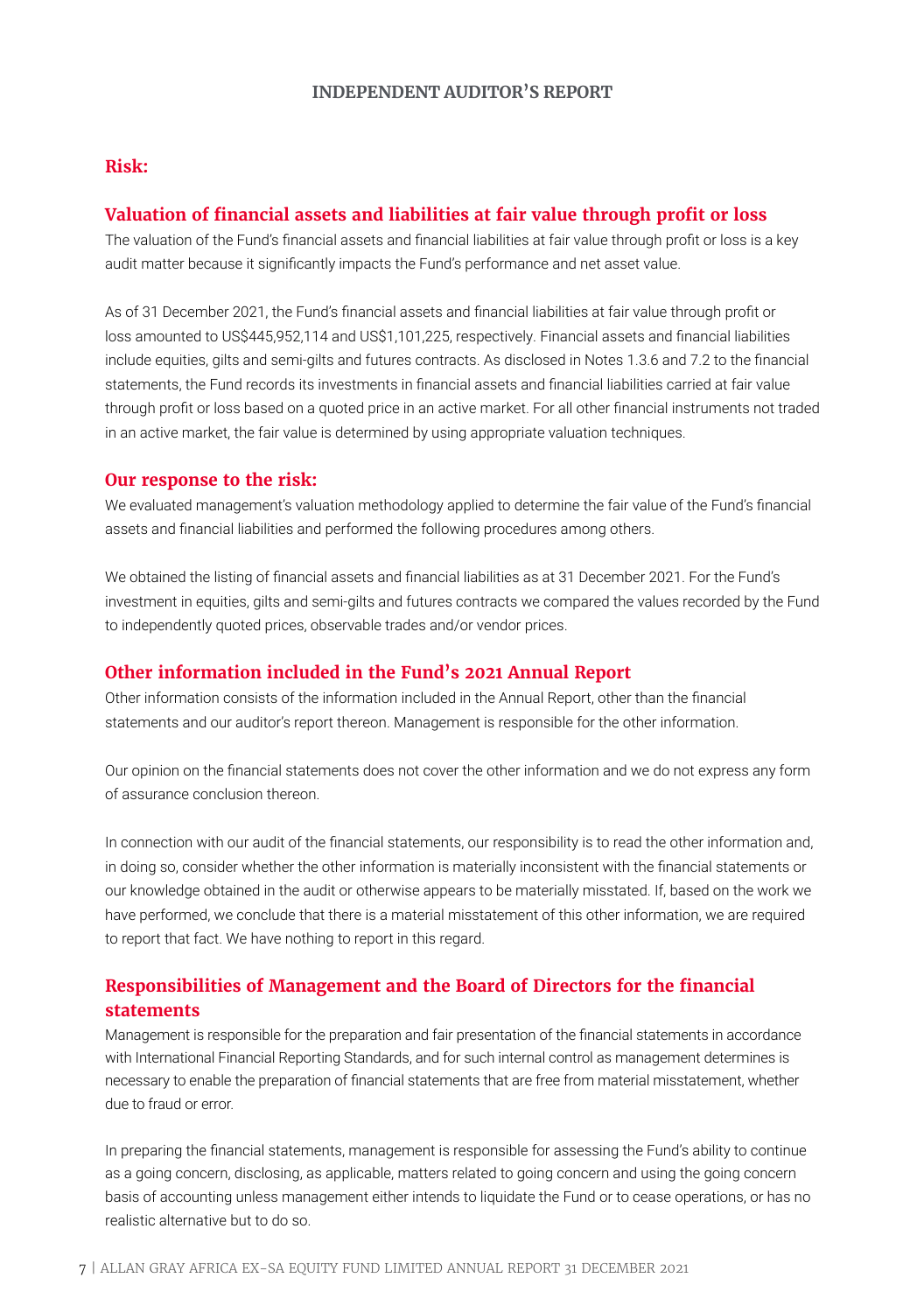The Board of Directors is responsible for overseeing the Fund's financial reporting process.

#### **Auditor's responsibilities for the audit of the financial statements**

This report is made solely to the Board of Directors, as a body. Our audit work has been undertaken so that we might state to the Board of Directors those matters we are required to state to them in an auditor's report and for no other purpose. To the fullest extent permitted by law, we do not accept or assume responsibility to anyone other than the Fund and the Board of Directors as a body, for our audit work, for this report, or for the opinions we have formed.

Our objectives are to obtain reasonable assurance about whether the financial statements as a whole are free from material misstatement, whether due to fraud or error, and to issue an auditor's report that includes our opinion. Reasonable assurance is a high level of assurance, but is not a guarantee that an audit conducted in accordance with ISAs will always detect a material misstatement when it exists. Misstatements can arise from fraud or error and are considered material if, individually or in the aggregate, they could reasonably be expected to influence the economic decisions of users taken on the basis of these financial statements.

As part of an audit in accordance with ISAs, we exercise professional judgment and maintain professional skepticism throughout the audit. We also:

Identify and assess the risks of material misstatement of the financial statements, whether due to fraud or error, design and perform audit procedures responsive to those risks, and obtain audit evidence that is sufficient and appropriate to provide a basis for our opinion. The risk of not detecting a material misstatement resulting from fraud is higher than for one resulting from error, as fraud may involve collusion, forgery, intentional omissions, misrepresentations, or the override of internal control.

Obtain an understanding of internal control relevant to the audit in order to design audit procedures that are appropriate in the circumstances, but not for the purpose of expressing an opinion on the effectiveness of the Fund's internal control.

Evaluate the appropriateness of accounting policies used and the reasonableness of accounting estimates and related disclosures made by management.

Conclude on the appropriateness of management's use of the going concern basis of accounting and, based on the audit evidence obtained, whether a material uncertainty exists related to events or conditions that may cast significant doubt on the Fund's ability to continue as a going concern. If we conclude that a material uncertainty exists, we are required to draw attention in our auditor's report to the related disclosures in the financial statements or, if such disclosures are inadequate, to modify our opinion. Our conclusions are based on the audit evidence obtained up to the date of our auditor's report. However, future events or conditions may cause the Fund to cease to continue as a going concern.

Evaluate the overall presentation, structure and content of the financial statements, including the disclosures, and whether the financial statements represent the underlying transactions and events in a manner that achieves fair presentation.

We communicate with the Board of Directors regarding, among other matters, the planned scope and timing of the audit and significant audit findings, including any significant deficiencies in internal control that we identify during our audit.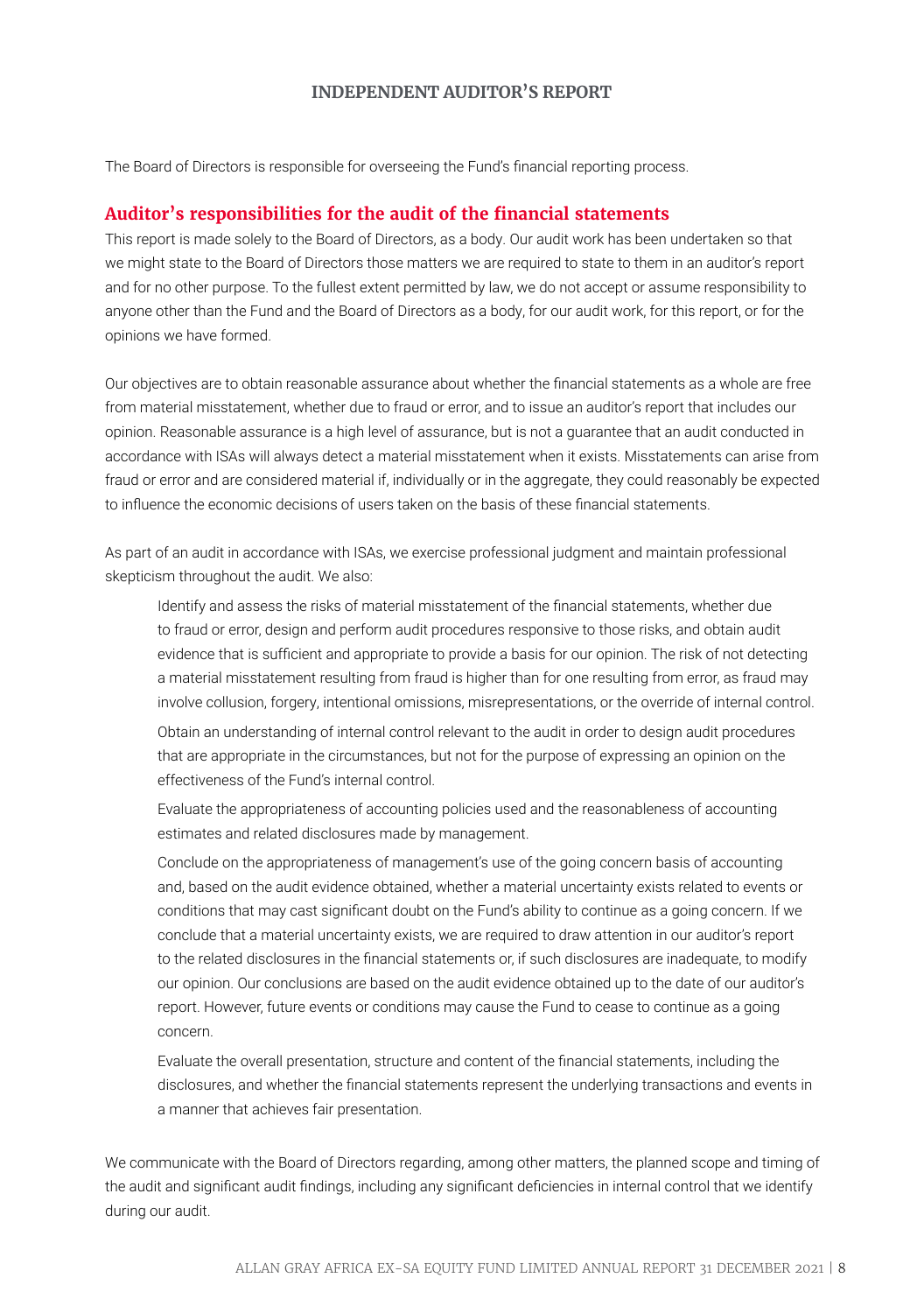We also provide the Board of Directors with a statement that we have complied with relevant ethical requirements regarding independence, and to communicate with them all relationships and other matters that may reasonably be thought to bear on our independence, and where applicable, actions taken to eliminate threats or safeguards applied.

From the matters communicated with the Board of Directors, we determine those matters that were of most significance in the audit of the financial statements of the current period and are therefore the key audit matters. We describe these matters in our auditor's report unless law or regulation precludes public disclosure about the matter or when, in extremely rare circumstances, we determine that a matter should not be communicated in our report because the adverse consequences of doing so would reasonably be expected to outweigh the public interest benefits of such communication.

The partner in charge of the audit resulting in this independent auditor's report is Jessel Mendes.

Ernet + Young ktd.<br>Hamilton, Bermuda

8 March 2022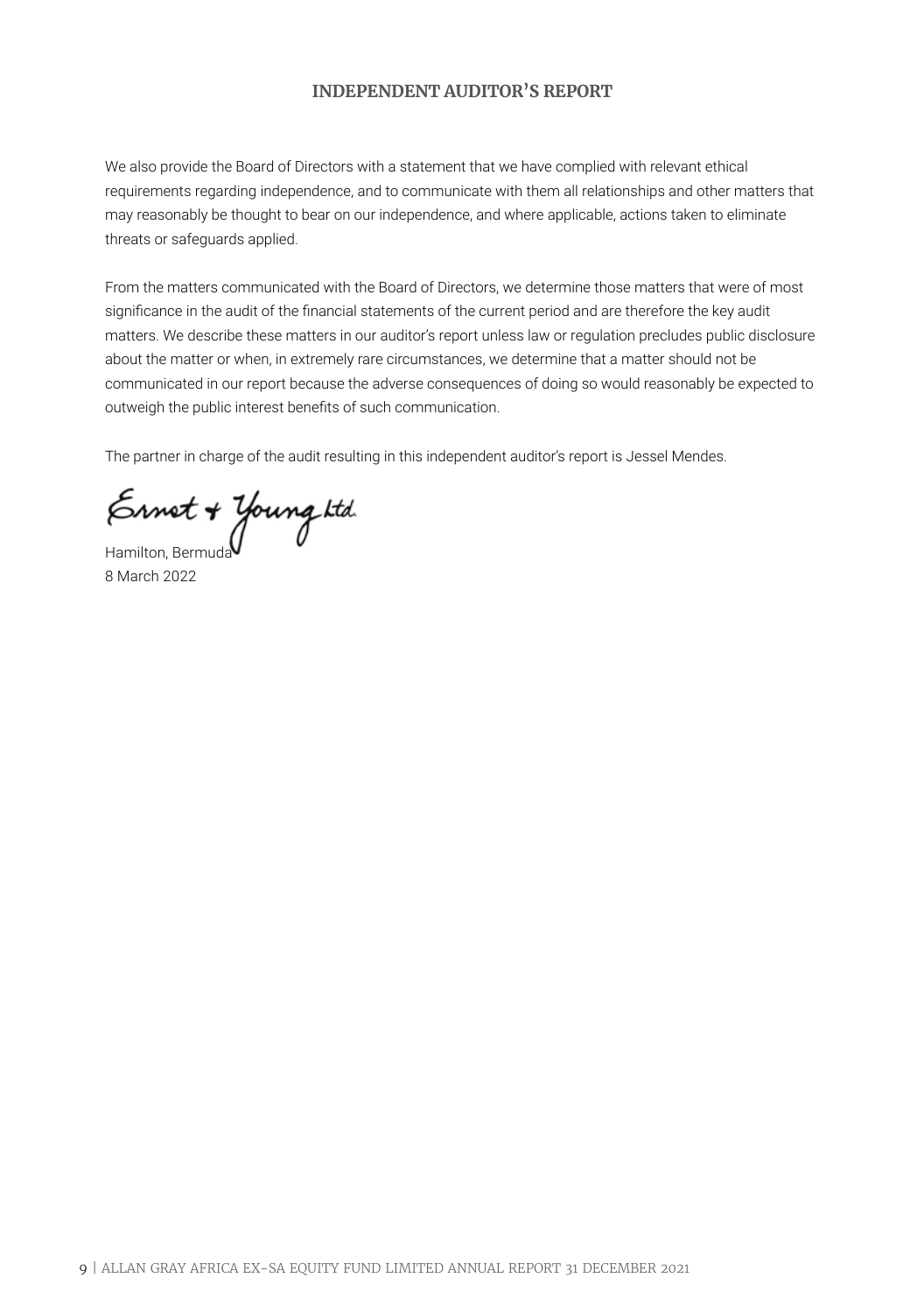# **STATEMENT OF FINANCIAL POSITION**

As at 31 December 2021

|                                                                                                | <b>Note</b>    | 2021<br>US\$ | 2020<br>US\$  |
|------------------------------------------------------------------------------------------------|----------------|--------------|---------------|
| <b>ASSETS</b>                                                                                  |                |              |               |
| Financial assets at fair value through profit or loss                                          | $\overline{2}$ | 445 952 114  | 338 731 620   |
| Cash and cash equivalents                                                                      | 3              | 16 048 582   | 9 1 5 2 6 9 5 |
| Trade and other receivables                                                                    | $\overline{4}$ | 8 247 069    | 4 504 318     |
| <b>TOTAL ASSETS</b>                                                                            |                | 470 247 765  | 352 388 633   |
| <b>LIABILITIES</b>                                                                             |                |              |               |
| Financial liabilities at fair value through profit or loss                                     | $\mathfrak{p}$ | 1 101 225    |               |
| Trade and other payables                                                                       | 5              | 364 556      | 73 124        |
| TOTAL LIABILITIES, EXCLUDING NET ASSETS ATTRIBUTABLE TO HOLDERS OF<br><b>REDEEMABLE SHARES</b> |                | 1 465 781    | 73 124        |
| NET ASSETS ATTRIBUTABLE TO HOLDERS OF REDEEMABLE SHARES                                        |                | 468 781 984  | 352 315 509   |

The above Statement of financial position should be read in conjunction with the accompanying notes.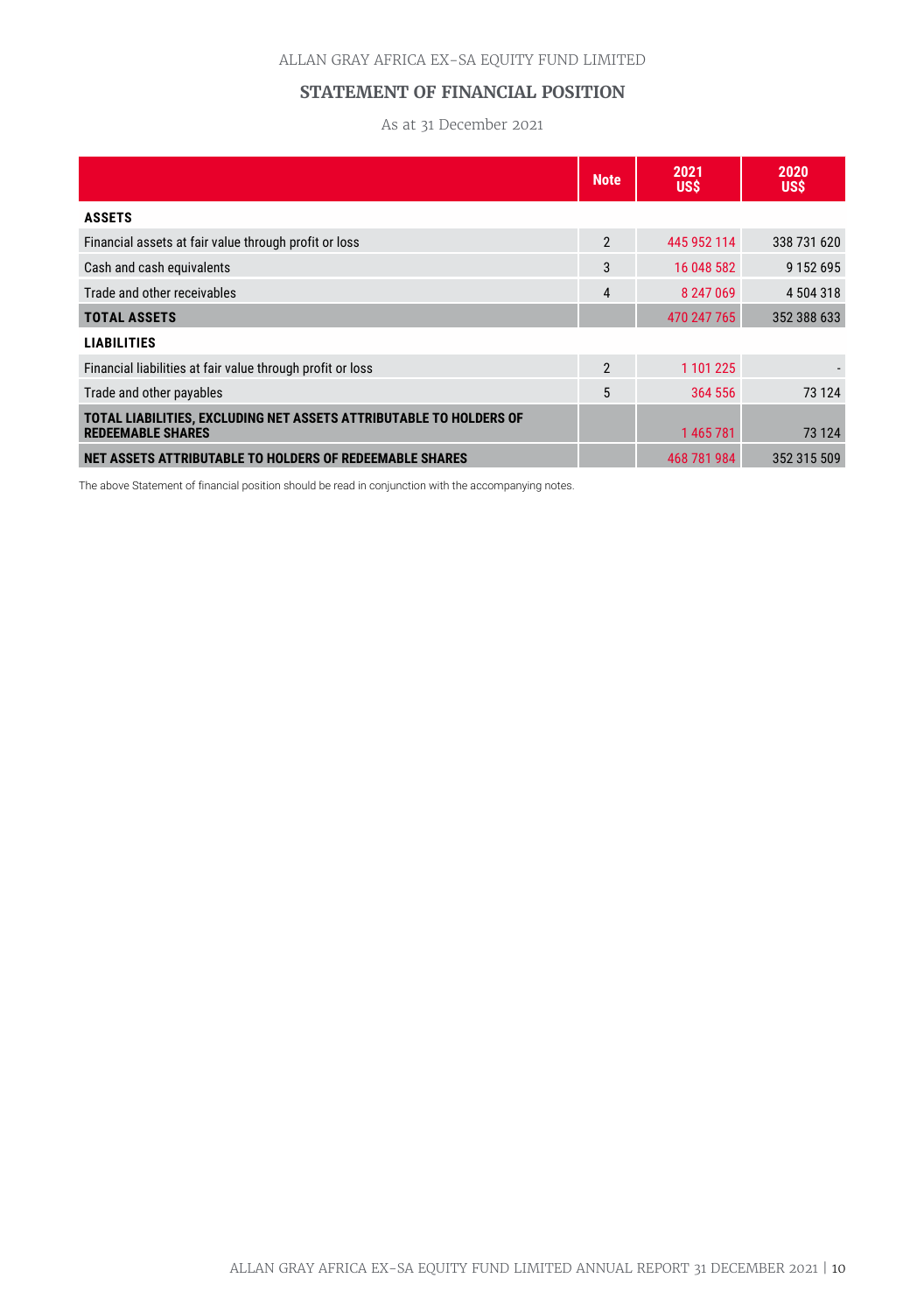# ALLAN GRAY AFRICA EX-SA EQUITY FUND LIMITED

# **STATEMENT OF COMPREHENSIVE INCOME**

For the year ended 31 December 2021

|                                                    | <b>Note</b> | 2021<br><b>US\$</b> | 2020<br><b>USS</b> |
|----------------------------------------------------|-------------|---------------------|--------------------|
| <b>NET INVESTMENT INCOME</b>                       |             | 120 786 383         | 8930223            |
| Dividend income                                    |             | 29 374 174          | 23 431 623         |
| Interest income                                    |             | 272 165             | 249 362            |
| Realised gains/(losses) on disposal of investments |             | 2 377 172           | (42915651)         |
| Unrealised gains on investments                    |             | 90 013 373          | 28 979 409         |
| Foreign exchange losses                            |             | (1463638)           | (828488)           |
| Other income                                       |             | 213 137             | 13 9 68            |
| <b>OPERATING EXPENSES</b>                          |             | (1319544)           | (1205270)          |
| Management fees                                    | 1.3.2       |                     | (14045)            |
| Audit fees                                         |             | (31811)             | (20583)            |
| Custodian fees                                     |             | (919701)            | (885095)           |
| Directors' fees                                    |             | (24000)             | (18000)            |
| <b>Administration fees</b>                         |             | (134042)            | (96 672)           |
| Other expenses                                     |             | (209990)            | (170875)           |
| <b>PROFIT BEFORE TAXES</b>                         |             | 119 466 839         | 7724953            |
| Withholding and other taxes                        |             | (2 286 492)         | (2075862)          |
| TOTAL COMPREHENSIVE INCOME FOR THE YEAR            |             | 117 180 347         | 5649091            |

The above Statement of comprehensive income should be read in conjunction with the accompanying notes.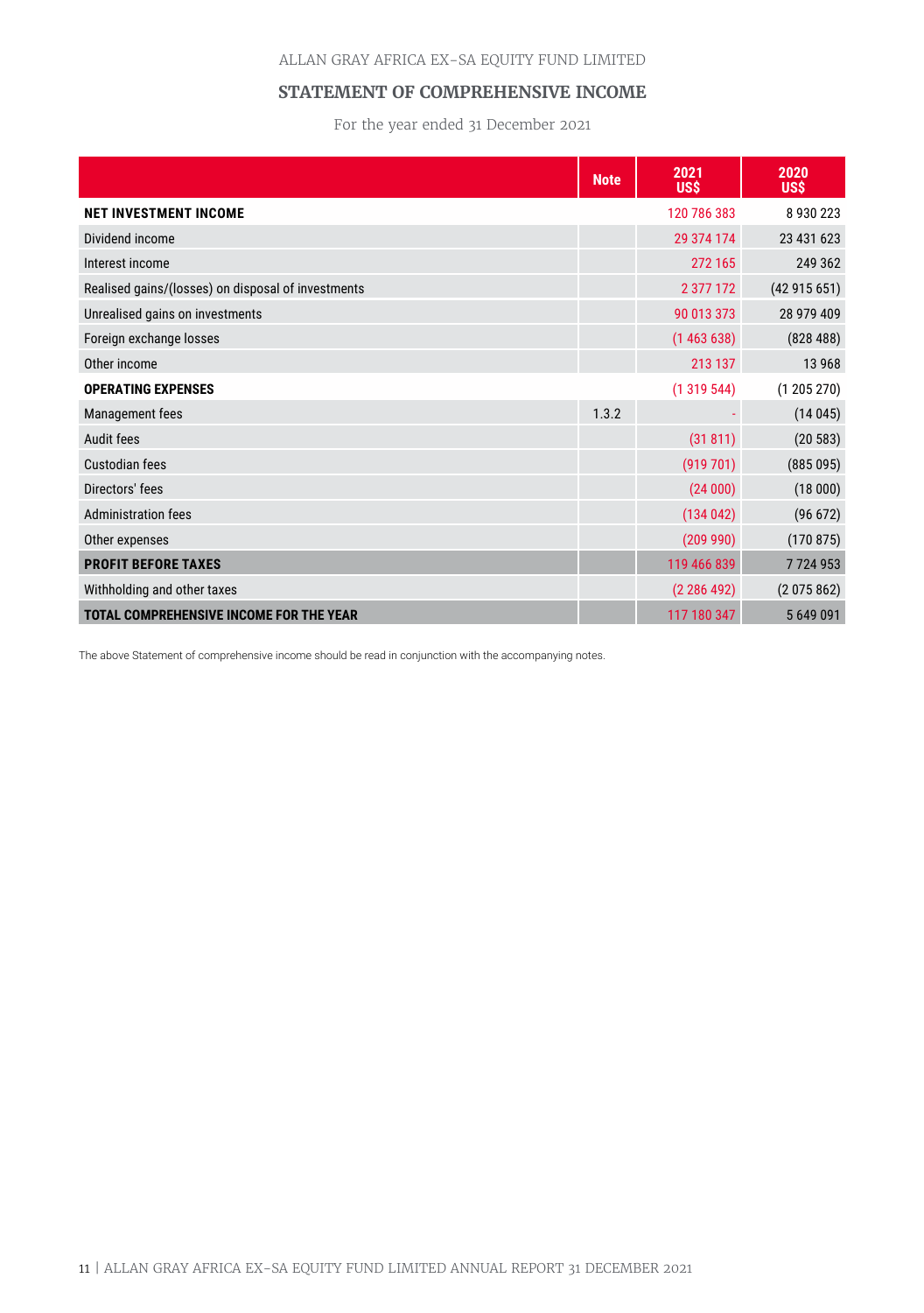# **STATEMENT OF CHANGES IN NET ASSETS ATTRIBUTABLE TO HOLDERS OF REDEEMABLE SHARES**

For the year ended 31 December 2021

|                                         | <b>Note</b> | Net assets attributable<br>to holders of<br>redeemable shares<br><b>USS</b> | <b>Number of shares</b> |
|-----------------------------------------|-------------|-----------------------------------------------------------------------------|-------------------------|
| <b>BALANCE AT 31 DECEMBER 2019</b>      | 8           | 360 440 905                                                                 | 2 587 792               |
| Total comprehensive income for the year |             | 5649091                                                                     |                         |
| Net capital redemptions                 |             | (13774487)                                                                  | (117401)                |
| <b>BALANCE AT 31 DECEMBER 2020</b>      | 8           | 352 315 509                                                                 | 2 470 391               |
| Total comprehensive income for the year |             | 117 180 347                                                                 |                         |
| Net capital redemptions                 |             | (713 872)                                                                   | 22 5 32                 |
| <b>BALANCE AT 31 DECEMBER 2021</b>      | 8           | 468 781 984                                                                 | 2 492 923               |

The above Statement of changes in net assets attributable to holders of redeemable shares should be read in conjunction with the accompanying notes.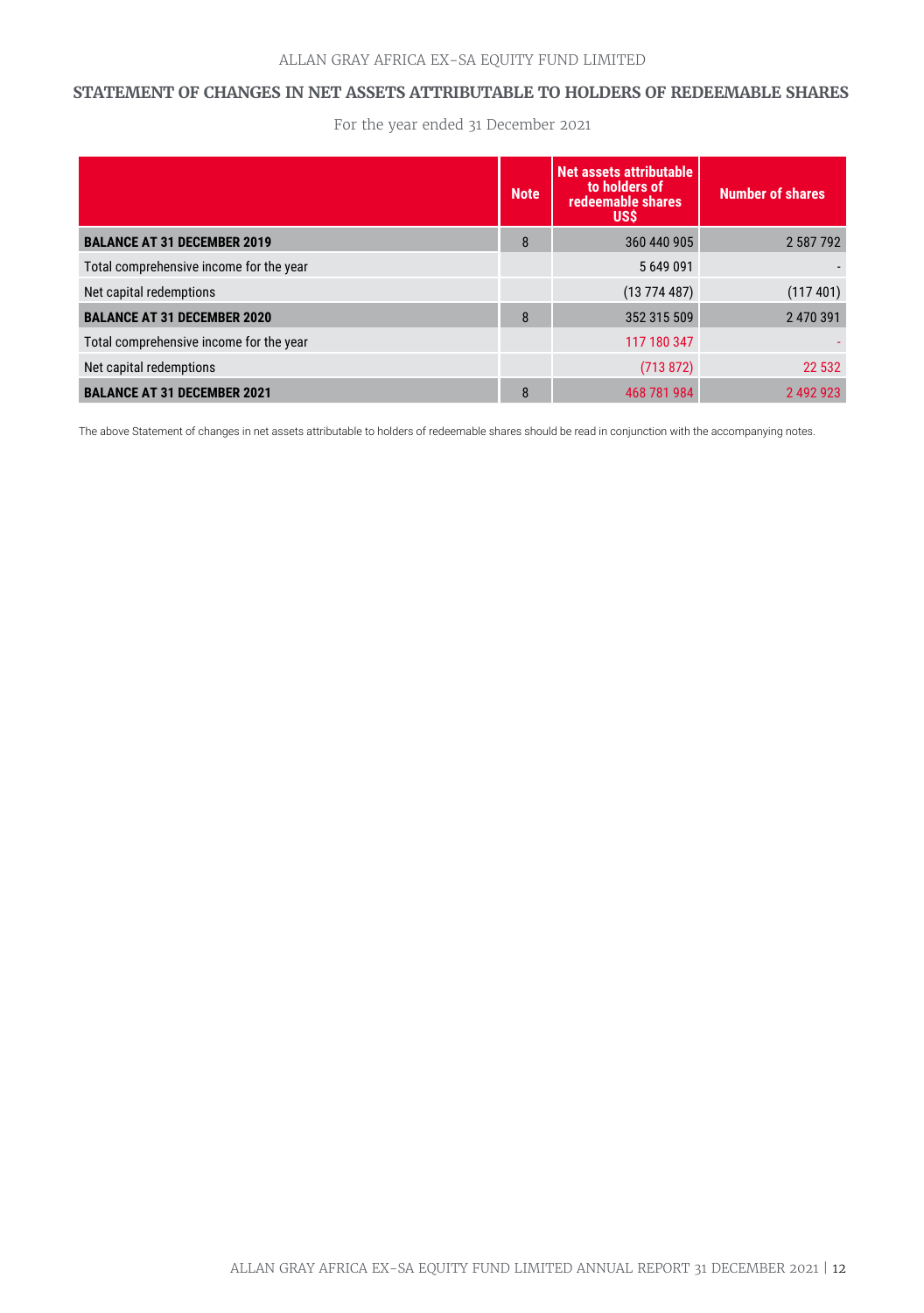# **STATEMENT OF CASH FLOWS**

For the year ended 31 December 2021

|                                                                 | <b>Note</b> | 2021<br><b>US\$</b> | 2020<br><b>USS</b> |
|-----------------------------------------------------------------|-------------|---------------------|--------------------|
| <b>CASH FLOW FROM OPERATING ACTIVITIES</b>                      |             |                     |                    |
| Net cash outflow from operations before working capital changes | 6.1         | (1106407)           | (1191302)          |
| Working capital changes                                         | 6.2         | (254647)            | (2258078)          |
| Interest received                                               |             | 94 660              | 205                |
| Dividends received, net of withholding tax                      |             | 24 068 515          | 20 446 958         |
| NET CASH GENERATED BY OPERATING ACTIVITIES                      |             | 22 802 121          | 16 997 783         |
| <b>CASH FLOW FROM INVESTING ACTIVITIES</b>                      |             |                     |                    |
| Acquisition of investments                                      |             | (56362463)          | (50667661)         |
| Proceeds from sale of investments                               |             | 42 633 739          | 51 979 846         |
| NET CASH (UTILISED)/GENERATED BY INVESTING ACTIVITIES           |             | (13728724)          | 1 3 1 2 1 8 5      |
| <b>CASH FLOW FROM FINANCING ACTIVITIES</b>                      |             |                     |                    |
| Proceeds from issue of redeemable shares                        |             | 31 825 916          | 8 0 2 2 2 3 1      |
| Redemption of redeemable shares                                 |             | (32539788)          | (21796718)         |
| <b>NET CASH UTILISED BY FINANCING ACTIVITIES</b>                |             | (713 872)           | (13774487)         |
| Net increase in cash and cash equivalents                       |             | 8 3 5 9 5 2 5       | 4 535 481          |
| Cash and cash equivalents at the beginning of the year          |             | 9 1 5 2 6 9 5       | 5445702            |
| Effect of exchange rate changes on cash and cash equivalents    |             | (1463638)           | (828488)           |
| CASH AND CASH EQUIVALENTS AT THE END OF THE YEAR                |             | 16 048 582          | 9 1 5 2 6 9 5      |

The above Statement of cash flows should be read in conjunction with the accompanying notes.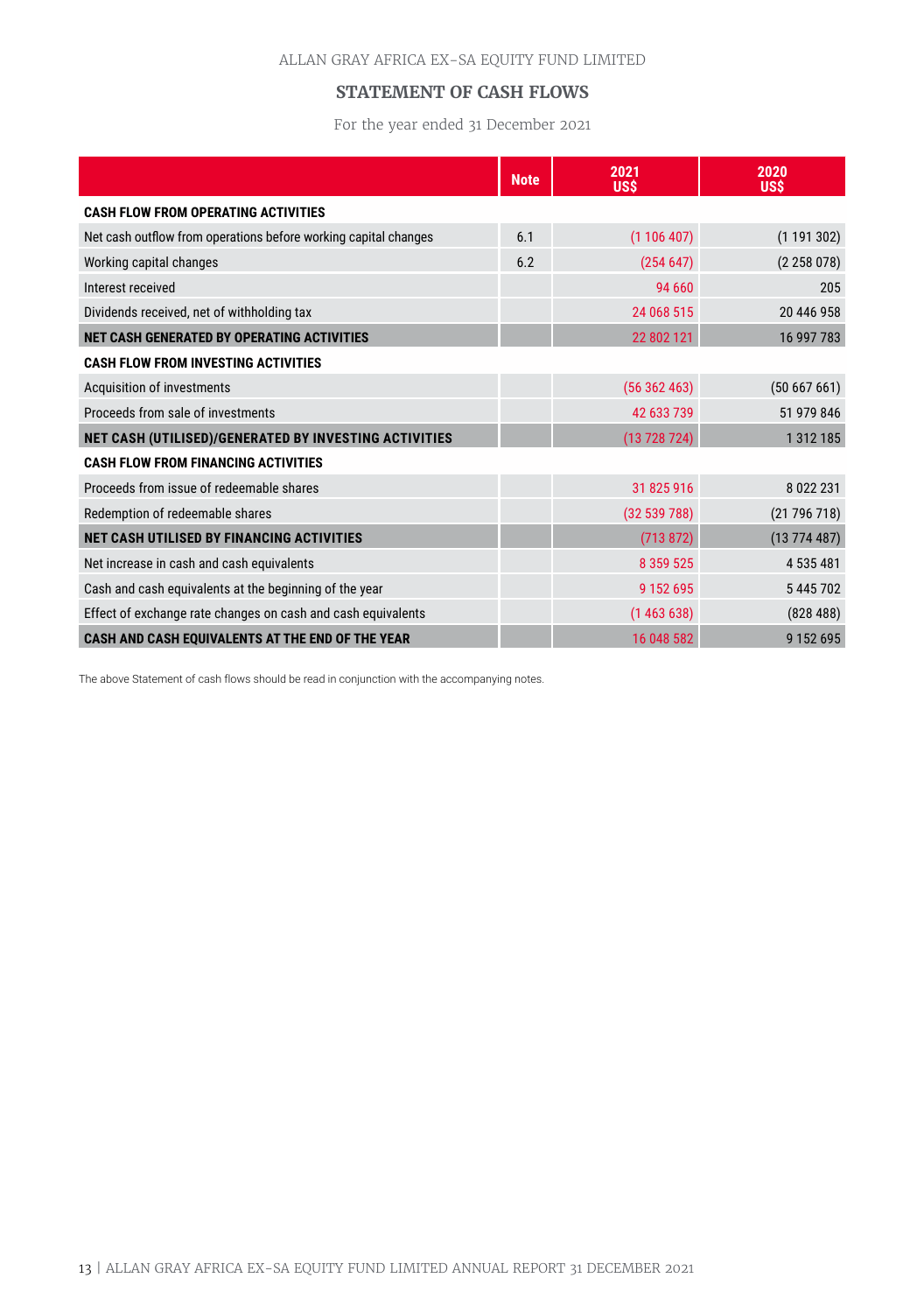For the year ended 31 December 2021

# **Corporate information**

Allan Gray Africa ex-SA Equity Fund Limited (the 'Fund') was incorporated on 31 October 2011 and is a limited liability company of unlimited duration. The Fund was launched to the public on 1 January 2012 and is a Bermuda exempted Mutual Fund Company. The investment manager of the Fund is Allan Gray Bermuda Limited (the 'Investment Manager'). Allan Gray Proprietary Limited, a fellow subsidiary within the Allan Gray group, is the Investment Adviser to the Fund.

The financial statements of the Fund were authorised for issue by the directors of the Fund on 8 March 2022.

# **1. Accounting standards and policies**

# **1.1 Basis of preparation**

The financial statements have been prepared on a going concern basis, using the historical cost basis, except for financial instruments that have been measured at either fair value or amortised cost, in accordance with International Financial Reporting Standards ('IFRS'). These financial statements are presented in US dollars, being the functional currency of the Fund.

# **1.2 IFRS**

The Fund has adopted all new and revised standards, interpretations and amendments issued by the International Accounting Standards Board (the 'IASB') and the IFRS Interpretations Committee ('IFRIC') of the IASB that are relevant to its operations and effective for the annual accounting period ended 31 December 2021.

The significant accounting policies adopted in the preparation of the financial statements are set out below and are in accordance with and comply with IFRS.

A number of other changes, that are effective for the accounting periods beginning on or after 1 January 2021, have been issued by the IASB and IFRIC. However, these are not considered relevant to the Fund's operations.

The following new or revised IFRS Standards, Interpretations and Amendments applicable to the funds have been issued but are not yet effective:

|                  | <b>Standards</b>                                                | <b>Effective date:</b><br><b>Years beginning on/after</b> |
|------------------|-----------------------------------------------------------------|-----------------------------------------------------------|
| IAS <sub>1</sub> | <b>Presentation of Financial Statements</b>                     | 01 January 2023                                           |
| IAS <sub>8</sub> | Accounting Policies, Changes in Accounting Estimates and Errors | 01 January 2023                                           |

The Fund intends to adopt these new and amended standards and interpretations, if applicable, when they become effective.

# **1.3 Accounting policies**

The Fund has identified the accounting policies that are most significant to its business operations and the understanding of its results. These accounting policies are set out below and have been consistently applied.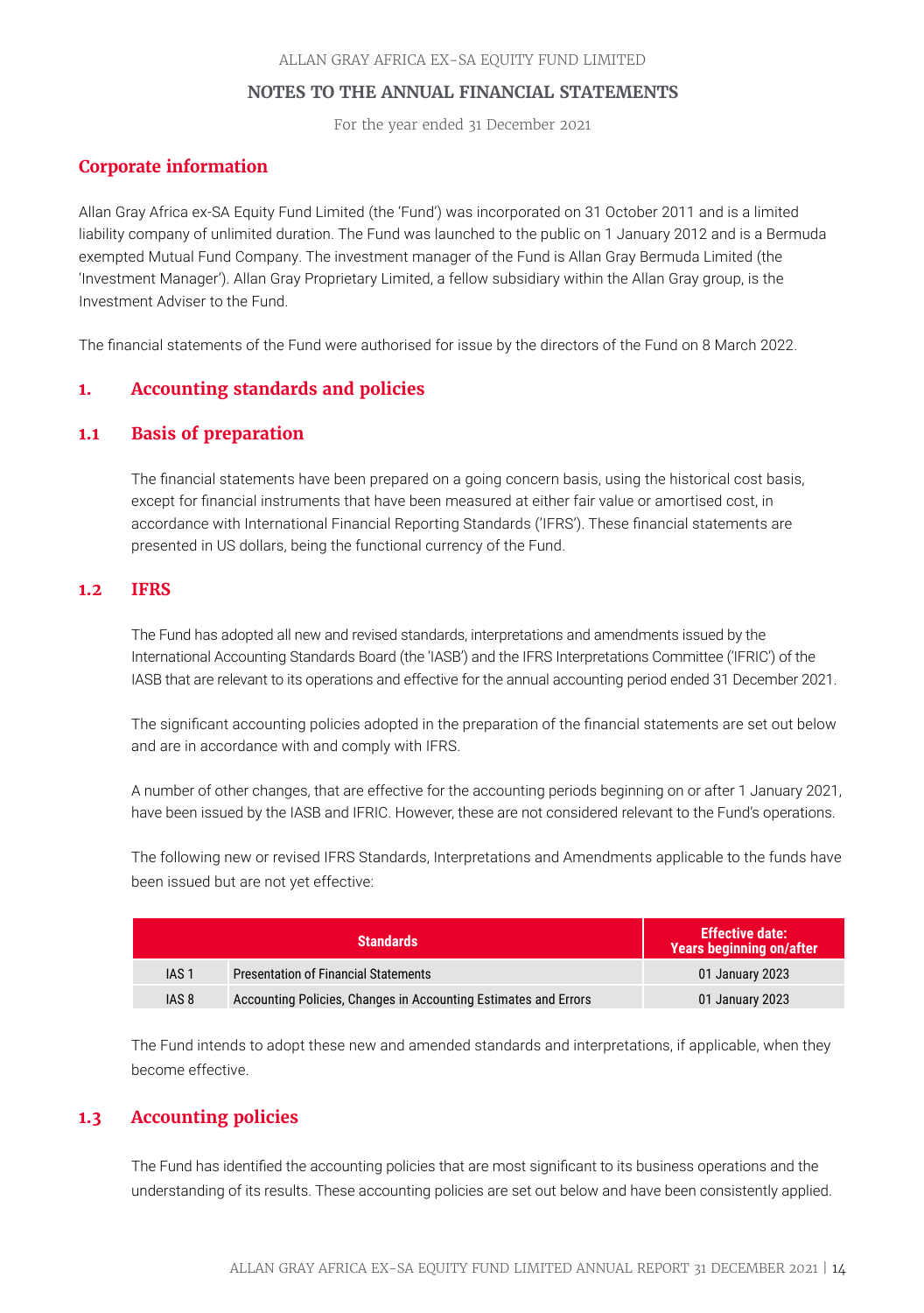For the year ended 31 December 2021

#### **1.3.1 Net investment income**

Net investment income comprises interest income, dividend income, foreign currency gains or losses on investments, other income and realised and unrealised gains and losses on investments.

#### Interest income

Interest is recognised in the Statement of comprehensive income using the effective interest method.

#### Dividend income

Dividends are recognised when the Fund's right to receive payment of the dividend is established. Dividend income is presented gross of any non-recoverable withholding taxes, which are disclosed separately in the Statement of comprehensive income.

#### Other income

Investors are charged 1% when subscribing for Fund shares. Investors may be charged 1% when redeeming Fund shares in the case of significant redemptions. These charges are paid into the Fund to offset the costs associated with the transactions that are borne by the Fund. The Investment Manager may waive these charges if transactions substantially offset one another.

#### Investment gains and losses

Changes in the fair value of financial assets held at fair value through profit or loss, and gains or losses made on the disposal of these financial assets, calculated using the average cost method, are recognised in profit or loss.

#### **1.3.2 Management fee**

The management fee is the fee paid by the Fund to the Investment Manager for the management of the Fund. Management fees are calculated and accrued based on the weekly net asset value of the share class and recognised on an accrual basis in profit or loss.

#### **1.3.3 Expenses**

All expenses are recognised on an accrual basis in profit or loss.

#### **1.3.4 Distributions to holders of redeemable shares**

Distributions from the Fund will be automatically reinvested in additional redeemable shares unless a holder of redeemable shares requests in writing that any dividends be paid to them. Distributions to holders of redeemable shares are recognised in the Statement of comprehensive income as finance costs.

# **1.3.5 Taxation**

There is no income tax, corporation tax, profits tax, withholding tax, capital gains tax, capital transfer tax, estate or stamp duty, or inheritance tax in Bermuda payable by the Fund or its members in respect of shares in the Fund. The government of Bermuda has undertaken that in the event that any income, profit, capital, capital gains, estate or inheritance taxes are levied in Bermuda in the future, the Fund and its shares will be exempt from such taxes until 31 March 2035.

Income and capital gains on the Fund's investments, however, may be subject to taxes in certain countries.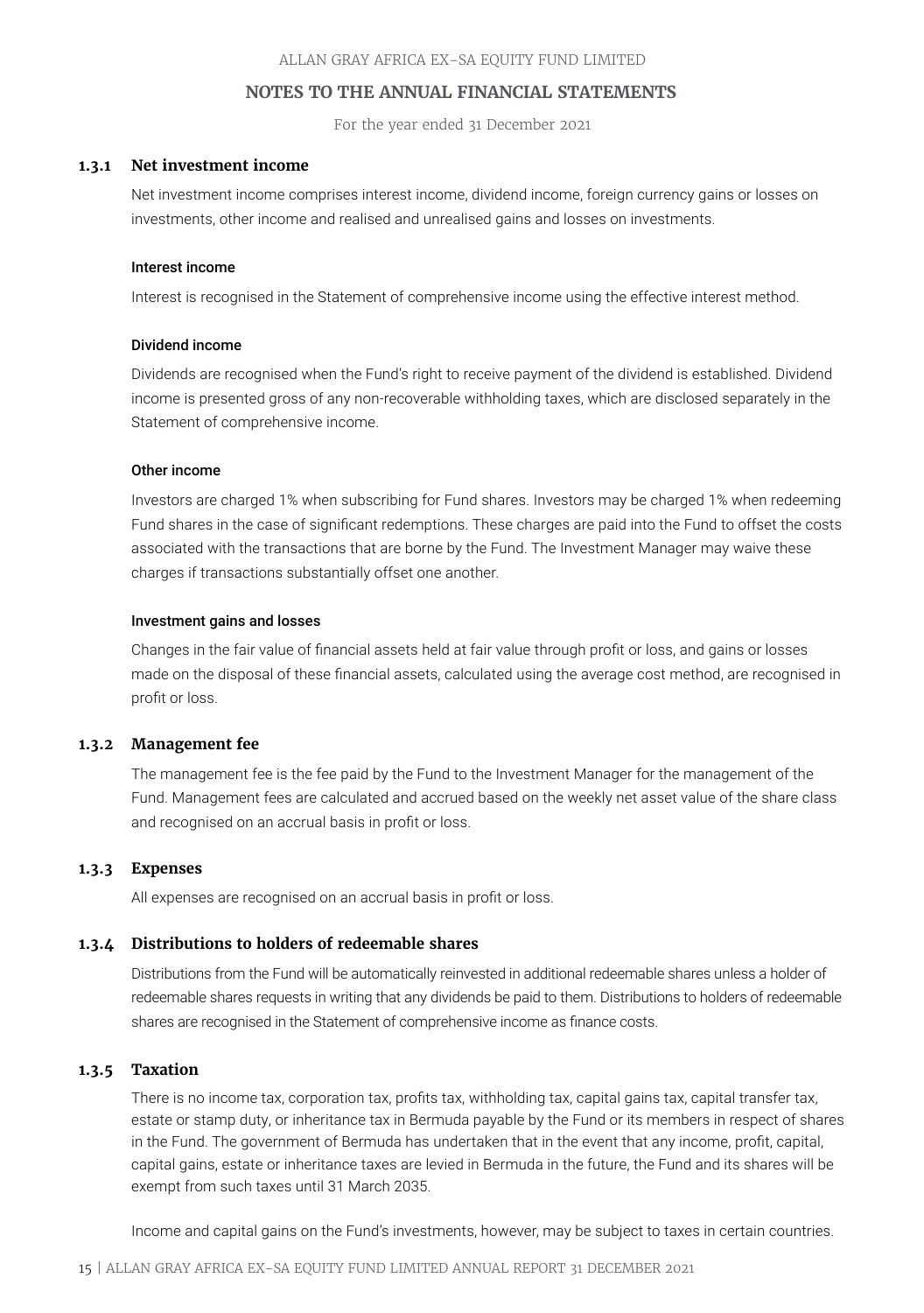For the year ended 31 December 2021

The Fund evaluates tax positions to determine whether, for all tax years still subject to assessment or challenge by the relevant taxation authorities, the tax positions are probable to be accepted on examination by the relevant tax authorities. If it is probable that the Fund's tax positions will be accepted, the taxable profit/tax loss should be consistent with the Fund's tax filings. If it is not probable, the Fund must reflect the effect of the uncertainty in determining its taxable profit/tax loss. The effect of the uncertain tax treatment is determined by applying either the expected value method or the most likely method.

The Fund has analysed its tax positions at and for the year ended 31 December 2021, and has concluded that no asset/liability relating to tax positions that are certain, where it is probable that the Fund's tax positions will be accepted by the relevant taxation authorities, should be recorded. There are no uncertain tax positions. Additionally, the Fund has recorded withholding and other taxes applicable to certain income types.

# **1.3.6 Financial instruments: Financial assets and liabilities**

#### Classification

#### Financial assets

The Fund determines the classification of its financial assets on initial recognition, when it becomes a party to the contract governing the instrument. The classification depends on how the Fund manages its financial assets in order to generate cash flows.

#### *Financial assets at fair value through profit or loss*

Financial assets are classified as financial assets at fair value through profit or loss when:

They are held for trading;

The contractual cash flows do not represent solely payments of principal and interest; or Designated as such upon initial recognition to eliminate or significantly reduce a measurement or recognition inconsistency.

The Fund classifies its investment in equity instruments, related derivatives and gilt and semi-gilts as financial assets at fair value through profit or loss.

The Fund's investments in equity instruments are designated upon initial recognition on the basis that they are part of a group of financial assets that are managed and have their performance evaluated on a fair value basis, in accordance with the risk management and investment strategies of the Fund, as set out in the Fund's offering document. Derivatives are categorised as held for trading and are not designated as effective hedging instruments in terms of IFRS 9. When a derivative financial instrument is not designated in a hedge relationship that qualifies for hedge accounting, all changes in its fair value are recognised immediately in profit or loss.

#### *Financial assets at amortised cost*

The Fund classifies financial assets at amortised cost when:

The financial asset is held with the objective to collect contractual cash flows; and

The terms of the financial asset give rise on specified dates to cash flows that are solely payments of principal and interest on the principal amount outstanding.

Financial assets at amortised cost are non-derivative financial assets with fixed or determinable payments that are not quoted in an active market. Financial assets at amortised cost comprise cash and cash equivalents and trade and other receivables, which include dividends receivable and amounts due from brokers, which are short-term in nature. Amortised cost approximates fair value due to the short-term nature of the financial assets.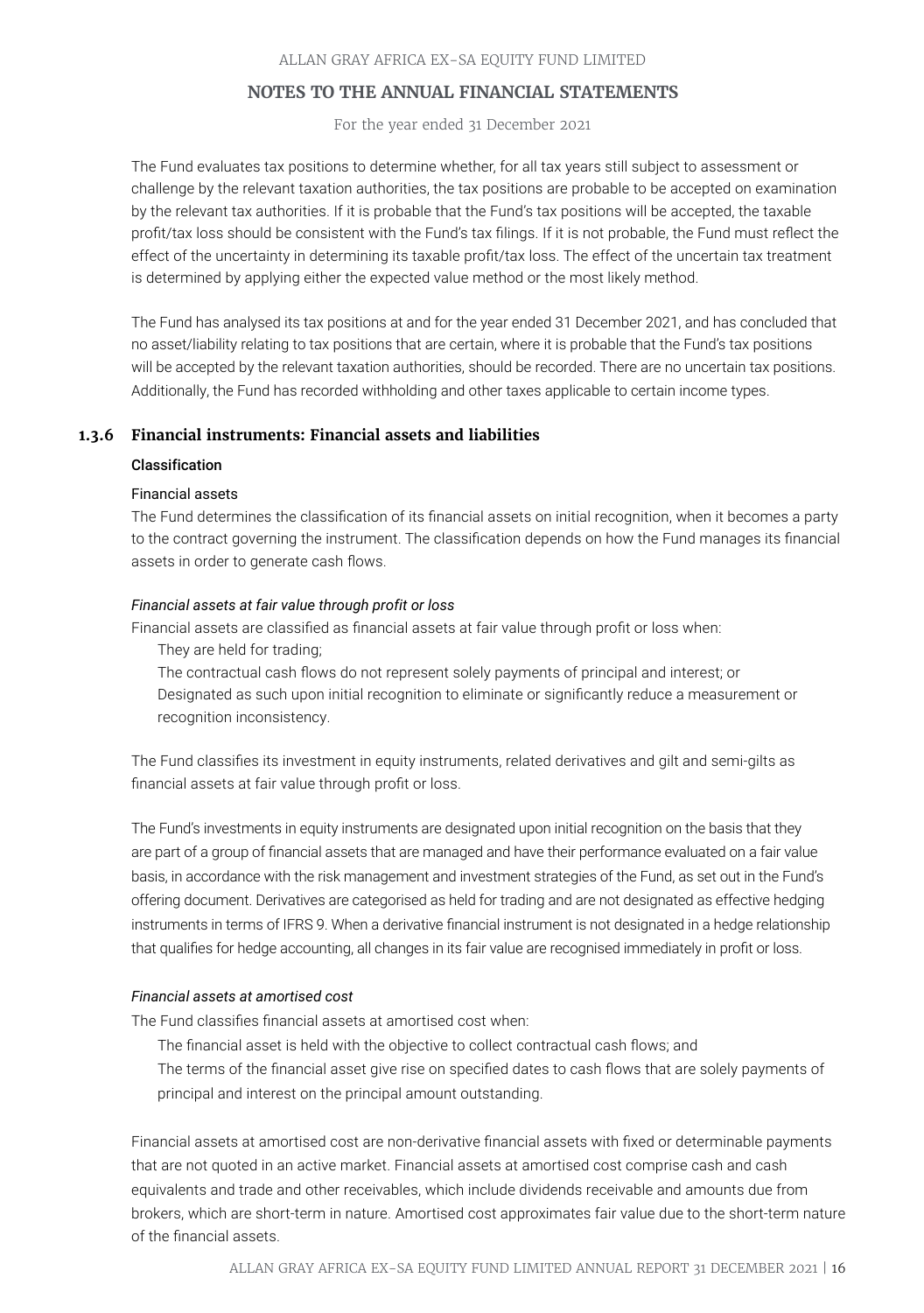For the year ended 31 December 2021

#### Financial liabilities

The Fund determines the classification of its financial liabilities on initial recognition, when it becomes a party to the contract governing the instrument, according to the nature and purpose of the financial instrument.

#### *Financial liabilities at fair value through profit or loss*

Financial liabilities at fair value through profit or loss include financial liabilities held for trading and financial liabilities designated upon initial recognition as at fair value through profit or loss. Financial liabilities are classified as held for trading if they are incurred for the purpose of repurchasing in the near term. This category also includes derivative financial instruments entered into by the Fund that are not designated as hedging instruments in hedge relationships as defined by IFRS 9.

Financial liabilities designated upon initial recognition at fair value through profit or loss are designated at the initial date of recognition, and only if the criteria in IFRS 9 are satisfied.

#### *Financial liabilities at amortised cost*

The Fund classifies its trade and other payables and distributions payable as financial liabilities at amortised cost, which are measured at amortised cost. Trade and other payables include accrued expenses and amounts due to brokers, which are short-term in nature. Amortised cost approximates fair value due to the short-term nature of the financial liabilities.

#### Recognition and measurement

A 'regular way' contract is one that requires the delivery of an asset within the time frame established, generally by regulation or convention within the marketplace concerned. Regular way purchases and sales of financial assets are recognised using trade date accounting. Trade date accounting refers to (a) the recognition of an asset to be received and the liability to pay for it on the trade date, and (b) derecognition of an asset that is sold, recognition of any gain or loss on disposal and the recognition of a receivable from the buyer for payment on the trade date. The trade date is the date that an entity commits itself to purchase or to sell an asset.

Financial instruments are recognised on the trade date at fair value, plus, in the case of assets not at fair value through profit or loss, directly attributable transaction costs. The Fund determines the classification of its financial instruments on initial recognition, when the Fund becomes a party to the contract governing the instrument.

#### Financial assets and financial liabilities at fair value through profit or loss

Financial assets designated as at fair value through profit or loss are measured at fair value. Subsequent to initial recognition, investments at fair value through profit or loss are marked to market on a daily basis with changes in fair value taken through profit or loss as gains and losses. Attributable transaction costs are recognised in profit or loss as incurred.

# Financial assets and financial liabilities at amortised cost

Financial assets and financial liabilities at amortised cost are measured initially at fair value plus any directly attributable transaction costs. Subsequent to initial recognition, financial assets and financial liabilities at amortised cost are measured at amortised cost using the effective interest method, less any impairment losses. Amortised cost approximates fair value due to the short-term nature of financial assets and financial liabilities.

Gains and losses are recognised in profit or loss when financial assets and financial liabilities at amortised cost are derecognised or impaired, and through the amortisation process.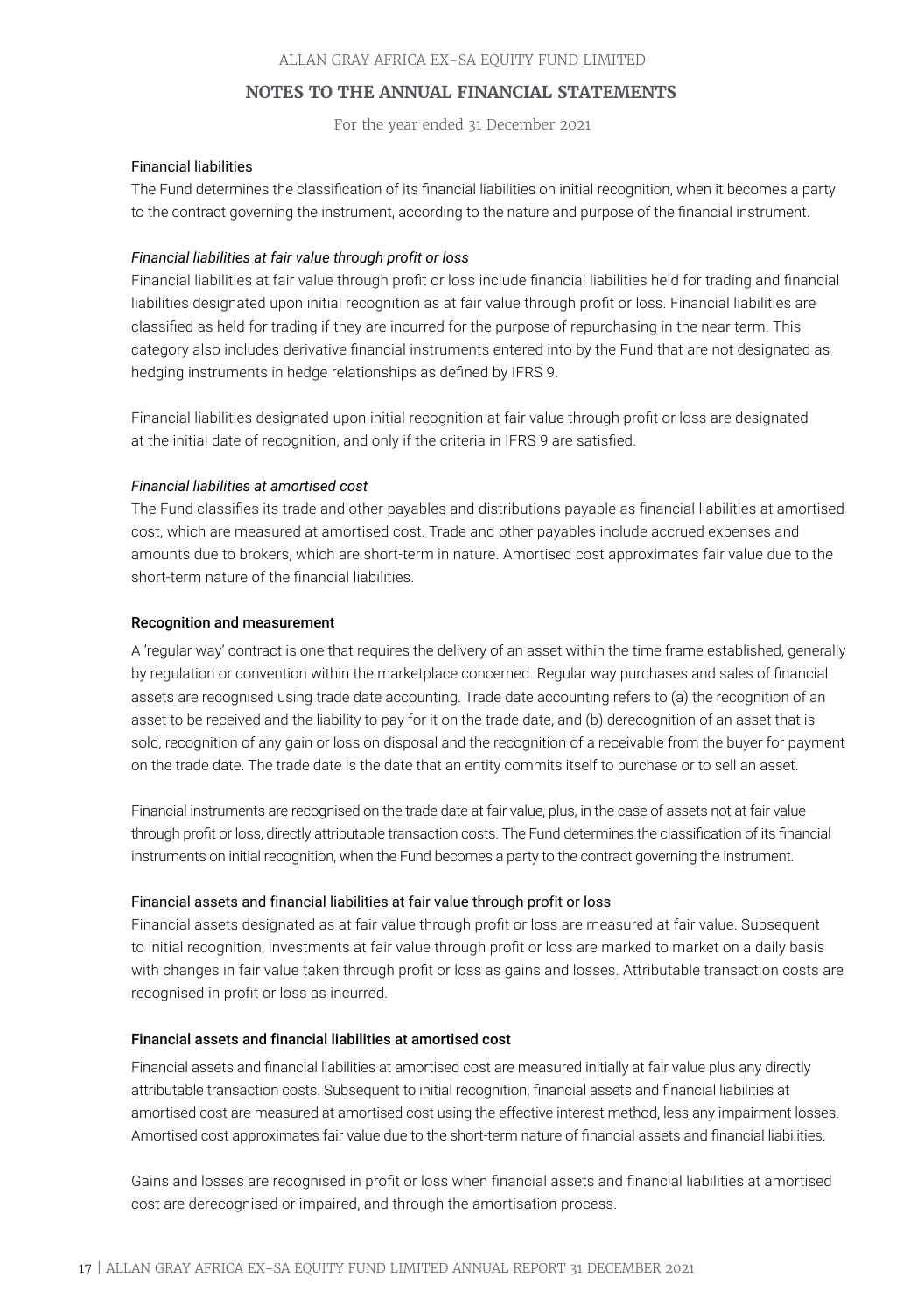For the year ended 31 December 2021

#### Derecognition of financial assets and liabilities

A financial asset is derecognised where:

The rights to receive cash flows from the asset have expired, or

The Fund has transferred its rights to receive cash flows from the asset, or

The Fund has assumed an obligation to pay the received cash flows in full without material delay to a third party under a 'pass-through' arrangement and either (a) the Fund has transferred substantially all the risks and rewards of the asset, or (b) the Fund has neither transferred nor retained substantially all the risks and rewards of the asset, but has transferred control of the asset.

A financial liability is derecognised when the obligation under the liability is discharged, cancelled or expires. Where an existing financial liability is replaced by another from the same lender on substantially different terms, or the terms of an existing liability are substantially modified, such an exchange or modification is treated as a derecognition of the original liability and the recognition of a new liability, and the difference in the respective carrying amounts is recognised in profit or loss.

#### Impairment of financial assets

The Fund assesses at each reporting date whether an allowance for expected credit losses ('ECL') should be recognised. The ECL allowance does not require any trigger event to occur but rather relies on an expectation of future losses.

#### *Assets carried at amortised cost*

The allowance for ECL is determined based on the difference between the contractual cash flows and the cash flows expected to be received, discounted at the original effective interest rate. The Fund applies a simplified approach in determining the ECL based on its historical credit loss experience, days past due of the trade and other receivables and cash and cash equivalents and consideration of forward-looking factors specific to the counterparty and economic environment, the impact of which has been considered and concluded to be immaterial.

A financial asset is classified as in default when the contractual payments are 30 days past due unless there is specific information indicating that the Fund is unlikely to receive the outstanding amounts. A financial asset is written off when there is no reasonable expectation of recovering the contractual cash flows. The Fund holds trade receivables with no financing component and which have maturities of less than 12 months. All trade receivables are expected to be received within 30 days.

#### Determination of fair value

Financial instruments carried at fair value are valued based on a quoted market price. For all other financial instruments not valued based on a quoted market price, the fair value is determined by using appropriate valuation techniques.

An analysis of fair values of financial instruments and further details as to how they are measured, is provided in Note 7.2.

#### Offsetting financial instruments

A financial asset and a financial liability are offset, and the net amount presented in the Statement of financial position, only when the Fund currently has a legally enforceable right to set off the recognised amounts and intends either to settle on a net basis, or to realise the asset and settle the liability simultaneously.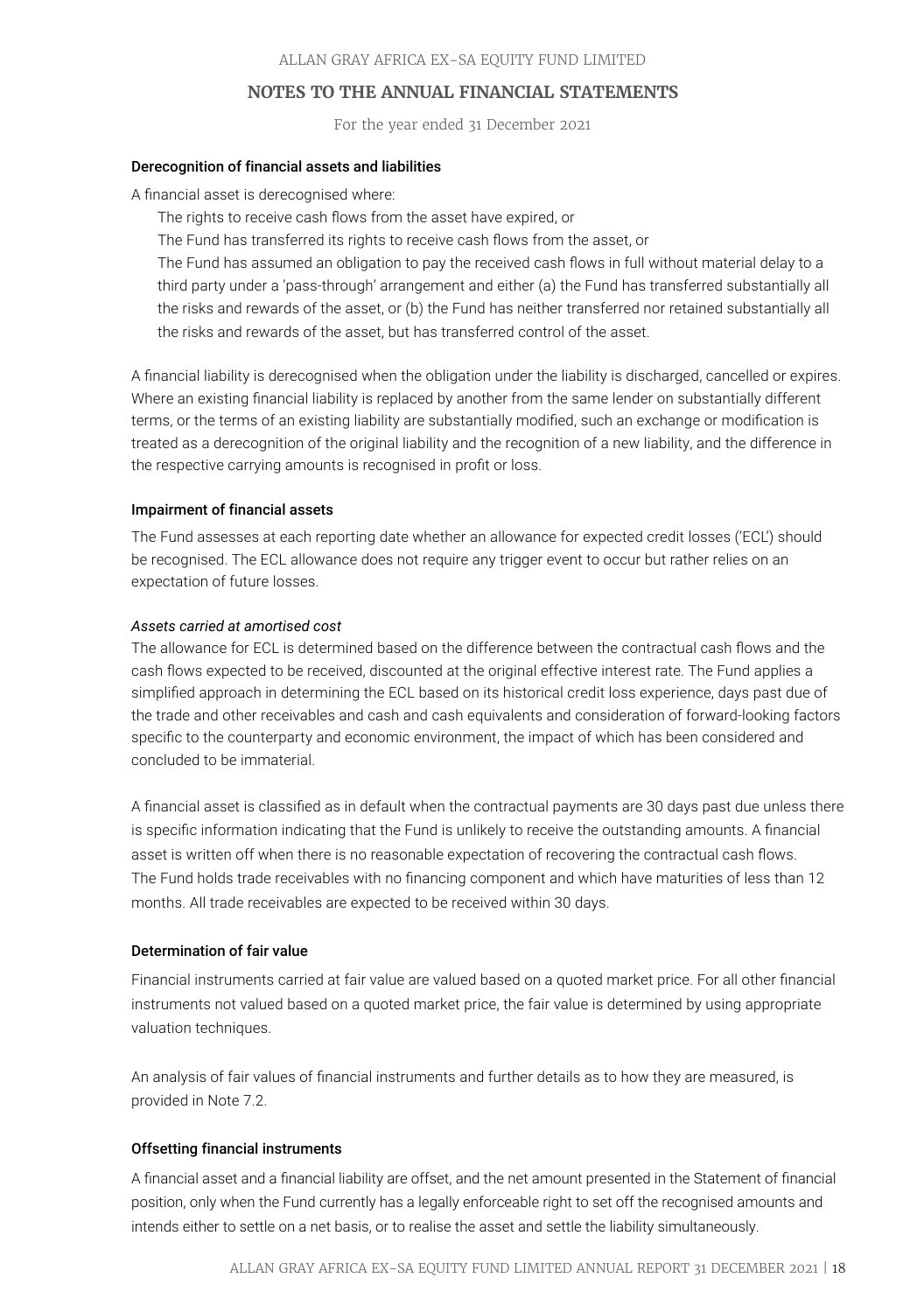For the year ended 31 December 2021

Income and expense items are only offset to the extent that their related instruments have been offset in the Statement of financial position.

#### **1.3.7 Cash and cash equivalents**

Cash and cash equivalents are short-term highly liquid investments that are readily convertible to known amounts of cash, and are subject to insignificant risk of changes in value. Balances held for the purposes of meeting short-term cash commitments, rather than for investment or other purposes, are current assets and disclosed separately on the face of the Statement of financial position.

# **1.3.8 Amounts due from and to brokers**

Amounts due from and to brokers represent receivables for securities sold and payables for securities purchased (in a regular way transaction) that have been contracted for but not yet settled or delivered on the Statement of financial position date. These are included in trade and other receivables, and in trade and other payables, respectively.

A provision for impairment of amounts due from brokers is established when there is objective evidence that the Fund will not be able to collect all amounts due from the relevant broker.

#### **1.3.9 Foreign currencies**

The Fund's functional currency is the US dollar, which is the currency in which the performance of the Fund is evaluated and its liquidity is managed. Foreign currency items are recorded at the exchange rate ruling on the transaction date.

Monetary assets and liabilities denominated in foreign currencies are translated to US dollars at rates of exchange ruling at the Statement of financial position date or when settled. Gains and losses arising from the translation of these monetary assets and liabilities are recognised in profit or loss.

Realised and unrealised foreign currency gains or losses on investments measured at fair value through profit or loss are included in the Statement of comprehensive income in realised gains and losses on disposal of investments and unrealised losses on investments, respectively. Realised and unrealised foreign currency gains or losses on all other financial instruments denominated in foreign currencies are included in the Statement of comprehensive income in foreign exchange gains or losses.

The exchange rate applied in preparing these financial statements is based on the principles set out in IAS21. In the instances where the Fund has limited access to an exchange rate such that they conclude there is long-term lack of exchangeability, an estimated exchange rate is applied.

All foreign currency translations were at the official exchange rate as at 31 December 2021 except for the Zimbabwe market. The principles applied in determining the estimated exchange rate for the Zimbabwean dollar are disclosed in Note 12.

#### **1.3.10 Net assets attributable to holders of redeemable shares**

Shares issued by the Fund are classified as financial liabilities and disclosed as net assets attributable to holders of redeemable shares. The value of net assets attributable to holders is what is commonly known as the capital value of the Fund. This financial liability (as defined by IAS 32) represents the holders' right to a residual interest in the Fund's net assets.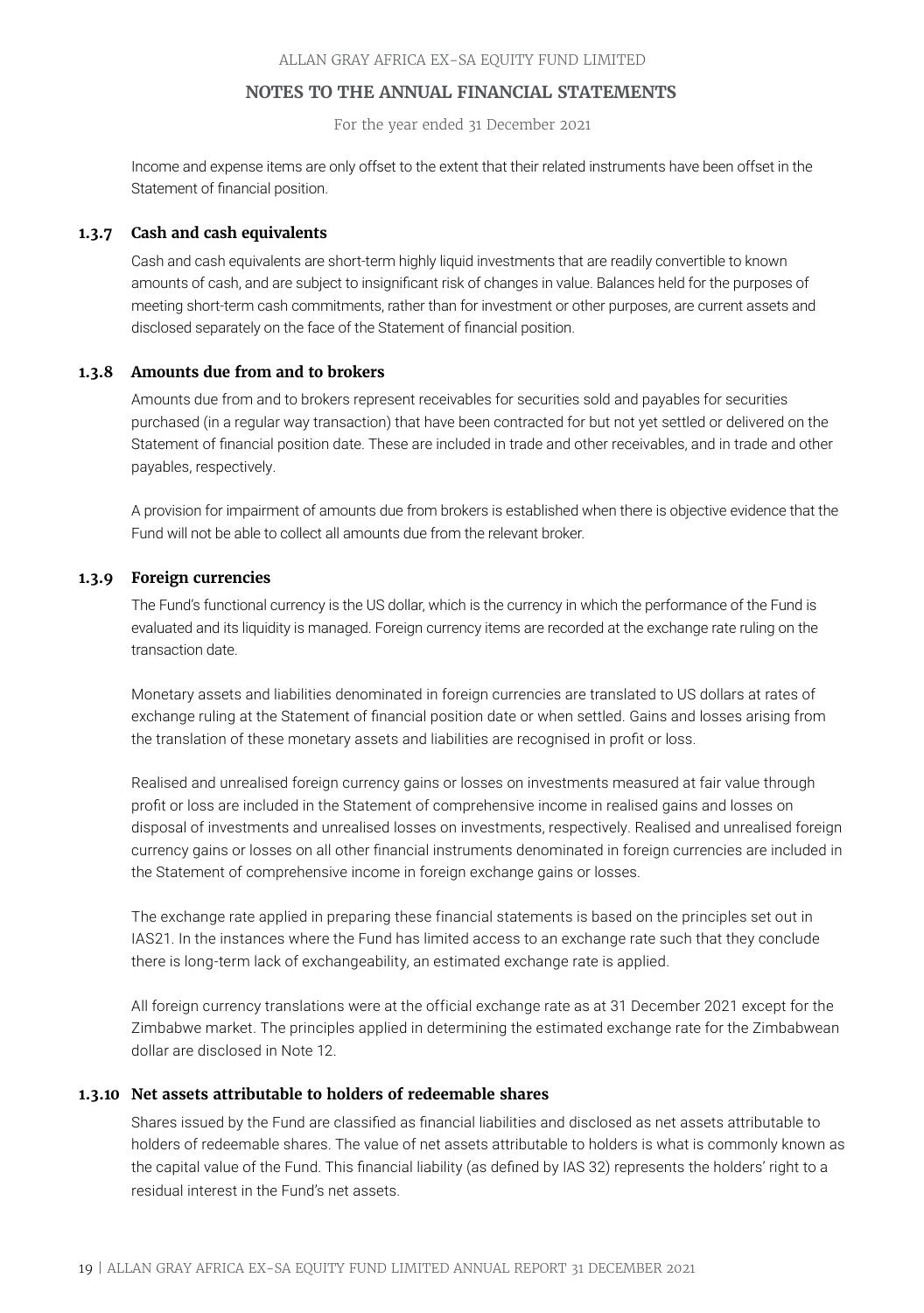For the year ended 31 December 2021

#### **1.3.11 Critical judgement in applying the Fund's accounting policies**

The preparation of the Fund's financial statements requires the directors to make judgements, estimates and assumptions that affect the amounts recognised in the financial statements. However, uncertainty about these assumptions and estimates could result in outcomes that could require a material adjustment to the carrying amount of the asset or liability affected in the future.

#### *Fair value*

When the fair values of financial assets and liabilities recorded in the Statement of financial position cannot be derived from quoted market prices, they are determined using a variety of valuation techniques. Refer to Note 7.2

#### *The effect of changes in foreign exchange rates*

The Fund applied its judgement in assessing whether the official exchange rate for the Zimbabwean dollar is considered observable, accessible and legal.

The Fund has further applied its judgement in determining an estimated exchange rate applied in respect of the Zimbabwe dollar-based line items reported in the financial statements. Further details are provided in Note 12.

# **1.3.12 Events subsequent to year end**

There were no significant events subsequent to year end up to the date of approval of these financial statements.

# **2. Financial assets and liabilities at fair value through profit or loss**

|                              | 2021<br><b>US\$</b> | 2020<br><b>US\$</b> |
|------------------------------|---------------------|---------------------|
| <b>FINANCIAL ASSETS</b>      |                     |                     |
| Equities                     | 443 184 984         | 333 492 739         |
| Gilts and semi-gilts         | 2 767 130           | 2 557 095           |
| <b>Futures contracts</b>     |                     | 2681786             |
| <b>TOTAL</b>                 | 445 952 114         | 338 731 620         |
| <b>FINANCIAL LIABILITIES</b> |                     |                     |
| <b>Futures contracts</b>     | 1 101 225           |                     |
| <b>TOTAL</b>                 | 1 101 225           |                     |

# **3. Cash and cash equivalents**

| Cash held at banks | 16 048 582 | 9 1 5 2 6 9 5 |
|--------------------|------------|---------------|
| <b>TOTAL</b>       | 16 048 582 | 9 1 5 2 6 9 5 |

# **4. Trade and other receivables**

| Interest receivable                  | 860 115   | 682 610   |
|--------------------------------------|-----------|-----------|
| Dividends receivable                 | 4 642 490 | 1623323   |
| Amounts due from brokers             | 381 570   | 80 263    |
| Prepaid expenses                     | 17 694    | 5 1 8 5   |
| Margin accounts on futures contracts | 2 345 200 | 2 112 937 |
| <b>TOTAL</b>                         | 8 247 069 | 4 504 318 |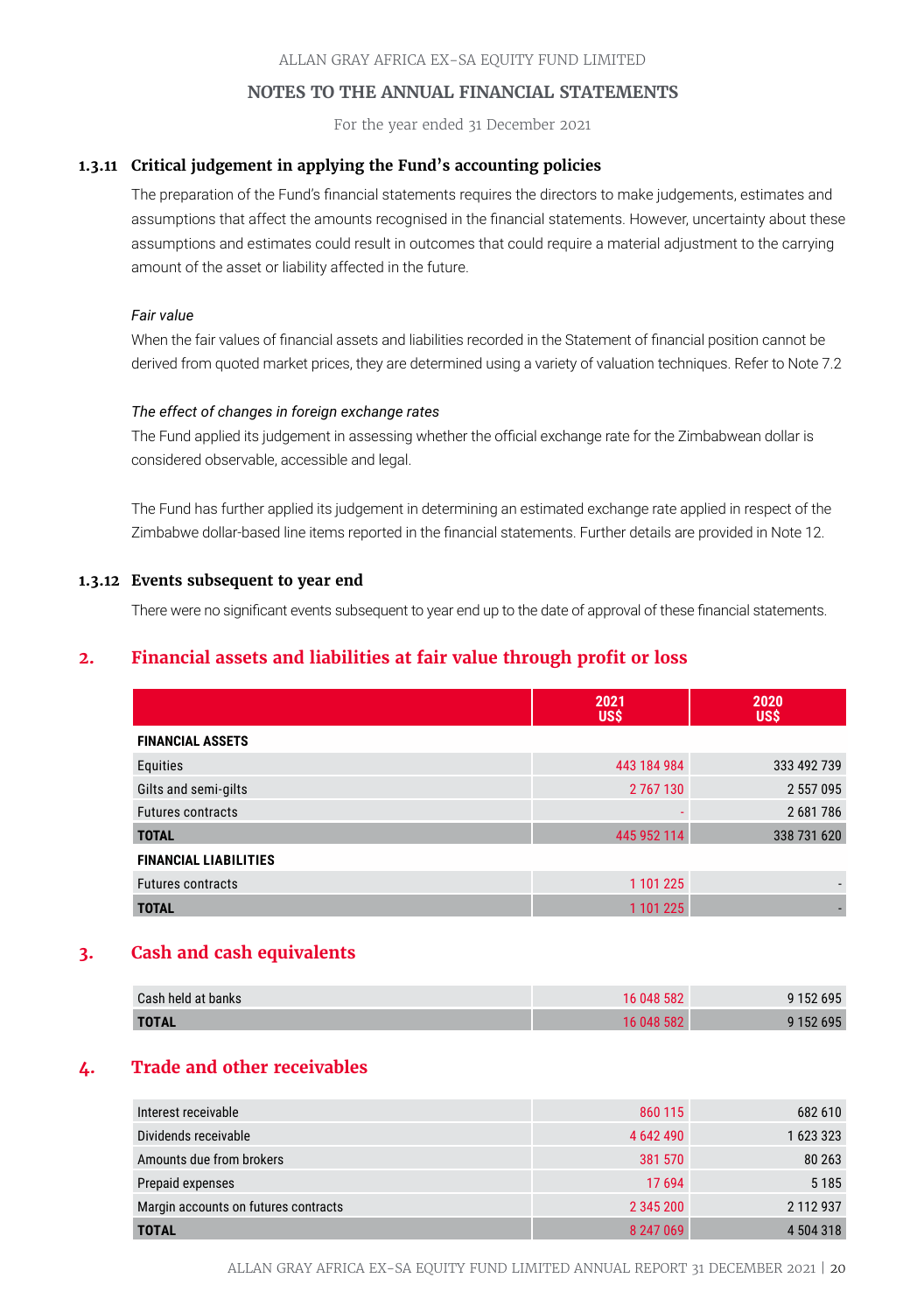For the year ended 31 December 2021

# **5. Trade and other payables**

|                        | 2021<br>luss' | 2020<br><b>US\$</b> |
|------------------------|---------------|---------------------|
| Amounts due to brokers | 258 338       |                     |
| Other payables         | 106 218       | 73 124              |
| <b>TOTAL</b>           | 364 556       | 73 124              |

# **6. Notes to the statement of cash flows**

# **6.1 Net cash outflow from operations before working capital changes**

|                                                    | 2021<br><b>US\$</b> | 2020<br><b>USS</b> |
|----------------------------------------------------|---------------------|--------------------|
| Total comprehensive income for the year            | 117 180 347         | 5649091            |
| <b>ADJUSTMENTS</b>                                 |                     |                    |
| Realised (gains)/losses on disposal of investments | (2377172)           | 42 915 651         |
| Unrealised gains on investments                    | (90013373)          | (28979409)         |
| Foreign exchange losses                            | 1463638             | 828 488            |
| Interest income                                    | (272165)            | (249362)           |
| Dividend income, net of withholding tax            | (27087682)          | (21355761)         |
| <b>TOTAL</b>                                       | (1106407)           | (1191302)          |

# **6.2 Working capital changes**

| Increase in trade and other receivables         | (546079) | (2198385)     |
|-------------------------------------------------|----------|---------------|
| Increase/(decrease) in trade and other payables | 291 432  | (59693)       |
| <b>TOTAL</b>                                    | (254647) | (2, 258, 078) |

# **7. Financial instruments**

Details of the significant accounting policies and methods adopted, including the criteria for recognition, the basis of measurement and the basis on which income and expenses are recognised, in respect of each class of financial asset and financial liability are disclosed in Note 1 to the financial statements.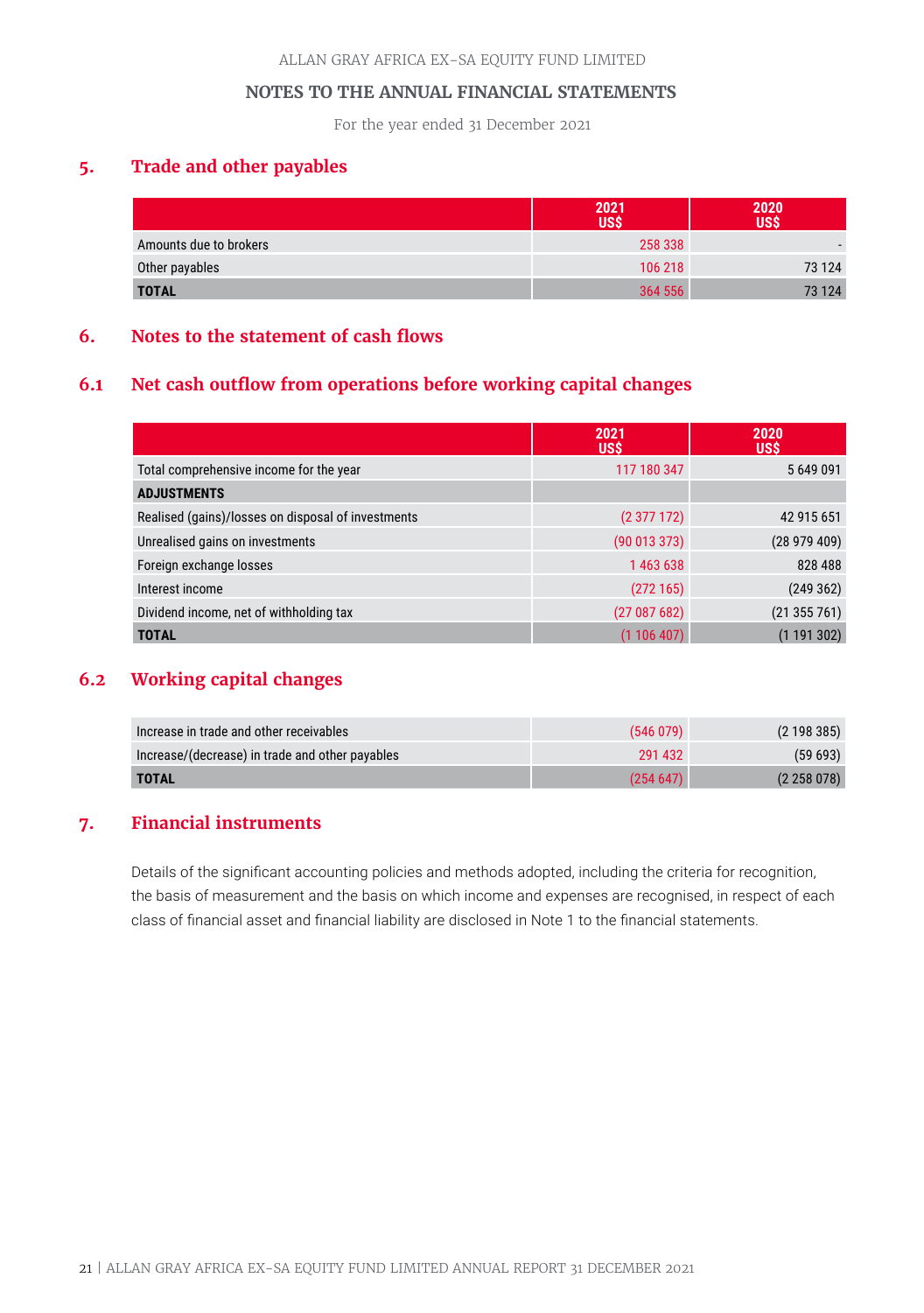For the year ended 31 December 2021

# **Categorisation of financial instruments at 31 December 2021**

|                                                       | <b>Financial</b><br>assets<br>measured at<br>amortised<br>cost<br><b>US\$</b> | <b>Financial</b><br>assets<br>measured at<br>fair value<br><b>USS</b> | <b>Financial</b><br><b>liabilities</b><br>measured at<br>amortised<br>cost<br><b>USS</b> | <b>Financial</b><br><b>liabilities</b><br>measured<br>at fair value<br><b>USS</b> | Total<br>US\$ |
|-------------------------------------------------------|-------------------------------------------------------------------------------|-----------------------------------------------------------------------|------------------------------------------------------------------------------------------|-----------------------------------------------------------------------------------|---------------|
| <b>ASSETS</b>                                         |                                                                               |                                                                       |                                                                                          |                                                                                   |               |
| Financial assets at fair value through profit or loss | ÷.                                                                            | 445 952 114                                                           |                                                                                          | ÷.                                                                                | 445 952 114   |
| Cash and cash equivalents                             | 16 048 582                                                                    |                                                                       |                                                                                          |                                                                                   | 16 048 582    |
| Trade and other receivables                           | 8 247 069                                                                     |                                                                       |                                                                                          |                                                                                   | 8 247 069     |
| <b>TOTAL ASSETS</b>                                   | 24 295 651                                                                    | 445 952 114                                                           |                                                                                          | ÷                                                                                 | 470 247 765   |
| <b>LIABILITIES</b>                                    |                                                                               |                                                                       |                                                                                          |                                                                                   |               |
| <b>Futures contracts</b>                              |                                                                               |                                                                       |                                                                                          | 1 101 225                                                                         | 1 101 225     |
| Trade and other payables                              |                                                                               |                                                                       | 364 556                                                                                  |                                                                                   | 364 556       |
| <b>TOTAL LIABILITIES</b>                              |                                                                               |                                                                       | 364 556                                                                                  | 1 101 225                                                                         | 1465781       |

# **Categorisation of financial instruments at 31 December 2020**

|                                                       | <b>Financial</b><br>assets<br>measured at<br>amortised<br>cost<br><b>US\$</b> | <b>Financial</b><br>assets<br>measured at<br>fair value<br><b>US\$</b> | <b>Financial</b><br><b>liabilities</b><br>measured at<br>amortised<br>cost<br><b>USS</b> | <b>Financial</b><br><b>liabilities</b><br>measured<br>at fair value<br><b>USS</b> | <b>Total</b><br><b>US\$</b> |
|-------------------------------------------------------|-------------------------------------------------------------------------------|------------------------------------------------------------------------|------------------------------------------------------------------------------------------|-----------------------------------------------------------------------------------|-----------------------------|
| <b>ASSETS</b>                                         |                                                                               |                                                                        |                                                                                          |                                                                                   |                             |
| Financial assets at fair value through profit or loss | $\overline{\phantom{a}}$                                                      | 336 049 834                                                            |                                                                                          | $\frac{1}{2}$                                                                     | 336 049 834                 |
| Cash and cash equivalents                             | 9 1 5 2 6 9 5                                                                 |                                                                        |                                                                                          | $\overline{\phantom{m}}$                                                          | 9 1 5 2 6 9 5               |
| Trade and other receivables                           | 4 504 318                                                                     |                                                                        |                                                                                          |                                                                                   | 4 504 318                   |
| <b>Futures contracts</b>                              | $\overline{\phantom{a}}$                                                      | 2681786                                                                |                                                                                          |                                                                                   | 2681786                     |
| <b>TOTAL ASSETS</b>                                   | 13 657 013                                                                    | 338 731 620                                                            |                                                                                          | ä,                                                                                | 352 388 633                 |
| <b>LIABILITIES</b>                                    |                                                                               |                                                                        |                                                                                          |                                                                                   |                             |
| Trade and other payables                              |                                                                               |                                                                        | 73 124                                                                                   |                                                                                   | 73 124                      |
| <b>TOTAL LIABILITIES</b>                              |                                                                               |                                                                        | 73 124                                                                                   |                                                                                   | 73 124                      |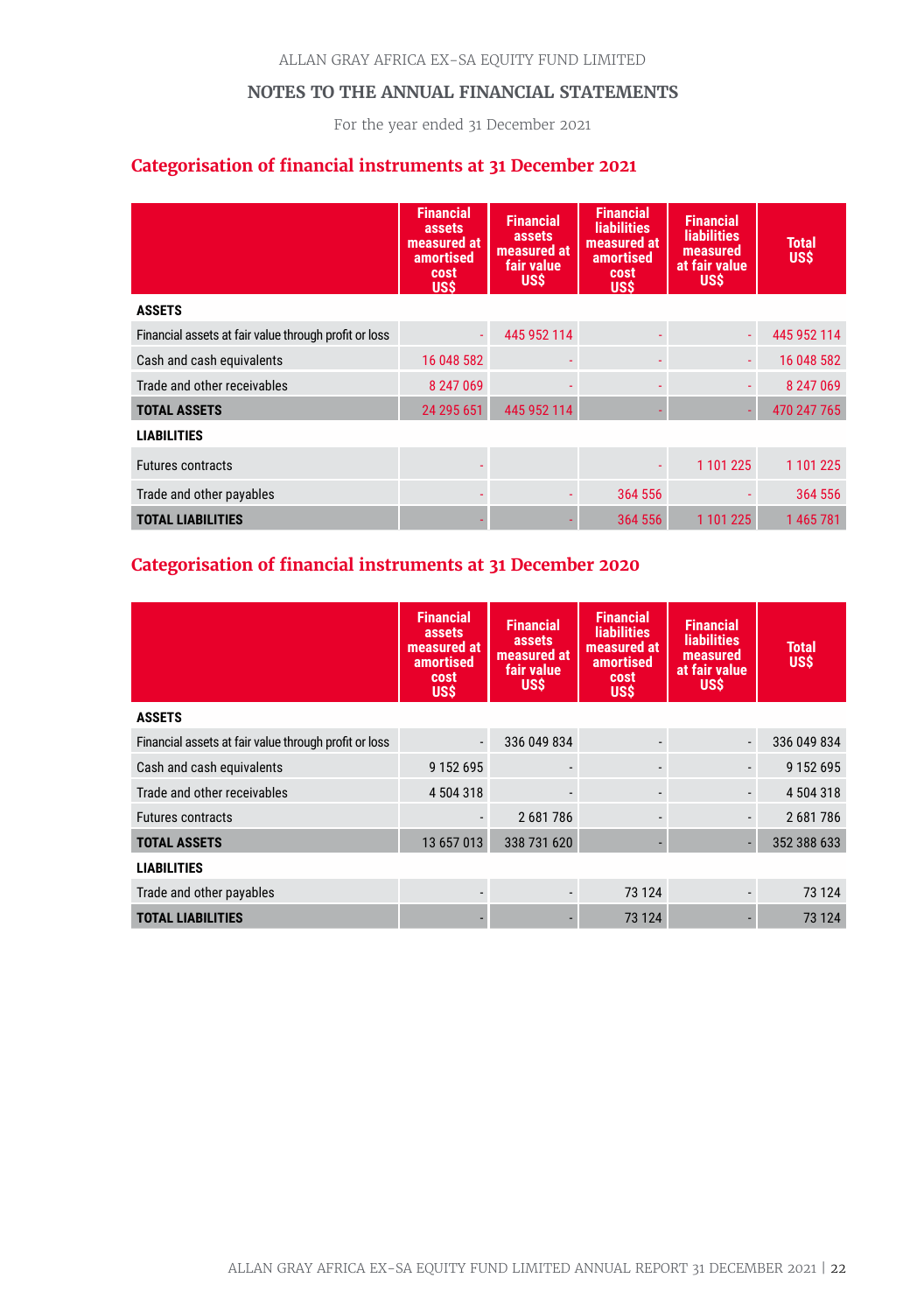For the year ended 31 December 2021

# **7.1 Financial risk management policies and objectives**

The Fund's investment portfolio may comprise equities, equity-linked securities, interest-bearing non-equity linked securities and cash and cash equivalents. The Fund may invest in listed and unlisted securities and these securities may be denominated in local or foreign currency.

The Fund invests in a focused portfolio of assets that are selected for their perceived superior fundamental value and expected risk and return profile. The Fund seeks to take advantage of opportunities that arise and may invest a substantial portion of the assets in a single country or region rather than a diversified portfolio of assets with exposure to a basket of African countries.

The Fund defines 'African equities' as equities in companies with significant business interests in Africa (excluding South Africa), regardless of the location of the stock exchange listing. The Fund's investing activities expose holders of Fund shares to various types of risks that are associated with the financial instruments and markets in which the Fund invests.

The Investment Manager continues to monitor developments related to the COVID-19 pandemic and the potential impact on the financial performance of the Fund. The Investment Manager has evaluated the impact of these events on the financial statements for the year ended 31 December 2021 and has determined that the impact of COVID-19 has been taken into account where necessary and no material events have been identified which would require further adjustment to or disclosure in the financial statements.

# **Market risk**

Market risk is defined as the risk that the fair value or future cash flows of a financial instrument will fluctuate because of changes in market prices and includes interest rate, foreign currency and other price risks.

The following table shows the Fund's exposure to price and interest rate risks, split into the different types of financial instruments held by the Fund at year end. The analysis only relates to instruments subject to those specific risks.

| <b>Exposure</b>                      | 2021<br><b>US\$</b> | 2020<br><b>USS</b> |
|--------------------------------------|---------------------|--------------------|
| <b>SUBJECT TO PRICE RISK</b>         |                     |                    |
| Equities                             | 443 184 984         | 333 492 739        |
| <b>SUBJECT TO INTEREST RATE RISK</b> |                     |                    |
| Cash and cash equivalents            | 16 048 582          | 9 1 5 2 6 9 5      |
| Gilts and semi-gilts                 | 2 767 130           | 2 557 095          |
| Margin accounts                      | 2 345 200           | 2 112 937          |

# **Price risk**

Price risk is the risk that the fair value or future cash flows of a financial instrument will fluctuate because of changes in market prices (other than those arising from interest rate or currency risk), whether the changes are caused by factors specific to the individual financial instrument or its issuer, or factors affecting similar financial instruments traded in the market. Holders of redeemable shares are exposed to changes in the market values of the individual investments underlying the Fund. Exposure to price risk is mainly through listed instruments.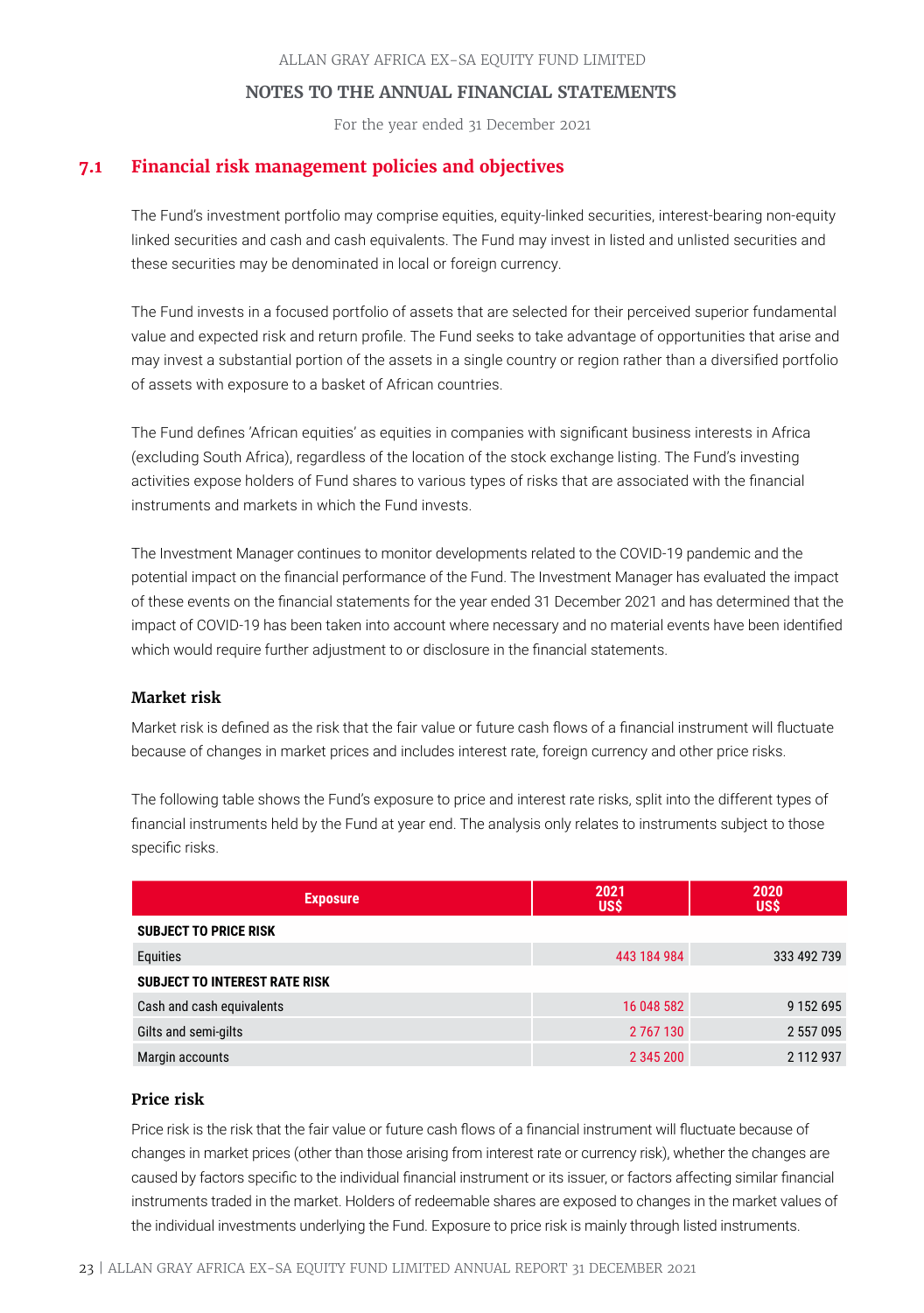For the year ended 31 December 2021

As a result of the nature of the Fund's underlying investments, there will be significant price fluctuations in the pursuit of superior long-term returns, and there will be periods when the equities in the Fund underperform the Fund's benchmark and/or generate negative absolute returns. Short-term performance can be volatile and investors are encouraged to focus on long-term returns when evaluating the Fund's performance, as the Investment Manager takes a long-term view when making investment decisions.

The Fund's portfolio is constructed based on proprietary investment research. This research is intended to enable the Fund to be invested in equities which offer superior fundamental value. Whether an equity offers superior fundamental value is determined by comparing the share price with an assessment of the equity's intrinsic value. Price risk is not managed in the Fund. Shares are typically bought when research and analysis indicate that the intrinsic value of the company far exceeds its market price, in anticipation of the price rising to its intrinsic value and it is believed there is a margin of safety. The lower the price of a share when compared to its assessed intrinsic value, the more attractive the equity's fundamental value is considered to be.

There has been no change to the Fund's exposure to price risk or the manner in which it manages and measures the risk. The following analysis indicates the possible impact on net assets attributable to holders of redeemable shares to price risk, until such time as the investments are sold. The table also illustrates the effect of possible changes in fair value of investments for price risk, assuming that all other variables remain constant. The disclosure provides information on the risks to which holders of redeemable shares are exposed and is not indicative of future performance.

|                                                                   | 2021<br>US\$ | 2020<br><b>US\$</b> |
|-------------------------------------------------------------------|--------------|---------------------|
| <b>INVESTMENTS SUBJECT TO PRICE RISK</b>                          |              |                     |
| <b>EQUITIES</b>                                                   |              |                     |
| Effect on net assets attributable to holders of redeemable shares |              |                     |
| Gross exposure                                                    | 443 184 984  | 333 492 739         |
| $+/- 5%$                                                          | 22 159 249   | 16 674 637          |
| $+/- 10%$                                                         | 44 318 498   | 33 349 274          |
| $+/- 20%$                                                         | 88 636 997   | 66 698 548          |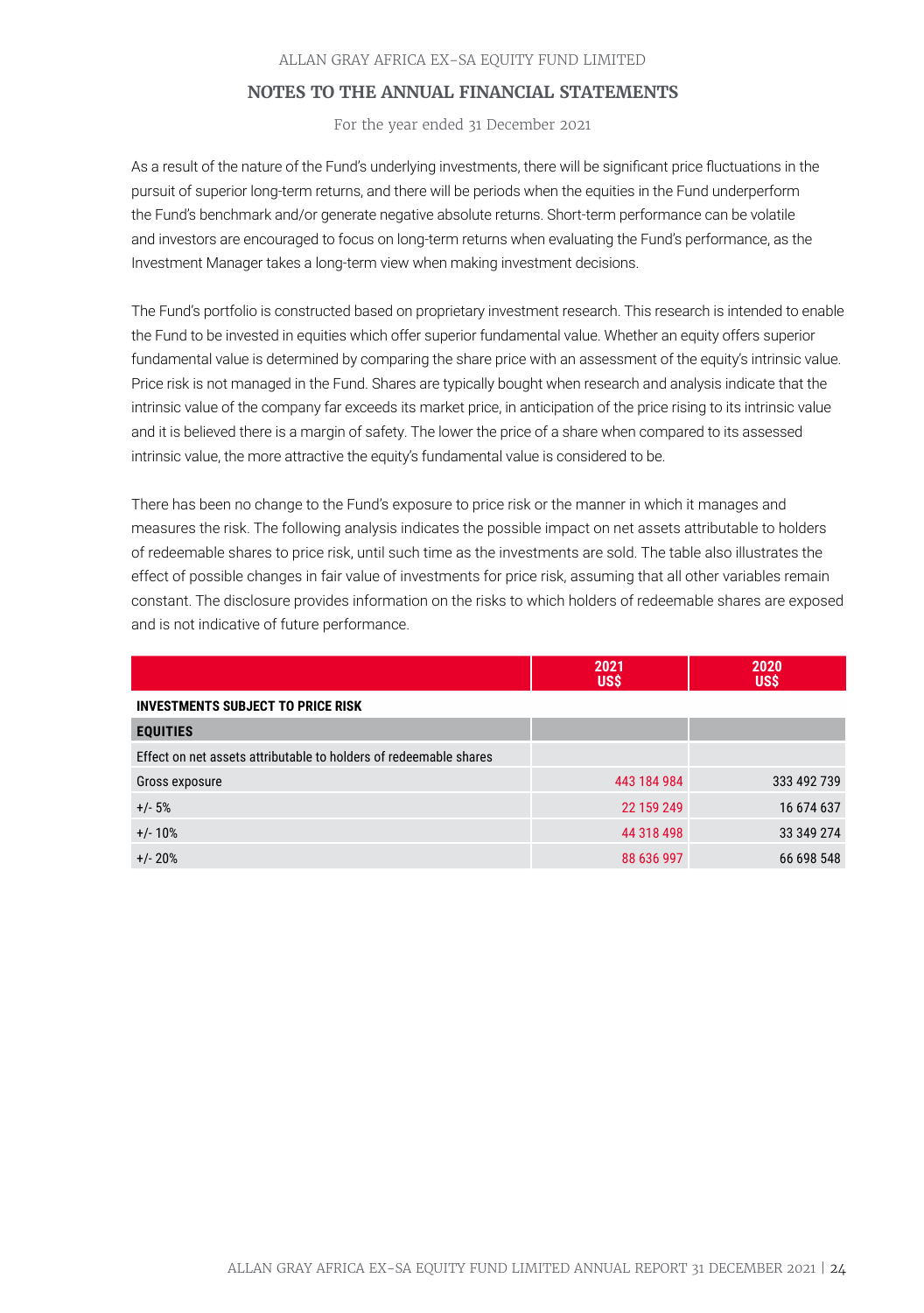For the year ended 31 December 2021

### **Concentration of equity price risk**

The following table analyses the Fund's concentration of equity price risk in the Fund's equity portfolio by sector allocation:

| % of equity securities | 2021<br>% | 2020<br>% |
|------------------------|-----------|-----------|
| <b>Financials</b>      | 31.8      | 42.9      |
| Consumer staples       | 25.2      | 20.4      |
| Telecommunications     | 17.9      | 11.4      |
| <b>Basic materials</b> | 10.5      | 11.9      |
| Energy                 | 6.4       | 6.8       |
| <b>Utilities</b>       | 1.9       | 2.9       |
| Technology             | 4.2       | 2.7       |
| <b>Industrials</b>     | 0.5       | 0.8       |
| Healthcare             | 1.6       | 0.2       |
| <b>TOTAL</b>           | 100.0     | 100.0     |

# **Interest rate risk**

Interest rate risk is the risk that the fair value or future cash flows of a financial instrument will fluctuate because of changes in market interest rates. The Fund is exposed to interest rate risk through its exposure to holding cash and cash equivalents, margin accounts and gilts and semi-gilts. The Investment Manager manages the Fund's exposure to interest rates in accordance with the Fund's investment objectives and policies.

The following table illustrates the effect of reasonably possible changes in prevailing interest rates, with all other variables held constant. The actual results may differ from the sensitivity analysis, and the difference could be material. The disclosure provides information on the risks to which holders of redeemable shares are exposed and is not indicative of future performance.

|                                                                   | 2021<br><b>US\$</b> | 2020<br><b>USS</b> |
|-------------------------------------------------------------------|---------------------|--------------------|
| <b>INVESTMENTS SUBJECT TO INTEREST RATE RISK</b>                  |                     |                    |
| <b>CASH AND CASH EQUIVALENTS</b>                                  | 16 048 582          | 9 1 5 2 6 9 5      |
| Effect on net assets attributable to holders of redeemable shares |                     |                    |
| $+/- 0.5%$                                                        | 80 243              | 45 7 63            |
| $+/- 1.0%$                                                        | 160 486             | 91 527             |
| <b>INVESTMENTS SUBJECT TO INTEREST RATE RISK</b>                  |                     |                    |
| <b>GILTS AND SEMI-GILTS</b>                                       | 2767130             | 2 557 095          |
| Effect on net assets attributable to holders of redeemable shares |                     |                    |
| $+/- 0.5%$                                                        | 13836               | 12785              |
| $+/- 1.0%$                                                        | 27 671              | 25 571             |
| <b>MARGIN ACCOUNTS</b>                                            | 2 345 200           | 2 112 937          |
| Effect on net assets attributable to holders of redeemable shares |                     |                    |
| $+/- 0.5%$                                                        | 11726               | 10 565             |
| $+/- 1.0%$                                                        | 23 4 52             | 21 1 29            |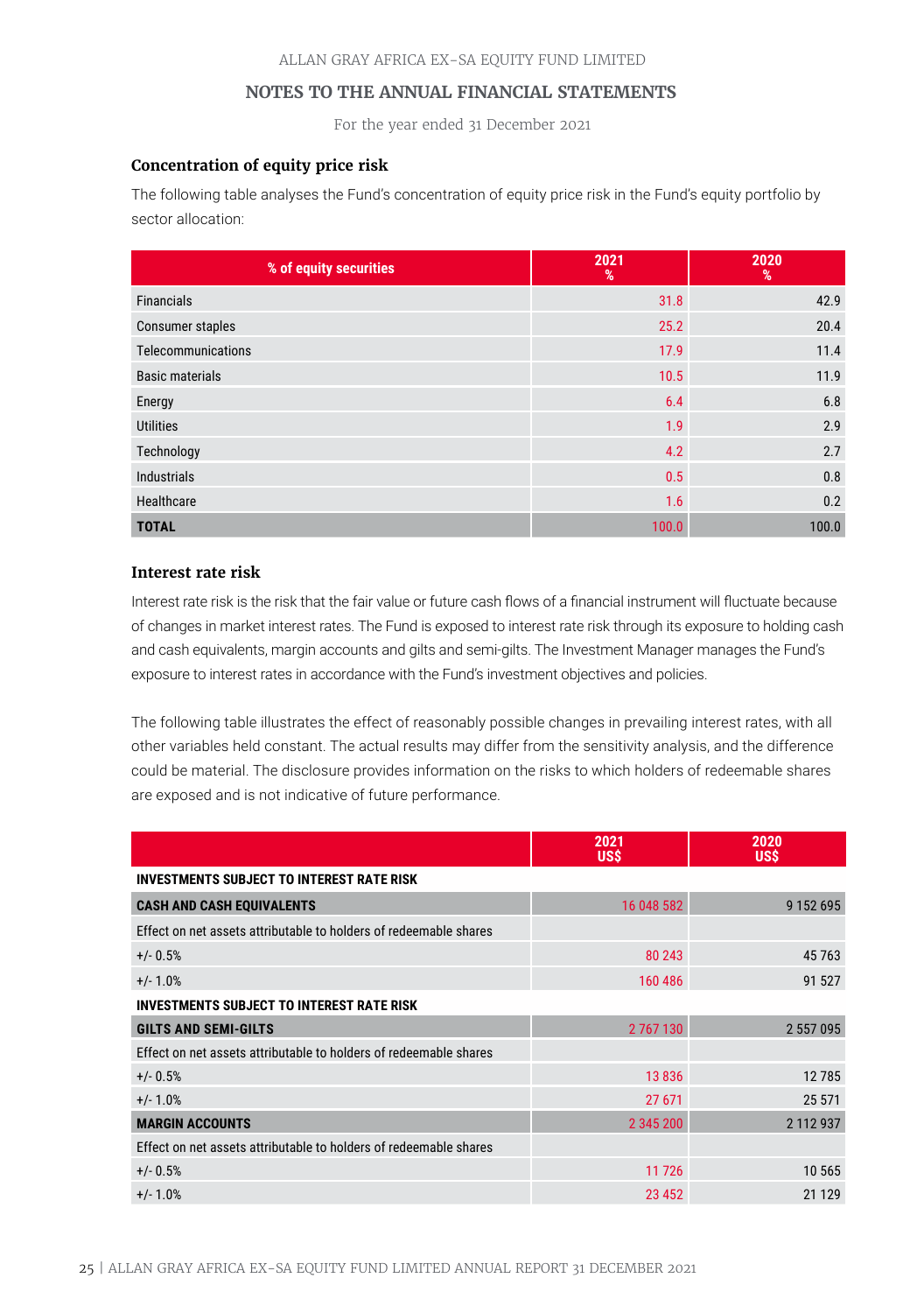For the year ended 31 December 2021

#### **Foreign currency risk**

Currency risk is the risk that the value of a financial instrument will fluctuate due to changes in foreign exchange rates. The Fund undertakes certain transactions denominated in foreign currencies and is therefore exposed to the effects of exchange rate fluctuations.

The following tables indicate the currencies to which the Fund had exposure at 31 December 2021 and 31 December 2020 on its financial assets and liabilities.

A positive number indicates an increase in net assets attributable to holders of redeemable shares where the US dollar weakens against the relevant currency. For a strengthening of the US dollar against the relevant currency, there would be an equal and opposite impact on the net assets attributable to holders of redeemable shares, and the balances below would be negative.

The foreign currency risk disclosure reports the Zimbabwean dollar net assets converted using the estimated exchange rate. As at 31 December 2020 the official exchange rate was used. Further information relating to the estimated exchange rate has been disclosed in Note 12.

| <b>Currency impact</b><br>USŚ                                                            |            |                        |               |             |               |  |  |
|------------------------------------------------------------------------------------------|------------|------------------------|---------------|-------------|---------------|--|--|
| EFFECT ON NET ASSETS ATTRIBUTABLE TO HOLDERS OF REDEEMABLE SHARES AS AT 31 DECEMBER 2021 |            |                        |               |             |               |  |  |
| <b>CURRENCY</b>                                                                          |            | <b>NET ASSETS US\$</b> | $+/-5%$       | $+/- 10%$   | $+/- 20%$     |  |  |
| Australian dollar                                                                        | <b>AUD</b> | 31 730 944             | 1 586 547     | 3 173 094   | 6 346 189     |  |  |
| <b>British pound</b>                                                                     | GBP        | 37 158 564             | 1857928       | 3715856     | 7 431 713     |  |  |
| Canadian dollar                                                                          | CAD        | 4882                   | 244           | 488         | 976           |  |  |
| Egyptian pound                                                                           | EGP        | 40 792 741             | 2 0 3 9 6 3 7 | 4 0 79 2 74 | 8 1 5 8 5 4 8 |  |  |
| Euro                                                                                     | <b>EUR</b> | 2 3 1 3                | 116           | 231         | 463           |  |  |
| Ghanaian cedi                                                                            | <b>GHS</b> | 2 646 437              | 132 322       | 264 644     | 529 287       |  |  |
| Kenyan shilling                                                                          | <b>KES</b> | 29 434 666             | 1 471 733     | 2 943 467   | 5886933       |  |  |
| Malawian kwacha                                                                          | <b>MWK</b> | 7 269 435              | 363 472       | 726 944     | 1453887       |  |  |
| Nigerian naira                                                                           | <b>NGN</b> | 131 918 152            | 6 595 908     | 13 191 815  | 26 383 630    |  |  |
| Rwandan franc                                                                            | <b>RWF</b> | 6 240 504              | 312 025       | 624 050     | 1 248 101     |  |  |
| Tanzanian shilling                                                                       | <b>TZS</b> | 1984740                | 99 237        | 198 474     | 396 948       |  |  |
| Ugandan shilling                                                                         | <b>UGX</b> | 8 446 610              | 422 331       | 844 661     | 1689322       |  |  |
| <b>West African franc</b>                                                                | <b>XOF</b> | 25 809 398             | 1 290 470     | 2 580 940   | 5 161 880     |  |  |
| Zambian kwacha                                                                           | ZMW        | 1 103 276              | 55 164        | 110 328     | 220 655       |  |  |
| Zimbabwean dollar                                                                        | ZWL        | 128 320 835            | 6416042       | 12 832 084  | 25 664 167    |  |  |
|                                                                                          |            |                        | 22 643 176    | 45 286 350  | 90 572 699    |  |  |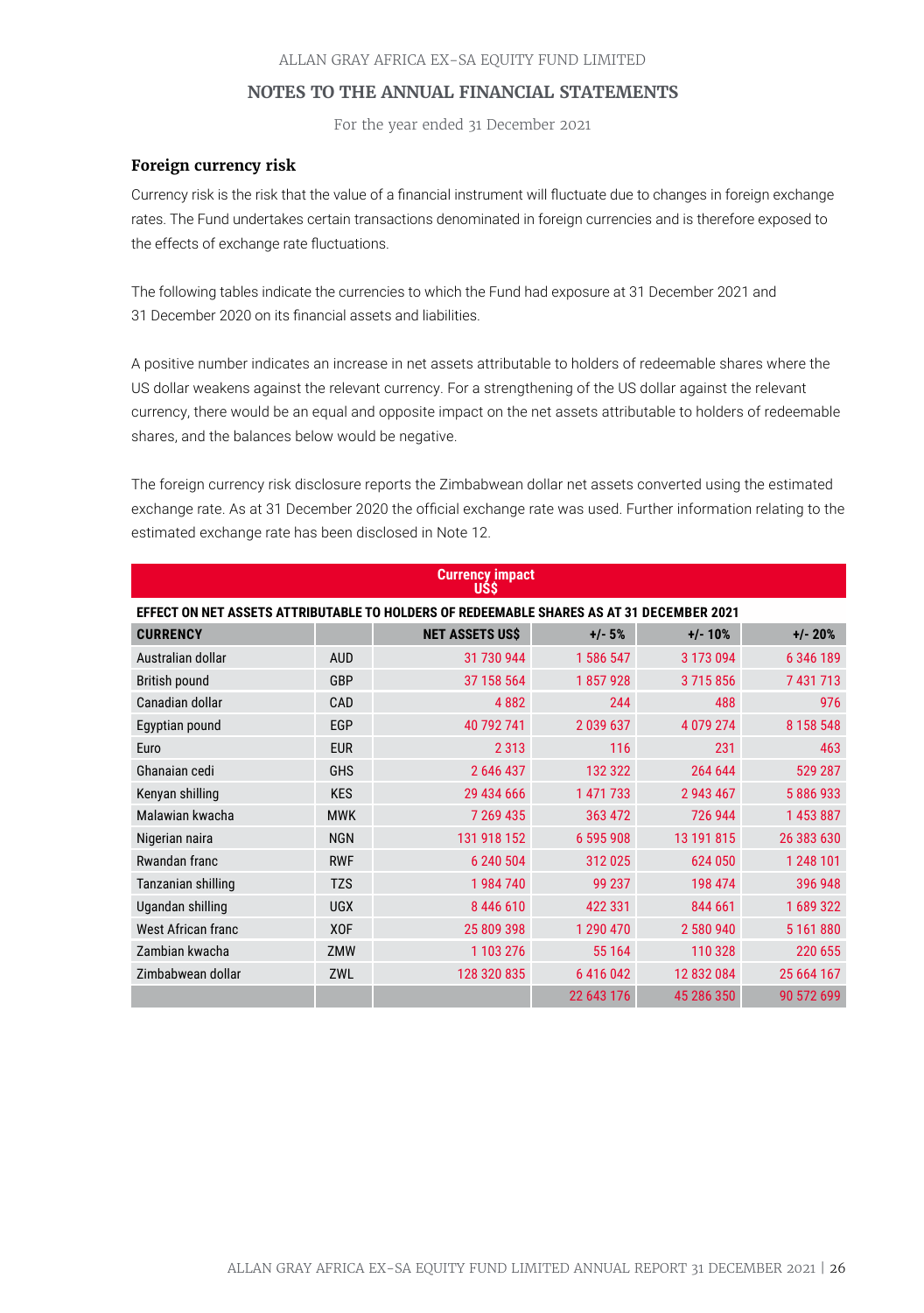For the year ended 31 December 2021

| <b>Currency impact</b><br><b>USS</b>                                                     |            |                        |               |              |               |  |
|------------------------------------------------------------------------------------------|------------|------------------------|---------------|--------------|---------------|--|
| EFFECT ON NET ASSETS ATTRIBUTABLE TO HOLDERS OF REDEEMABLE SHARES AS AT 31 DECEMBER 2020 |            |                        |               |              |               |  |
| <b>CURRENCY</b>                                                                          |            | <b>NET ASSETS US\$</b> | $+/- 5%$      | $+/- 10%$    | $+/- 20%$     |  |
| Australian dollar                                                                        | <b>AUD</b> | 19 462 634             | 973 132       | 1946263      | 3 892 527     |  |
| British pound                                                                            | GBP        | 38 024 993             | 1901250       | 3802499      | 7604999       |  |
| Canadian dollar                                                                          | CAD        | 4851                   | 243           | 485          | 970           |  |
| Egyptian pound                                                                           | EGP        | 37 669 013             | 1883451       | 3766901      | 7 533 803     |  |
| Euro                                                                                     | <b>EUR</b> | 925 092                | 46 255        | 92 509       | 185 018       |  |
| Ghanaian cedi                                                                            | <b>GHS</b> | 3 391 923              | 169 596       | 339 192      | 678 385       |  |
| Kenyan shilling                                                                          | <b>KES</b> | 22 731 656             | 1 1 3 6 5 8 3 | 2 273 166    | 4 546 331     |  |
| Malawian kwacha                                                                          | <b>MWK</b> | 5 434 139              | 271 707       | 543 414      | 1086828       |  |
| Nigerian naira                                                                           | <b>NGN</b> | 131 212 099            | 6 560 605     | 13 121 210   | 26 242 420    |  |
| Rwandan franc                                                                            | <b>RWF</b> | 6 096 207              | 304 810       | 609 621      | 1 2 1 9 2 4 1 |  |
| Sount African rand                                                                       | ZAR        | 296 860                | 14 843        | 29 68 6      | 59 372        |  |
| Tanzanian shilling                                                                       | <b>TZS</b> | 1988439                | 99 422        | 198 844      | 397 688       |  |
| Ugandan shilling                                                                         | <b>UGX</b> | 9 552 605              | 477 630       | 955 261      | 1910 521      |  |
| <b>West African franc</b>                                                                | <b>XOF</b> | 17 073 985             | 853 699       | 1707398      | 3 414 797     |  |
| Zambian kwacha                                                                           | ZMW        | 869 581                | 43 479        | 86 958       | 173 916       |  |
| Zimbabwean dollar                                                                        | ZWL        | 49 215 825             | 2 460 791     | 4 9 21 5 8 2 | 9843165       |  |
|                                                                                          |            |                        | 17 197 496    | 34 394 989   | 68 789 981    |  |

#### **Credit risk**

Credit risk refers to the risk that a counterparty will default on its contractual obligations, resulting in financial loss to the Fund.

At year end, financial assets exposed to credit risk comprised cash and cash equivalents, trade and other receivables and gilts and semi-gilts. The Investment Manager monitors the creditworthiness of the Fund's counterparties (e.g. brokers, custodians and banks) by reviewing their credit ratings, financial statements and press releases on a regular basis.

The compliance departments of Citibank Europe plc (the 'Administrator') and the Investment Manager monitor compliance with applicable regulations and the investment mandate on a daily basis.

The following table provides an analysis of the credit quality of the Fund's cash and cash equivalents, margin accounts, and gilts and semi-gilts at reporting date by rating agency category. The credit quality has been assessed by reference to Fitch credit ratings, and where unavailable, Moody's ratings have been used. Ratings are presented in ascending order of credit risk.

|                      | 2021      | 2020      |
|----------------------|-----------|-----------|
| <b>CREDIT RATING</b> | % OF FUND | % OF FUND |
| AAA                  | 0.5       |           |
| $A+$                 | 3.4       | 2.6       |
| B                    |           | 0.6       |
| <b>NR</b>            | 0.6       | 0.7       |
|                      | 4.5       | 3.9       |

Note that the balance (95.5% of the Fund's net assets, 2020: 96.1%) comprises other financial assets at fair value through profit or loss, trade and other receivables and trade and other payables which have been excluded from the table above.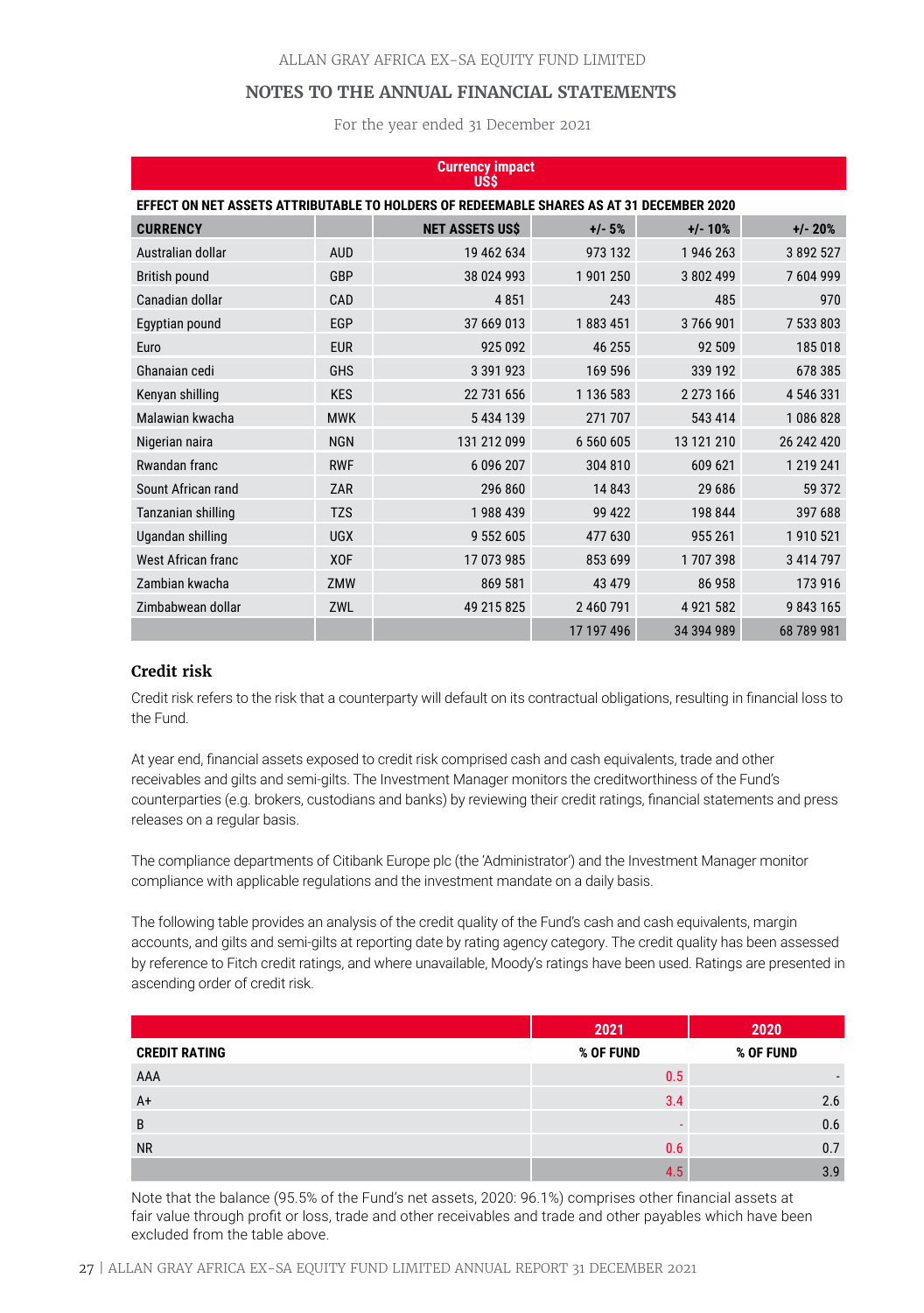For the year ended 31 December 2021

# **Liquidity risk**

Liquidity risk is the risk that the Fund may not be able to generate sufficient cash resources to settle its obligations in full as they fall due or can only do so on terms that are materially disadvantageous.

The Fund invests in markets that are considered emerging markets. Such markets are generally less mature and developed than those in advanced countries. Liquidity risk management rests with the Investment Manager, which has built an appropriate liquidity risk management framework for the management of the Fund's short, medium and long-term funding and liquidity management requirements.

The Fund's redeemable shares are redeemable for cash equal to the proportionate share of the Fund's net asset value. The Fund is therefore potentially exposed to weekly redemptions by the holders of redeemable shares.

The Fund may not borrow other than to meet redemptions. Such borrowing is limited to 10% of the Fund's net asset value and must be repaid within 90 days. The Investment Manager's compliance department monitors compliance with the applicable requirements.

Where total members' redemptions on any dealing day are more than US\$5 000 000 or 2.5% of the total net asset value of the Fund (whichever is less), the Investment Manager may, at its discretion, redeem only 2.5% of the total net asset value of the Fund or US\$5 000 000 (whichever is less), on a pro rata basis among the members, per dealing day. If any redemption requests are not satisfied in full, the balance thereof will be carried forward to the following dealing day, subject to the same 2.5% restriction. The Investment Manager retains the right to distribute all or part of the redemption proceeds in specie (in kind).

The Fund invests primarily in marketable securities and other financial instruments, which under normal market conditions, are readily convertible to cash. In addition, the Fund's policy is to maintain sufficient cash and cash equivalents to meet normal operating requirements and expected redemption requests.

Trade and other payables are due on demand. Net assets attributable to holders of redeemable shares and distributions payable are settled within 30 days.

# **7.2 Fair value**

The directors of the Fund are of the opinion that the fair value of all financial instruments, other than those measured at fair value through profit or loss, approximates the carrying amount in the Statement of financial position as these balances are due within 30 days. IFRS 7 and IFRS 13 require fair value measurements to be disclosed by the source of inputs, using a three-level hierarchy, as follows:

**Level 1** - quoted (unadjusted) market prices in active markets for identical assets or liabilities

**Level 2** - those involving inputs that are directly or indirectly observable

Level 3 - those with inputs for the asset or liability that are not based on observable market data (unobservable inputs)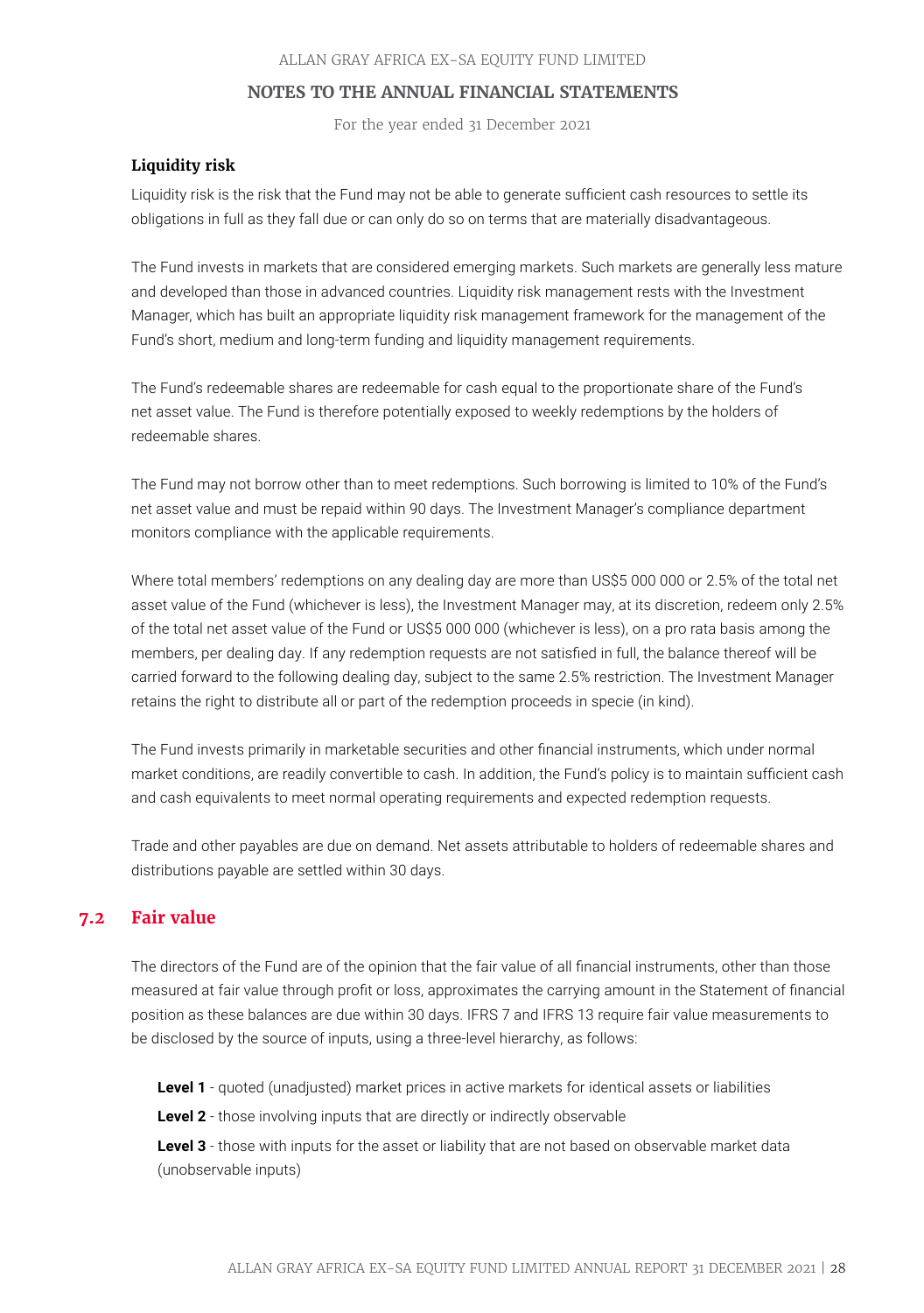For the year ended 31 December 2021

The fair values of financial assets and financial liabilities are determined as follows:

The fair values of financial assets and financial liabilities traded in active liquid markets, such as listed equity securities, are based on quoted market prices at the close of trading, and are classified within level 1.

An active market is a market in which transactions for the asset or liability take place with sufficient frequency and volume to provide pricing information on an ongoing basis.

Certain investments that are not valued using quoted market prices can be valued based on other observable market data at the discretion of the Investment Manager. Securities not traded through recognised public securities exchanges can be valued on the valuation date based on other reliable sources, such as quotations by recognised investment dealers. Investments not listed on public securities exchanges, or for which reliable quotations are not readily available, are valued using valuation models based on assumptions that may not be supported by observable market inputs. These investments are classified as level 2 or 3.

Transfers between levels of the fair value hierarchy are deemed to have occurred at the beginning of the reporting period.

The table below analyses financial instruments, measured at fair value at 31 December 2021, by the level in the fair value hierarchy into which the fair value measurement is categorised.

|                              | <b>Quoted market</b><br>prices<br>(Level 1) | <b>Observable inputs</b><br>(Level 2) | <b>Significant</b><br>unobservable inputs<br>(Level 3) | <b>Total</b> |
|------------------------------|---------------------------------------------|---------------------------------------|--------------------------------------------------------|--------------|
| <b>FINANCIAL ASSETS</b>      |                                             |                                       |                                                        |              |
| <b>Equities</b>              | 440 209 674                                 | 2975310                               |                                                        | 443 184 984  |
| Gilts and semi-gilts         |                                             |                                       | 2 767 130                                              | 2 767 130    |
|                              | 440 209 674                                 | 2975310                               | 2767130                                                | 445 952 114  |
| <b>FINANCIAL LIABILITIES</b> |                                             |                                       |                                                        |              |
| <b>Futures contracts</b>     |                                             | 1 101 225                             |                                                        | 1 101 225    |
|                              |                                             | 1 101 225                             |                                                        | 1 101 225    |

The table below analyses financial instruments, measured at fair value at 31 December 2020, by the level in the fair value hierarchy into which the fair value measurement is categorised.

|                          | <b>Quoted market</b><br><b>prices</b><br>(Level 1) | <b>Observable inputs</b><br>(Level 2) | Significant<br>unobservable inputs<br>(Level 3) | <b>Total</b> |
|--------------------------|----------------------------------------------------|---------------------------------------|-------------------------------------------------|--------------|
| <b>FINANCIAL ASSETS</b>  |                                                    |                                       |                                                 |              |
| Equities                 | 319 535 055                                        | 13 957 684                            |                                                 | 333 492 739  |
| <b>Futures contracts</b> |                                                    | 2 681 786                             |                                                 | 2681786      |
| Gilts and semi-gilts     | -                                                  |                                       | 2 557 095                                       | 2 557 095    |
|                          | 319 535 055                                        | 16 639 470                            | 2 557 095                                       | 338 731 620  |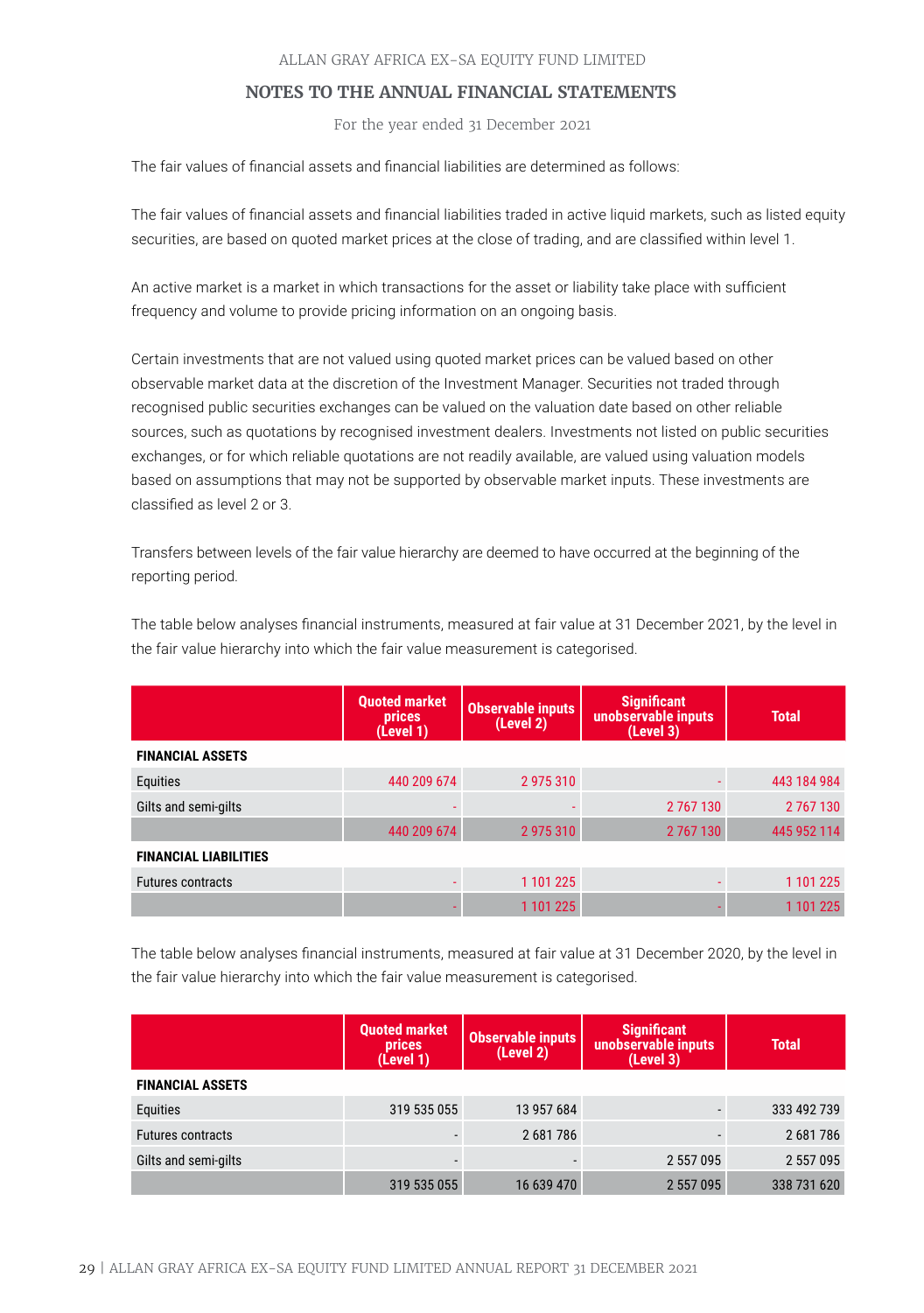For the year ended 31 December 2021

#### **Transfers between level 1 and level 2**

During the year ended 31 December 2021, certain shares held by the Fund which were previously assessed to be thinly traded due to relatively low trading volumes appeared to have sufficient trading volume to indicate an active market. These shares are valued at quoted market prices. This resulted in a transfer out of level 2 into level 1 at the beginning of the reporting period. The amount transferred from level 2 into level 1 is US\$11 216 864 for the 2021 financial year.

The Investment Manager uses a discounted cash flow valuation technique to estimate the fair value of a Zimbabwean bond at 31 December 2021 and 31 December 2020. The key unobservable assumption used in the valuation is the discount rate of 12.5%. This valuation process is subjective and the results may vary according to the inputs and process applied.

For fair value measurements in level 3 of the fair value hierarchy, changing the discount rate would have the following effect on fair value gains and losses:

| <b>Effect on profit or loss:</b>      | 2021   | 2020   |
|---------------------------------------|--------|--------|
| INCREASE/(DECREASE) OF DISCOUNT RATE: |        |        |
| $+/- 5%$                              | 26 671 | 41 340 |
| $+/- 10%$                             | 52 342 | 83 347 |

There were no transfers in or out of level 3.

# **8. Share capital**

Notwithstanding that the net assets attributable to holders of redeemable shares are classified as financial liabilities, the directors of the Fund consider these to represent the Fund's capital. The number of shares issued and redeemed during the years is reported below. The Fund is not subject to any externally imposed capital requirements. The Fund's authorised share capital at 31 December 2021 and 31 December 2020 is detailed below. Fund shares are divided into five share classes (Class A, Class B, Class C, Class D and Class E), which participate pro rata in the Fund's net assets and dividends, and are redeemable and non-voting. Founder shares do not participate in the Fund's portfolio, are redeemable at par value only after all Fund shares have been redeemed, and carry the right to vote. If the Fund is wound up or dissolved, the Founder shares will participate only to the extent of their par value. All of the authorised Founder shares of the Fund have been issued as fully paid and are held by the Investment Manager. The Founder shares are classified as a trade and other payable in the Statement of financial position. As at 31 December 2021, only Class A, Class C and Class E shares were in issue (31 December 2020: only Class A, Class C and Class E shares were in issue).

|                                      | <b>Allan Gray Africa</b><br>ex-SA Equity Fund<br><b>Limited</b> |
|--------------------------------------|-----------------------------------------------------------------|
| Fund shares par value (per share)    | US\$0.0001                                                      |
| Authorised Fund shares               | 99 990 000                                                      |
| Founder shares par value (per share) | <b>US\$0.01</b>                                                 |
| Authorised and issued Founder shares | 100 <sub>1</sub>                                                |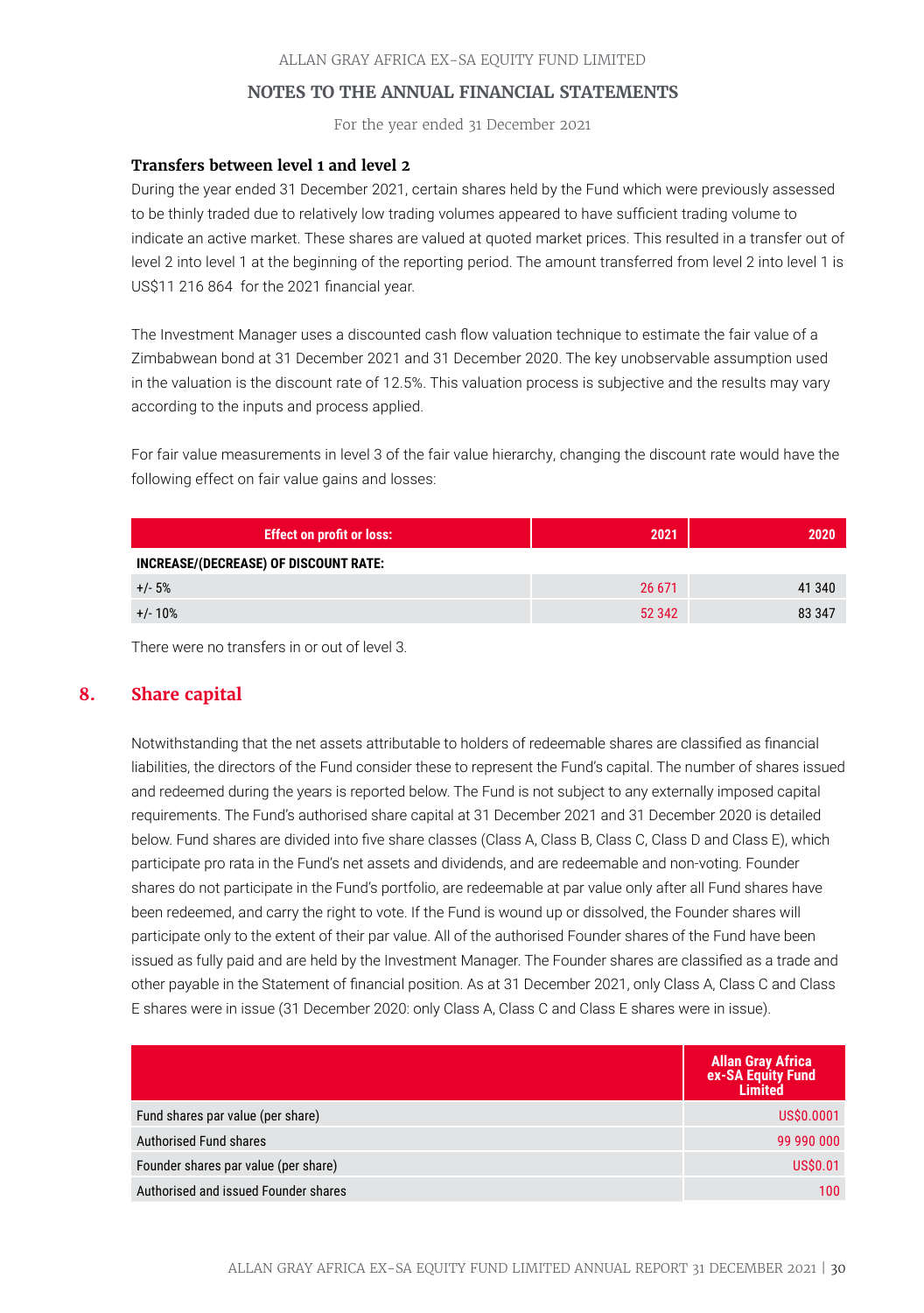For the year ended 31 December 2021

| <b>Fund share transactions (shares)</b> | <b>Class</b><br>А | <b>Class</b><br>B | <b>Class</b><br>c | <b>Class</b><br>Е | <b>Total</b> |
|-----------------------------------------|-------------------|-------------------|-------------------|-------------------|--------------|
| <b>BALANCE AT 31 DECEMBER 2019</b>      | 296 349           | 107 780           |                   | 2 183 663         | 2 587 792    |
| <b>Subscriptions</b>                    | 11 0 70           | 25                | 486               | 54 388            | 65969        |
| Redemptions                             | (70574)           |                   | (6308)            | (114531)          | (191413)     |
| Net switches in/(out) between classes   | 124 776           | (107805)          | 28 548            | (37476)           | 8 0 4 3      |
| <b>BALANCE AT 31 DECEMBER 2020</b>      | 361 621           |                   | 22726             | 2 086 044         | 2 470 391    |
| <b>Subscriptions</b>                    | 163 010           |                   | 644               | 35 0 24           | 198 678      |
| Redemptions                             | (6781)            |                   | (3386)            | (165979)          | (176146)     |
| <b>BALANCE AT 31 DECEMBER 2021</b>      | 517850            |                   | 19 9 84           | 1955089           | 2 492 923    |

| <b>Fund share transactions (US\$)</b> | 2021<br><b>USS</b> | 2020<br><b>USS</b> |
|---------------------------------------|--------------------|--------------------|
| Subscriptions                         | 31 825 916         | 8 0 2 2 2 3 1      |
| Redemptions                           | (32539788)         | (21796718)         |
| <b>NET CAPITAL WITHDRAWALS</b>        | (713 872)          | $(13\ 774\ 487)$   |

| Net asset value per share | Class A<br>บรร | <b>Class C</b><br>USŚ | <b>Class E</b><br>USŚ |
|---------------------------|----------------|-----------------------|-----------------------|
| On 31 December 2020       | 119.95         | 119.95                | 146.79                |
| On 31 December 2021       | 159.97         | 159.97                | 195.77                |

No income distributions were declared by the Fund for the year ended 31 December 2021 and 31 December 2020.

# **9. Commitments**

The Fund has a daily uncommitted intraday US\$4.5 million clearing facility, US\$2 million overdraft facility, US\$100 000 overdraft cash facility, US\$7 million settlement facility and a US\$5 million pre-settlement exposure facility in place to facilitate the settlement of trade instructions. These facilities expire annually on 31 May and automatically roll over.

# **10. Related party transactions**

The Orbis Group of funds ('Orbis funds') are managed by Orbis Investment Management Limited. A related party relationship exists between Orbis Investment Management Limited and Allan Gray Bermuda Limited, the Investment Manager of the Fund, by virtue of a common ultimate shareholder. For the year ended 31 December 2021 and 31 December 2020, no Orbis funds held any shares directly in the Fund.

The directors of the Fund and the Investment Manager held shares directly and indirectly in the Fund at 31 December 2021. The number of shares held were 25 and 9 658 respectively (2020: 25 and 9 628)

The Investment Manager held all of the authorised and issued Founder shares of the Fund. Further details on the number of shares held and their value are disclosed in Note 8.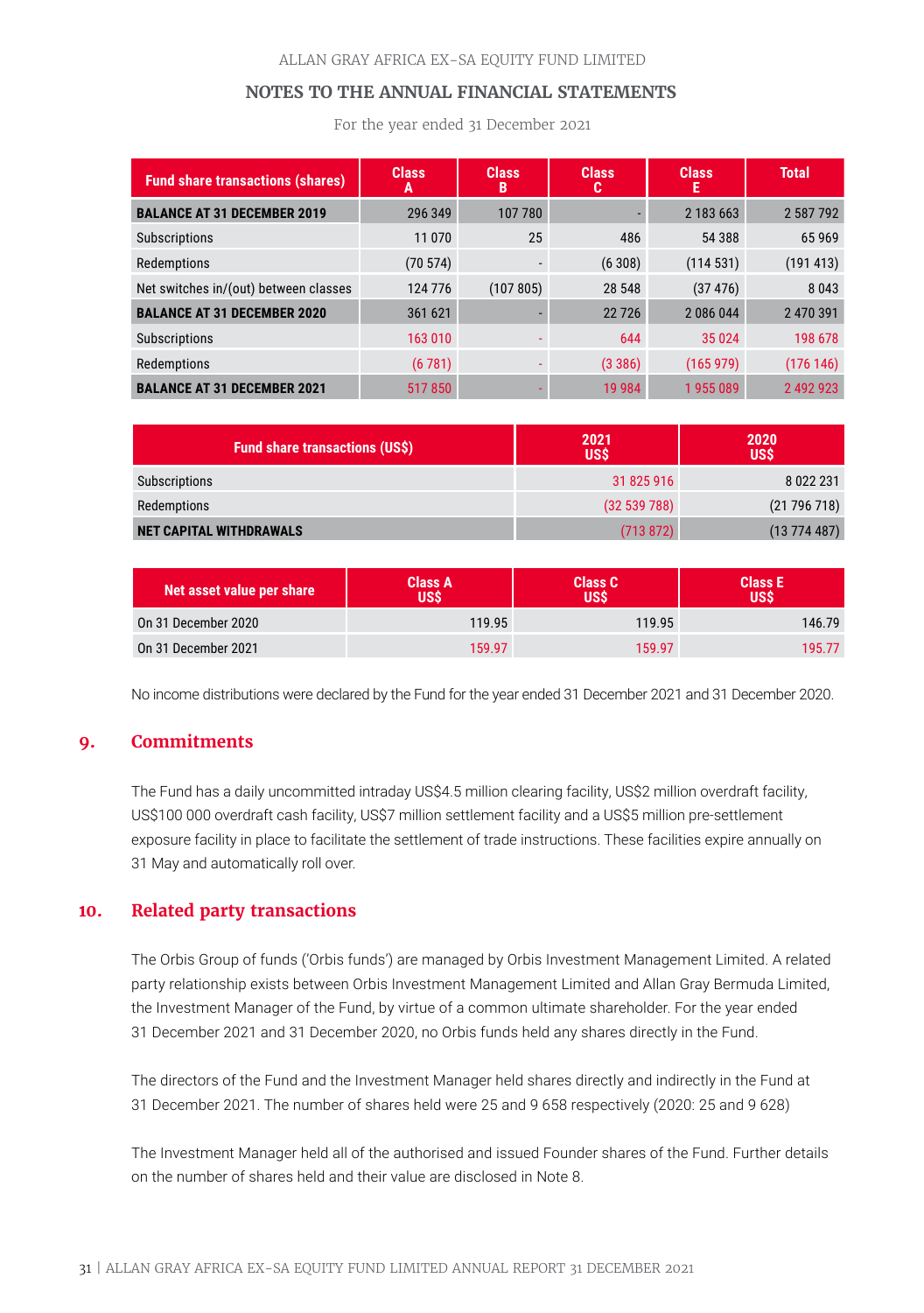For the year ended 31 December 2021

The Allan Gray South African and Namibian Unit Trusts collectively held 1 554 942 shares in the Fund (2020: 1 652 374 shares). Allan Gray Life Limited, a subsidiary of the Investment Adviser, held 263 277 shares in the Fund (2020: 333 099 shares).

No rights, contingent or otherwise, to subscribe for shares have been granted to the Investment Manager, its directors and the directors of the Fund.

The directors of the Fund received total fees of US\$24 000 from the Fund (2020: US\$18 000). During the financial year ended 31 December 2021, a director waived his fee of US\$8 000 (2020 - US\$6 000) and Orbis Administration Limited waived any fees due in respect of company secretarial services rendered to the Fund.

The Investment Manager's fee consists of a base fee (Class A: 1%; Class C: 0.7%) and 20% sharing of the Fund's out- or underperformance of its benchmark subject to a minimum fee of 0% per annum, a maximum of 5% (Class A) or 4.7% (Class C) per annum and a high watermark principle. Affiliates of the Investment Manager within the Allan Gray group manage global asset portfolios for their clients as well as a number of Allan Gray's institutional asset pools and collective investment schemes (collectively the 'Institutional Clients'). To avoid the layering of fees, applicable Institutional Clients are invested in the Class E share class and are not charged a fee in the Fund.

During the year ended 31 December 2021, the management fees incurred by the Fund were nil (2020: US\$14 045). There was no management fee payable at 31 December 2021 and 31 December 2020.

# **11. Derivative contracts**

Typically, derivative contracts serve as components of the Fund's investment strategy and are utilised primarily to structure and hedge investments, to enhance performance and reduce risk to the Fund (the Fund does not designate any derivative as a hedging instrument for hedge accounting purposes). The derivative contracts that the Fund holds include futures. The Fund uses derivative financial instruments to hedge its risks associated primarily with fair value risks relating to equity instruments.

Derivatives often reflect at their inception only a mutual exchange of promises with little or no transfer of tangible consideration. However, these instruments frequently involve a high degree of leverage and are very volatile. A relatively small movement in the underlying value of a derivative contract may have a significant impact on the profit or loss of the Fund.

At 31 December 2021 and 31 December 2020, the Fund had positions in futures contracts.

#### **Futures contracts**

Futures contracts are contractual agreements to buy or sell a specified financial instrument at a specific price and date in the future. Futures contracts are transacted in standardised amounts on regulated exchanges and are subject to daily cash margin requirements.

The Fund has credit exposure to the counterparties of futures contracts. The following table discloses the total exposure and fair value gains recognised over the period.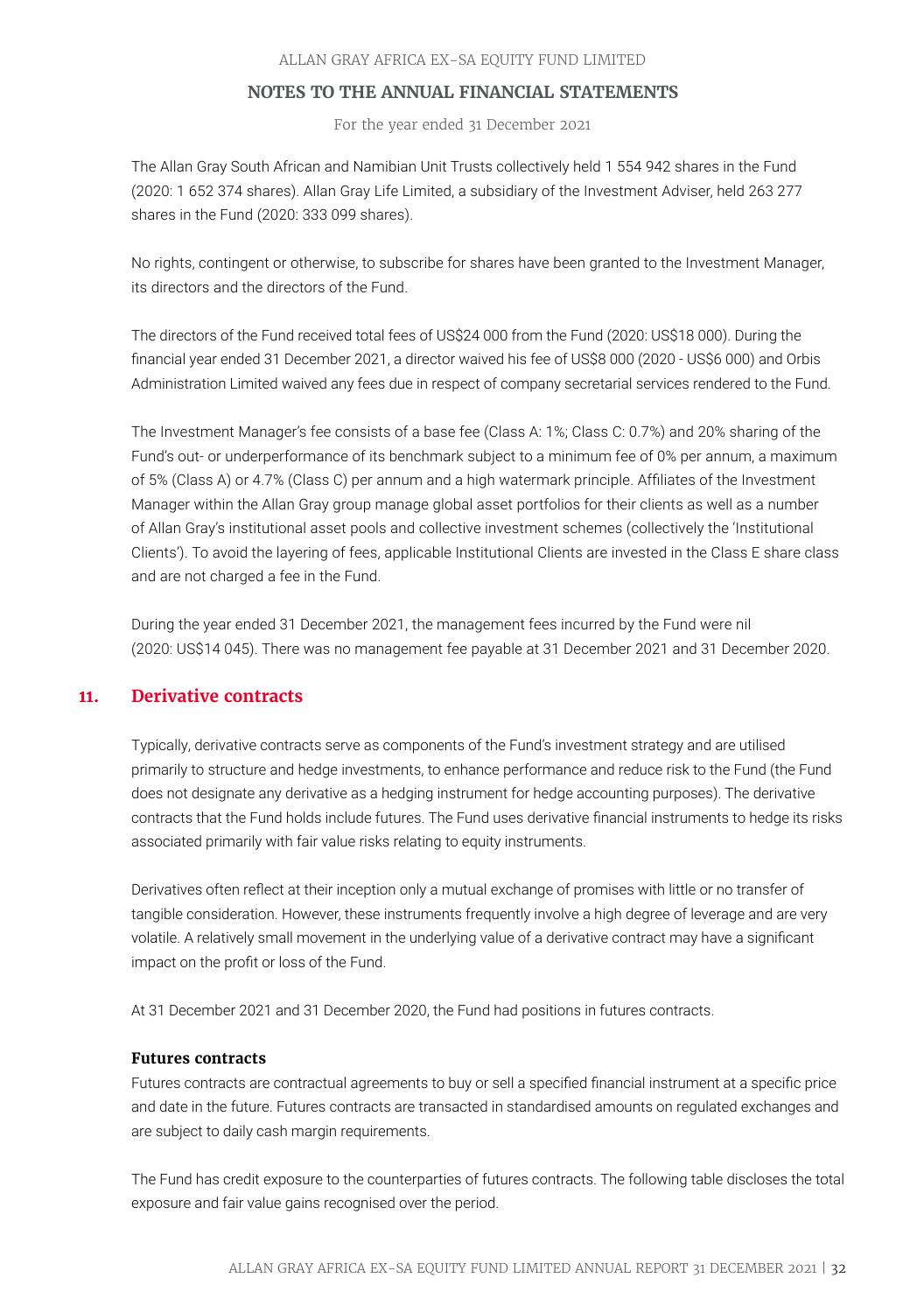For the year ended 31 December 2021

Futures held for risk management purposes:

|                                             | 2021<br>US\$ | 2020<br><b>US\$</b> |
|---------------------------------------------|--------------|---------------------|
| Futures contracts (total exposure)          | (1457622)    | (3499958)           |
| Fair value gains recognised during the year | 524 616      | 2 681 786           |

# **12. The effects of changes in foreign exchange rates**

During the current period the accessibility of the Zimbabwean dollar through the official channels deteriorated, given the existing capital controls, limited liquidity available to investors and the persistent high levels of inflation. This was evidenced through delays in the official auction process whereby exchanging Zimbabwean dollars to US dollars within a reasonable time frame became difficult. The Fund has therefore classified the Zimbabwe dollar exchange rate as lacking accessibility.

Accordingly, the Fund's net assets denominated in Zimbabwe dollars have been translated using an alternative exchange rate which is considered to be a fair representation of the exchange rate achievable on the realization of the Zimbabwe investments in US dollars. The alternative exchange rate was determined by assessing exchange rates based on market conditions and/or reported by various independent sources. The alternative exchange rate calculated is 221 ZWL:USD compared to the 109 ZWL:USD quoted exchange rate.

The impact of applying the estimated exchange rate instead of the official exchange rate on the net assets of the Fund has outlined done below. No estimated exchange rate was used as at 31 December 2020.

| <b>Net assets impacts</b>   | <b>Decrease in net assets</b> |
|-----------------------------|-------------------------------|
| Equity                      | (128381691)                   |
| Cash and cash equivalents   | (295 150)                     |
| Trade and other payables    | (193952)                      |
| Trade and other receivables | (1556772)                     |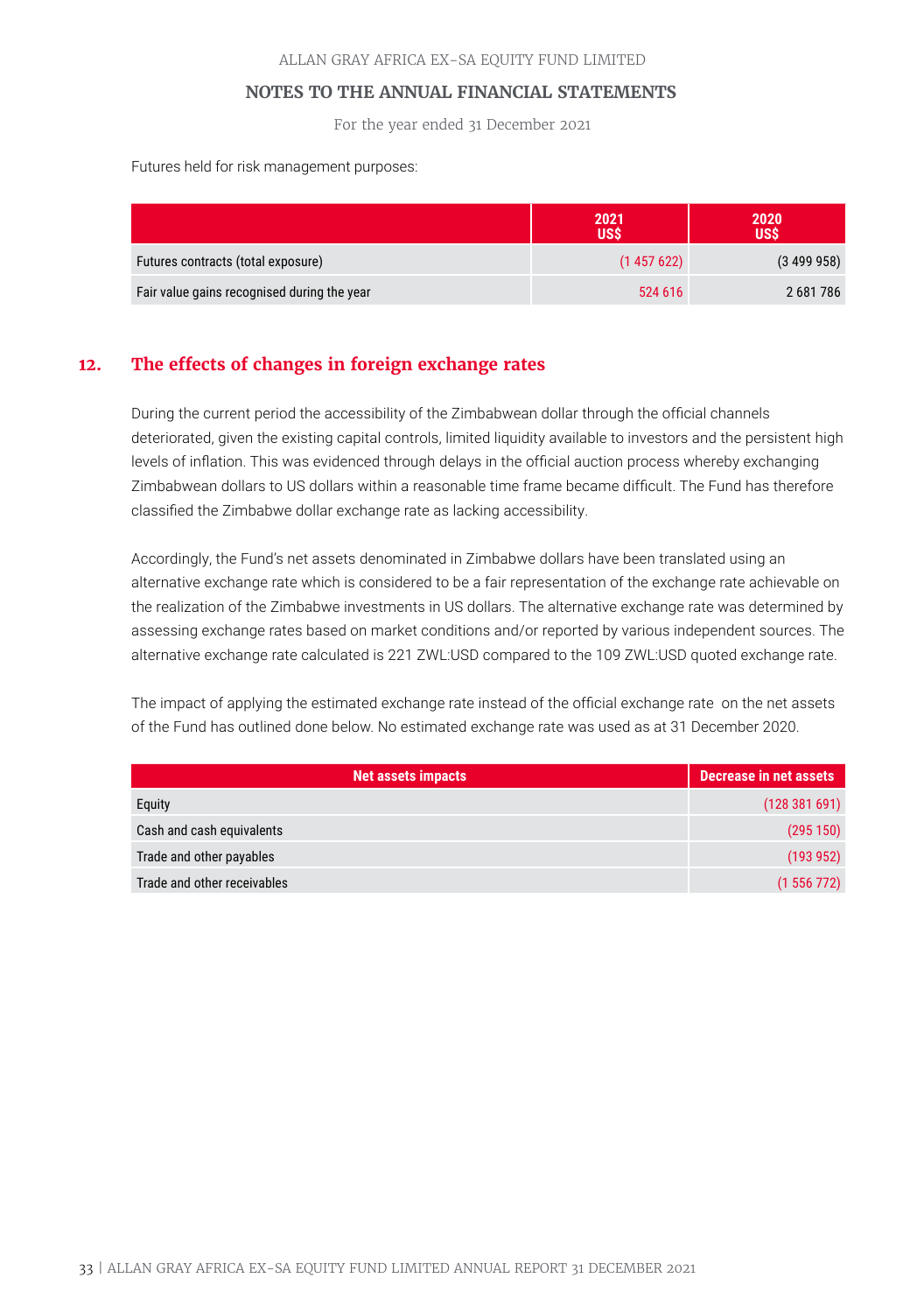# **Fund information**

The Fund is incorporated and registered under the laws of Bermuda and is supervised by the Bermuda Monetary Authority. The Fund is also listed on the Bermuda Stock Exchange. The primary custodian of the Fund is Citibank N.A. The custodian can be contacted at 390 Greenwich Street, New York, New York, USA. The Investment Manager has appointed Allan Gray Unit Trust Management (RF) Proprietary Limited (the 'Representative') as its representative for the purpose of approval in terms of the Collective Investment Schemes Control Act 45 of 2002. The Representative is incorporated under the laws of South Africa and is supervised by the Financial Sector Conduct Authority ('FSCA'). The Investment Manager of the Fund is Allan Gray Bermuda Limited.

The Fund may be closed to new investments at any time to be managed according to its mandate. Shares in the Fund are traded at ruling prices and the Fund can engage in borrowing and scrip lending. The Fund may borrow up to 10% of the market value of the portfolio to bridge insufficient liquidity. This report does not constitute a financial promotion, a recommendation, an offer to sell or a solicitation to buy shares in the Fund. Investments in the Fund are made according to the terms and conditions and subject to the restrictions set out in the prospectus. Certain capitalised terms are defined in the glossary section of the Fund's prospectus. The offering of shares in the Fund may be restricted in certain jurisdictions. Please contact the Allan Gray service team to confirm if there are any restrictions that apply to you.

#### **European Union Savings Directive and Directive on Administrative Cooperation**

The European Union Savings Directive 2003/48/EC of 3 June 2003 on taxation of savings income in the form of interest payments was repealed in November 2015, as a consequence of the adoption in December 2015 of the EU Directive on Administrative Cooperation 2014/107/EU. The Directive on Administrative Cooperation expands the scope of income and information subject to automatic exchange between EU member states to include not only interest income, but also dividends and other types of capital income as well as the annual balance of the accounts producing such income. The directors of the Fund believe that the Fund is exempt from the application of the EU Directive on Administrative Cooperation.

#### **United Kingdom Reporting Fund Status**

HM Revenue & Customs has approved certain Share Classes of the Fund as Reporting Funds. A list of those Funds and Share Classes approved as Reporting Funds, together with the effective date of approval, is available on request from the Investment Manager. Certain Funds and Share Classes received certification as a distributing fund from HM Revenue & Customs ('Distributor Status') prior to their approval as a Reporting Fund. Distributor Status is no longer available and has been replaced by the new Reporting Fund regime. Under the Reporting Fund regime, investors are not entitled to receive annual distributions from the Fund and UK investors may be liable to tax annually on their share of Fund income, without receiving a distribution of that income from the Fund. Additionally, for fiscal years beginning on or after 1 April 2017, any performance-based element of fund management fees is no longer deductible in computing a Fund's reportable income for the period. Each year, the Fund will make available, a report for each approved Share Class, which will provide relevant fund income information for UK investors' tax purposes. Unlike Distributor Status, which was subject to a retrospective application and certification process at the end of each year, a Share Class will continue to qualify as a Reporting Fund unless and until it fails to comply with the relevant requirements. The directors intend to manage the Fund in such a way that under existing United Kingdom legislation the approved Share Classes should continue to qualify under the Reporting Funds regime. There can be no assurance that a Share Class will continue to qualify under the Reporting Fund regime. Those Share Classes that are not approved as Reporting Funds are deemed to be Non-Reporting Funds.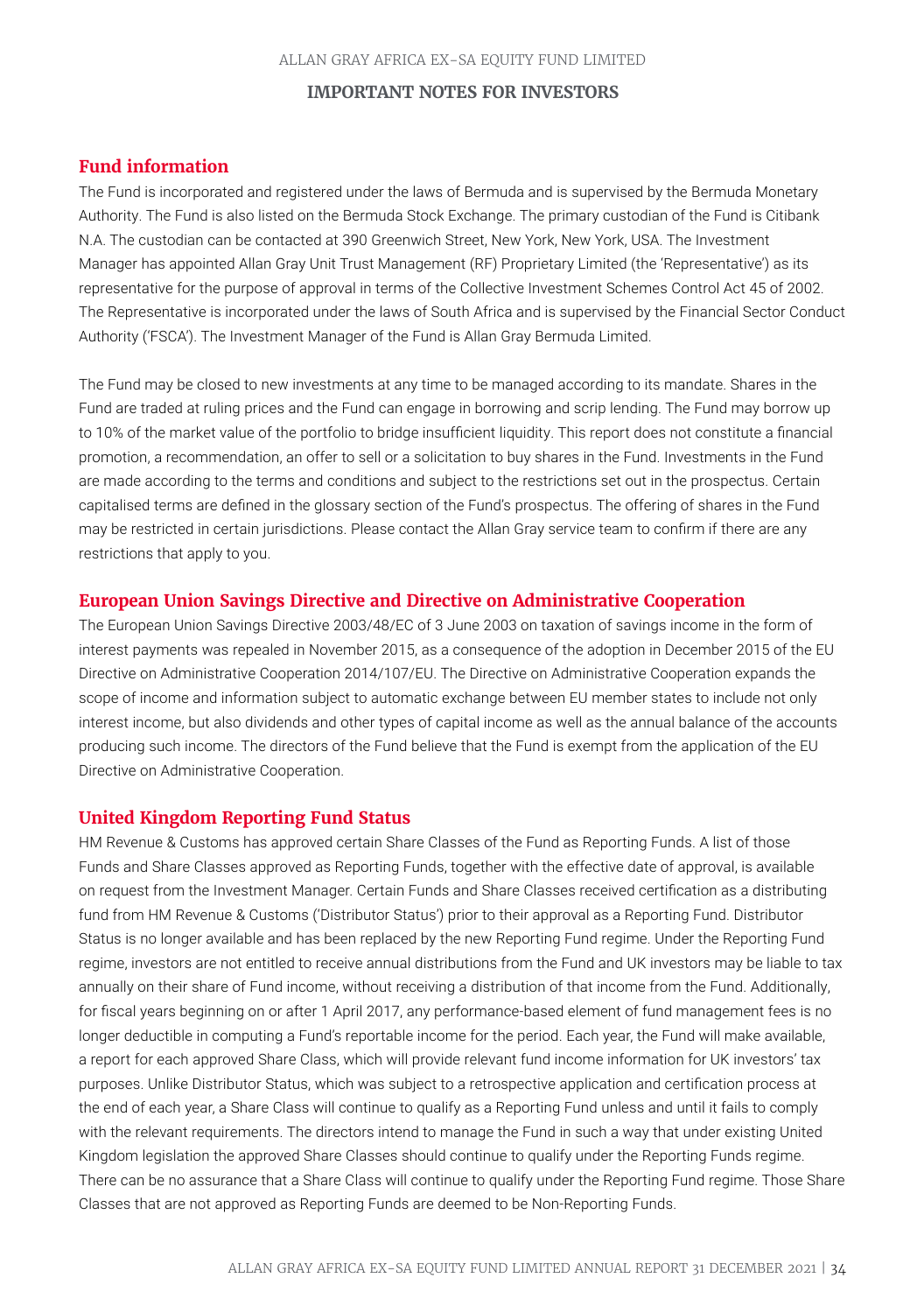# **Notice to investors in the European Economic Area ('EEA')**

The Fund is not currently marketed in the EEA. As a result, the Investment Manager does not comply with the requirements of the Alternative Investment Fund Managers Directive ('AIFMD'), and persons located in any EEA member state ('European Investors') are only permitted to subscribe for shares in the Fund at the discretion of the Investment Manager and subject to compliance with applicable law.

European Investors who are permitted to invest in the Fund will not benefit from any of the protections of the AIFMD which a European Investor making an investment in a non-European fund would otherwise have benefited from, including but without limitation, certain initial disclosure requirements, periodic reporting on illiquid assets and leverage, and certain annual reporting requirements.

# **Performance**

Collective investment schemes in securities (unit trusts or mutual funds) are generally medium- to long-term investments. Where annualised performance is mentioned, this refers to the average return per year over the period. The value of shares may go down as well as up and past performance is not necessarily a guide to future performance. Movements in exchange rates may cause the value of underlying international investments to go up or down. Neither the Investment Manager, the Fund nor the Representative provide any guarantee regarding the capital or the performance of the Fund. Performance figures are provided by the Investment Manager and are for lump sum investments with income distributions reinvested. Actual investor performance may differ as a result of the investment date, the date of reinvestment and applicable taxes.

# **Benchmark data**

The Fund's benchmark data is provided by Standard Bank Plc who require that we include the following legal note. The Standard Bank Africa Total Return Index is the proprietary information and registered trademark of Standard Bank Plc. All copyright subsisting in the Standard Bank Africa Total Return Index values and constituent lists vests in Standard Bank Plc. All their rights are reserved.

## **MSCI Index**

Source: MSCI. MSCI makes no express or implied warranties or representations and shall have no liability whatsoever with respect to any MSCI data contained herein. The MSCI data may not be further redistributed or used as a basis for other indexes or any securities or financial products. This report is not approved, endorsed, reviewed or produced by MSCI. None of the MSCI data is intended to constitute investment advice or a recommendation to make (or refrain from making) any kind of investment decision and may not be relied on as such.

# **FTSE/JSE Capped Shareholder Weighted All Share Index**

The FTSE/JSE Capped Shareholder Weighted All Share Index is calculated by FTSE International Limited ("FTSE") in conjunction with the JSE Limited ("JSE") in accordance with standard criteria. The FTSE/JSE Capped Shareholder Weighted All Share Index is the proprietary information of FTSE and the JSE. All copyright subsisting in the values and constituent lists of the FTSE/JSE Capped Shareholder Weighted All Share Index vests in FTSE and the JSE jointly. All their rights are reserved.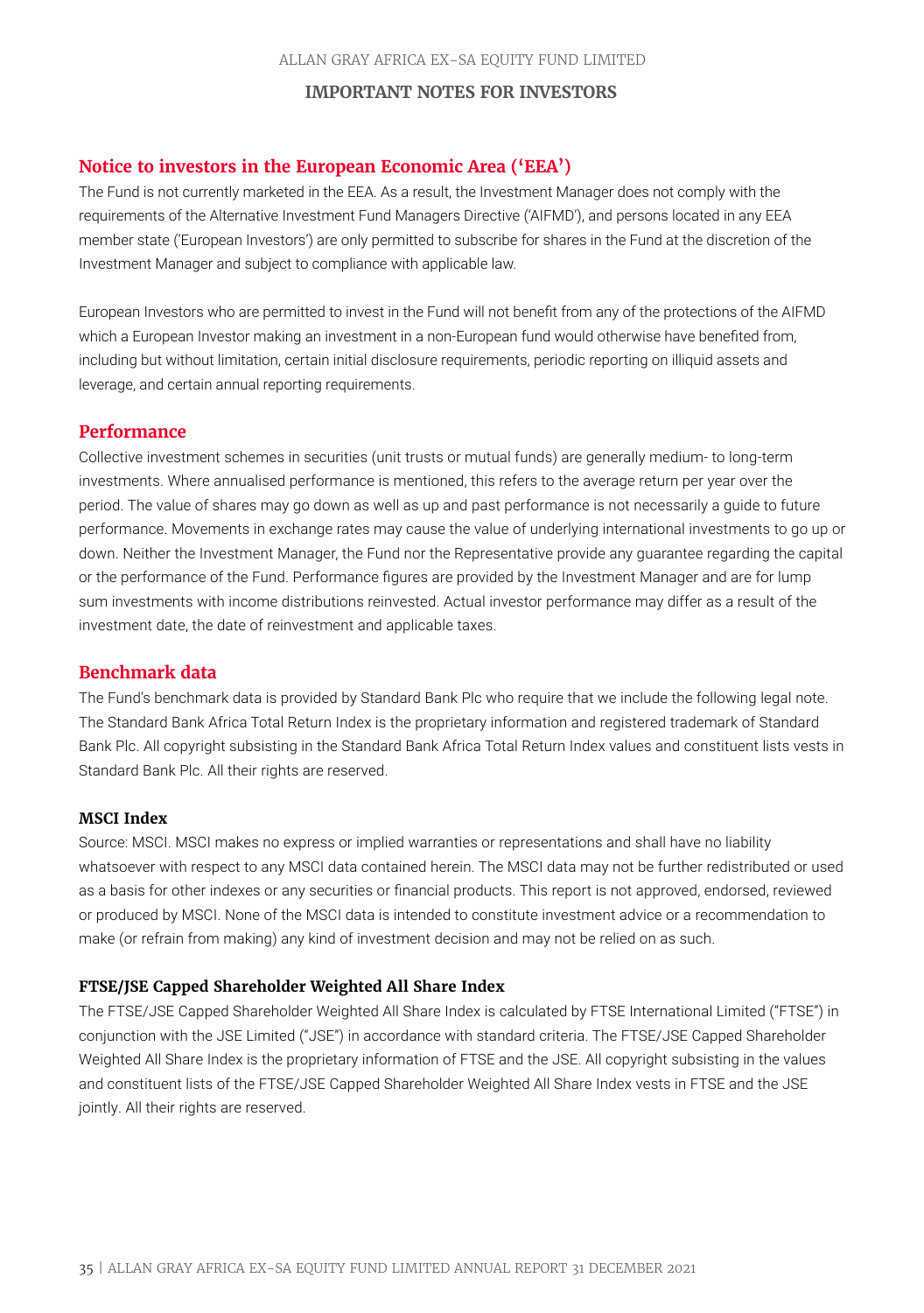# **Share price**

Share prices are calculated on a net asset value basis, which is the total market value determined per the Fund's internal pricing valuation policy of all assets in the Fund including any income accruals and less any permissible deductions from the Fund divided by the number of shares in issue. Forward pricing is used. The weekly price of the Fund is normally calculated each Friday. Purchase requests must be received by the Registrar of the Fund by 17:00 South African time on that dealing day to receive that week's price. Redemption requests must be received by the Registrar of the Fund by 17:00 South African time, on the particular dealing day on which shares are to be redeemed to receive that week's price. Share prices are available on www.allangray.co.za.

# **Fees and charges**

Permissible deductions from the Fund may include management fees, brokerage, securities transfer tax, auditor's fees, bank charges and custody fees. A schedule of fees, charges and maximum commissions is available on request from the Representative.

#### **Total expense ratio ('TER') and transaction costs**

The total expense ratio ('TER') is the annualised percentage of the Fund's average assets under management that has been used to pay the Fund's actual expenses over the past one- and three-year periods. The TER includes the annual management fees that have been charged (both the fee at benchmark and any performance component charged) and other expenses like audit fees. Transaction costs (including brokerage, securities transfer tax and investor protection levies where applicable) are shown separately. Transaction costs are necessary costs in administering the Fund and impact Fund returns. They should not be considered in isolation as returns may be impacted by many other factors over time including market returns, the type of fund, the investment decisions of the Investment Manager and the TER. Since Fund returns are quoted after the deduction of these expenses, the TER and transaction costs should not be deducted again from published returns. As collective investment scheme expenses vary, the current TER cannot be used as an indication of future TERs. A higher TER does not necessarily imply a poor return, nor does a low TER imply a good return. Instead, when investing, the investment objective of the Fund should be aligned with the investor's objective and compared against the performance of the Fund. The TER and other funds' TERs should then be used to evaluate whether the Fund performance offers value for money. The sum of the TER and transaction costs is shown as the total investment charge ('TIC').

#### **African markets**

African markets are generally less mature and developed than those in advanced countries and have varying laws and regulations. There are significant risks involved in investing in shares listed in African markets including liquidity risks, sometimes aggravated by rapid and large outflows of 'hot money' and capital flight, concentration risk, currency risks, political and social instability, the possibility of expropriation, confiscatory taxation or nationalisation of assets and the establishment of foreign exchange controls which may include the suspension of the ability to transfer currency from a given country. In many cases, such risks are significantly higher than those in developed markets. Furthermore, African markets often have a more limited number of potential buyers and issuers and may be dependent on revenue from particular commodities or international aid. Additionally, African markets may have less government supervision and regulation, differences in auditing and financial reporting standards, and less developed legal systems. African markets also often have less developed securities settlements processes which may delay or prevent settlement of securities transactions. African markets also typically have smaller economies or less developed capital markets than more developed markets.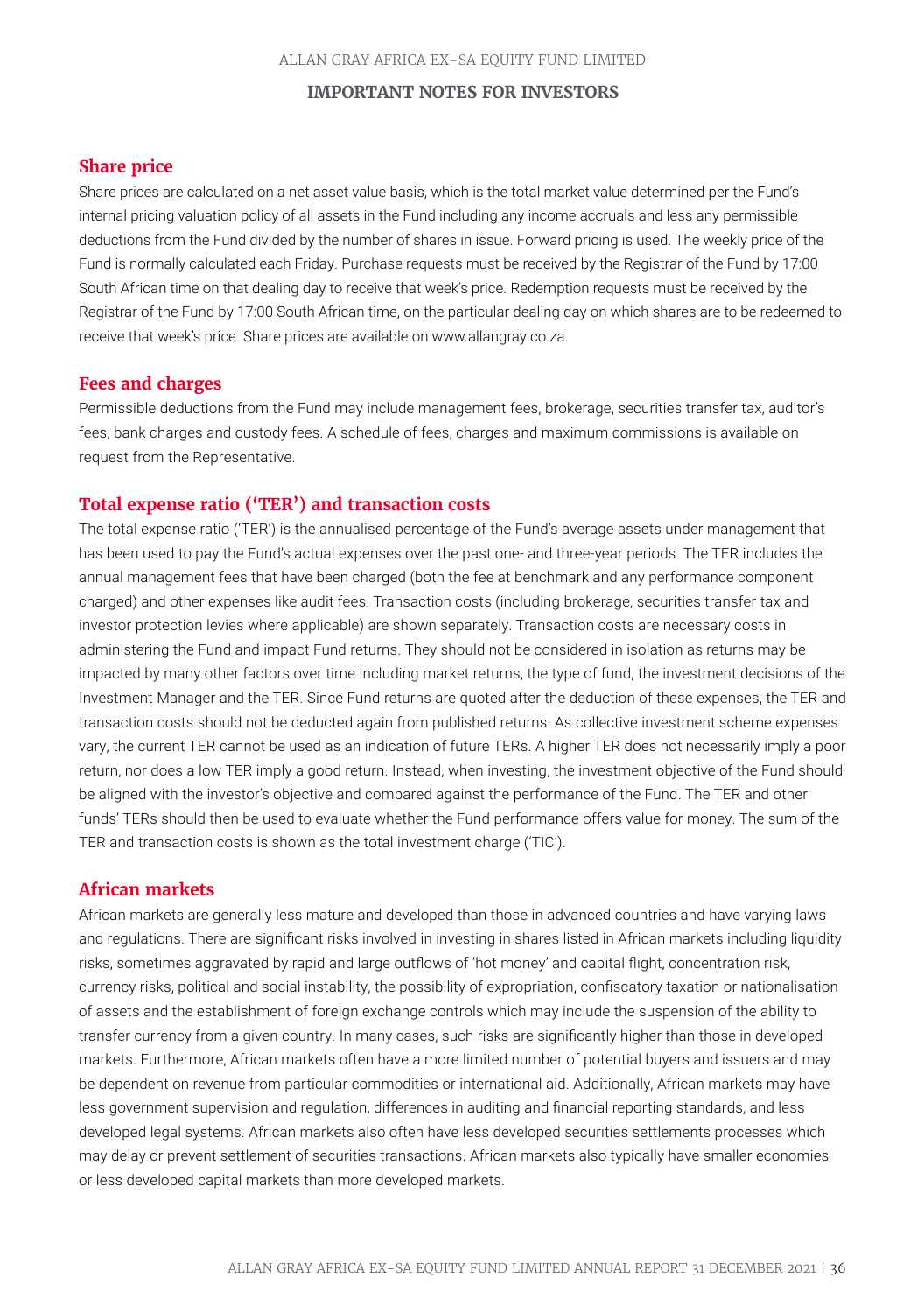# **Contractual risk**

The Fund can use derivatives to manage its exposure to stock markets, currencies and/or interest rates and this exposes the Fund to contractual risk. Contractual risk includes the risk that a counterparty will not settle a transaction according to its terms and conditions because of a dispute over the terms of the contract (whether or not bona fide) or because of a credit or liquidity problem, causing the Fund to suffer a loss. Such contract counterparty risk is accentuated for contracts with longer maturities where events may intervene to prevent settlement, or where the Fund has concentrated its transactions with a single or small group of counterparties.

# **Derivatives**

Borrowing, leveraging, and trading securities on margin will result in interest charges and, depending on the amount of trading activity, such charges could be substantial. The low margin deposits normally required in futures and forward trading utilised by the Fund permit a high degree of leverage; accordingly, a relatively small price movement in a futures or forward contract may result in immediate and substantial losses to the investor. Price movements of forward contracts and other derivative contracts in which the assets of the Fund may be invested are highly volatile and are influenced by, among other things, interest rates, changing supply and demand relationships, trade, fiscal, monetary and exchange control programmes and policies of governments, and national and international political and economic events and policies. Forward contracts are not traded on exchanges and are not standardised; rather, banks and dealers act as principals in these markets, negotiating each transaction on an individual basis. Trading in forward contracts is substantially unregulated and there is no limitation on daily price movements.

# **Additional information**

You can obtain additional information about the Fund, including copies of the factsheet, prospectus and application forms, free of charge, by contacting the Allan Gray service team at 0860 000 654 or +27 (0)21 415 2301 or by email at allangraybermuda@allangray.com.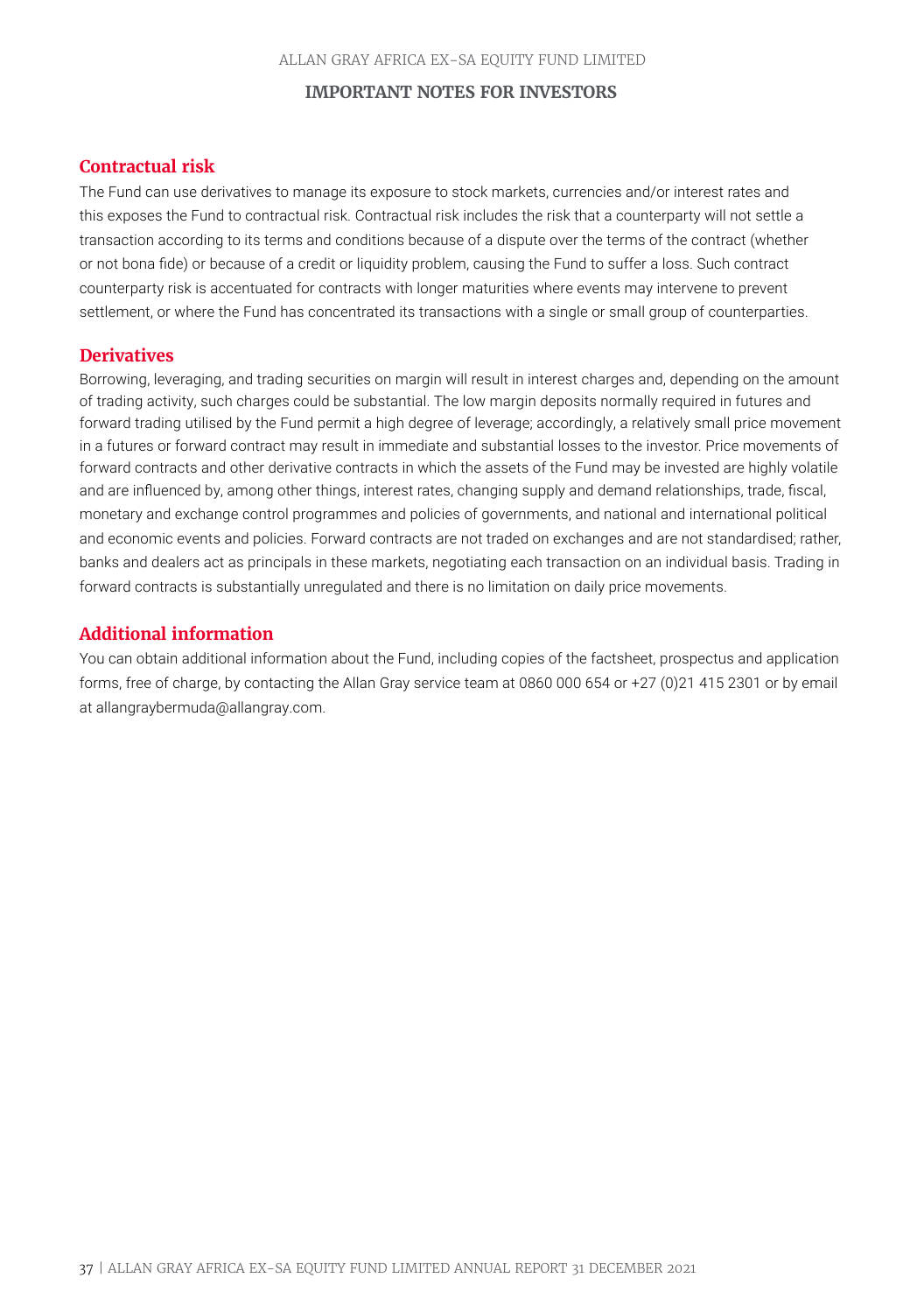# **CHARACTERISTICS AND DIRECTORY**

# **Domicile and structure**

Bermuda open-ended investment company

# **Regulation**

The Fund is incorporated and registered under the laws of Bermuda and is supervised by the Bermuda Monetary Authority. The Fund is also listed on the Bermuda Stock Exchange.

# **Registered Office**

Clarendon House 2 Church Street Hamilton, HM11 Bermuda

# **Company Secretary**

Conyers Corporate Services (Bermuda) Limited

#### **Directors**

Craig T Bodenstab BCom MBA CFA John C R Collis BCom BA (Jurisprudence) Elizabeth Denman BA (Hons) LLB Tapologo Motshubi BCom (Hons) CA (SA) ACPA CFA

#### **Investment Manager**

Allan Gray Bermuda Limited Clarendon House 2 Church Street Hamilton, HM11 Bermuda

# **Investment Adviser**

Allan Gray Proprietary Limited 1 Silo Square V&A Waterfront Cape Town 8001 South Africa

# **Registrar and transfer agent**

Allan Gray Proprietary Limited 1 Silo Square V&A Waterfront Cape Town 8001 South Africa Tel +27 21 415 2301 Fax +27 21 415 2413 Email allangraybermuda@allangray.com

# **Administrator**

Citibank Europe plc Luxembourg Branch 31 - Z.A. Bourmicht L-8070 Bertrange Luxembourg

# **Custodian**

Citibank N.A., New York Offices 390 Greenwich Street New York, New York 10013 USA

# **Auditors**

Ernst & Young Ltd. 3 Bermudiana Road Hamilton, HM 08 Bermuda